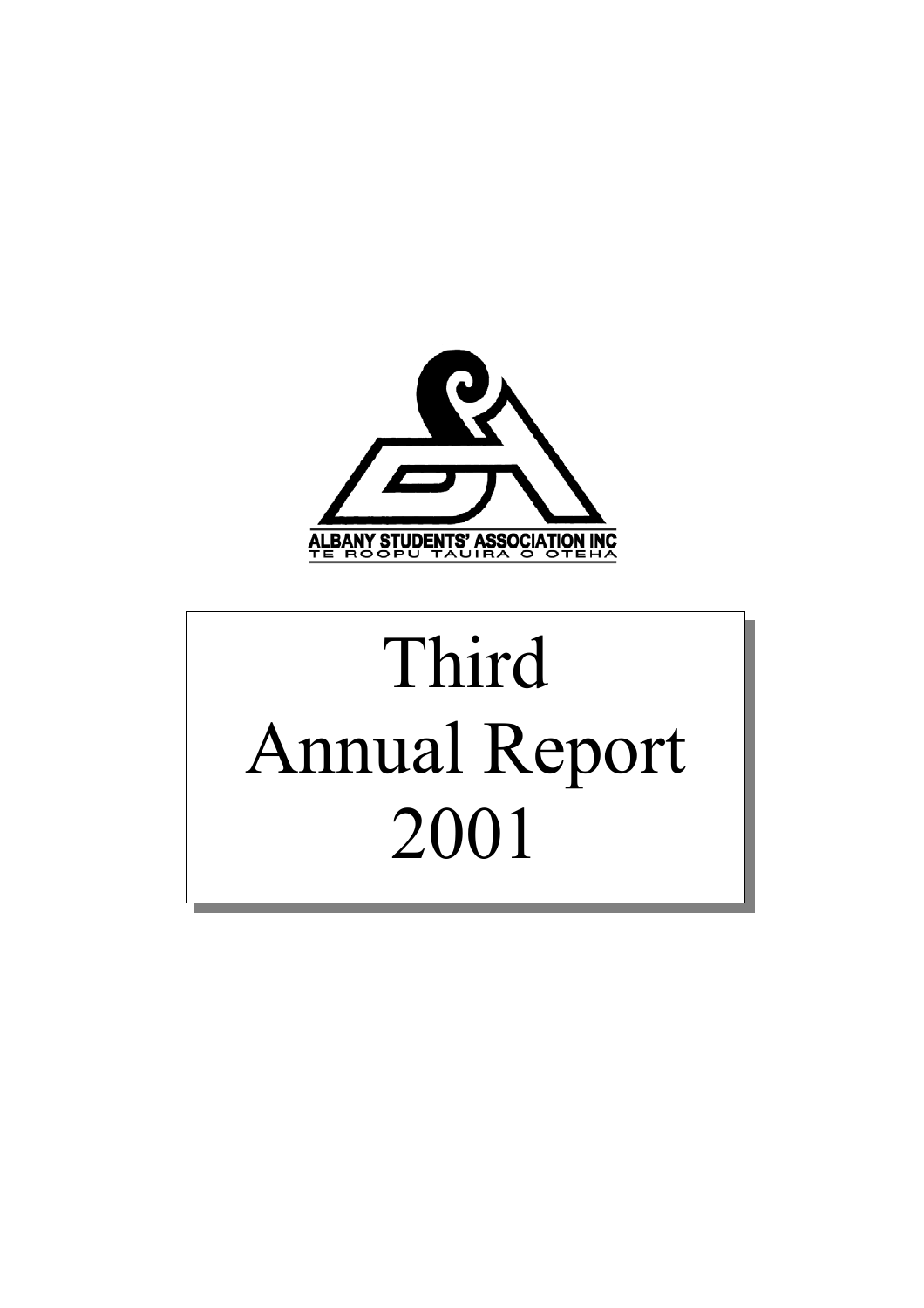# 2

# *THIRD ANNUAL REPORT AND FINANCIAL STATEMENT FOR THE YEAR ENDED 31 DECEMBER 2001*

# **Contents**

#### *Page No.*

| 3              | Members of the Executive                                       |
|----------------|----------------------------------------------------------------|
| 4              | Students' Representatives on 2001 Committees                   |
| 5              | <b>Statement of Financial Position</b>                         |
| $\overline{7}$ | Trading Account – Scholars' Bar                                |
| 8              | <b>Statements of Financial Performance</b>                     |
| 9              | <b>Statement of Movements in Equity</b>                        |
| 10             | Notes to the Financial Statements                              |
| 16             | <b>Audit Opinion</b>                                           |
| 18             | President's Report                                             |
| 23             | Manager's Report                                               |
| 29             | Vice-President's (Administration) Report                       |
| 37             | Vice-President's (Education and Welfare) Report                |
| 38             | College Representative's (Business) Report                     |
| 41             | College Representative's (Humanities & Social Sciences) Report |
| 46             | College Representative's (Science) Report                      |
| 47             | Co -Maori Students' Representatives' Report                    |
| 50             | Mature Students' Representative's Report                       |
| 53             | Pacific Islands' Students' Representatives' Report             |
| 56             | Co-Recreation and Leisure Representative's Report              |
| 57             | Women Students' Representatives' Report                        |
| 59             | Post-Graduate Students' Representatives                        |
|                |                                                                |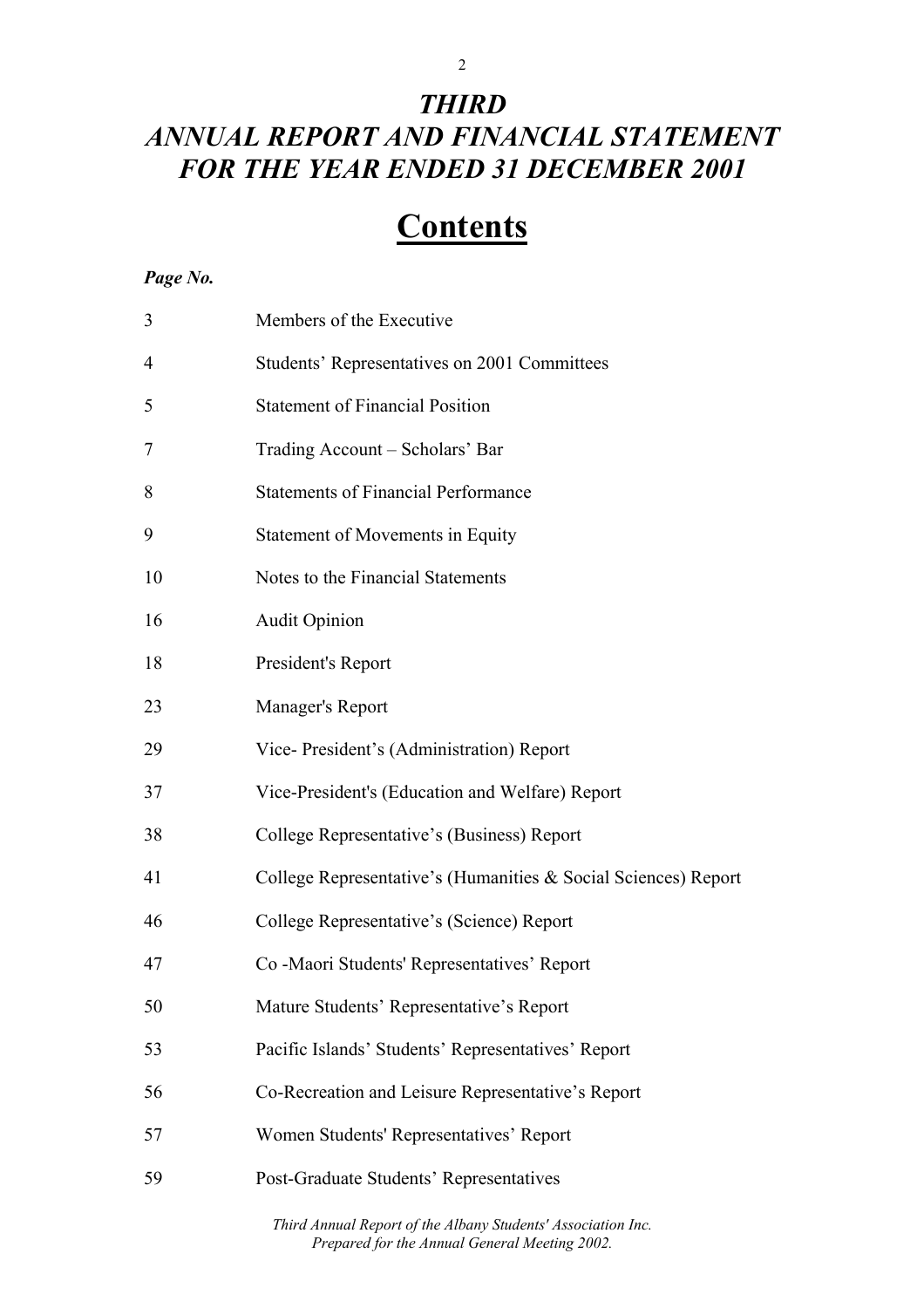# **MEMBERS OF THE 2001 EXECUTIVE COMMITTEE**

| President                                                 | Nick Shand                                     |
|-----------------------------------------------------------|------------------------------------------------|
| Vice President (Administration)                           | <b>Rachel Giesbers</b>                         |
| Vice President (Education & Welfare)                      | Tanya Vegar<br>Denise Lane<br>Paul Dowd        |
| <b>College of Business Representative</b>                 | <b>Sally Fortmann</b>                          |
| College of Humanities & Social Sciences<br>Representative | Michael Wynd                                   |
| <b>College of Sciences Representative</b>                 | Debbie Jackson                                 |
| Maori Students' Representatives                           | Daniel Harrison<br>Anita Elers                 |
| <b>International Students' Representative</b>             | Herbert Ma                                     |
| Mature Students' Representative                           | <b>Jawed Mohammed</b>                          |
| Pacific Island Students' Representative                   | Analosa Ulugia                                 |
| Post-Graduate Students' Representatives                   | <b>Jawed Mohammed</b>                          |
| Recreation & Leisure Representative                       | Michael Veukiso<br>Fiona Page<br>Nick van Beek |
| <b>Women Students' Representatives</b>                    | Helen Van Asch                                 |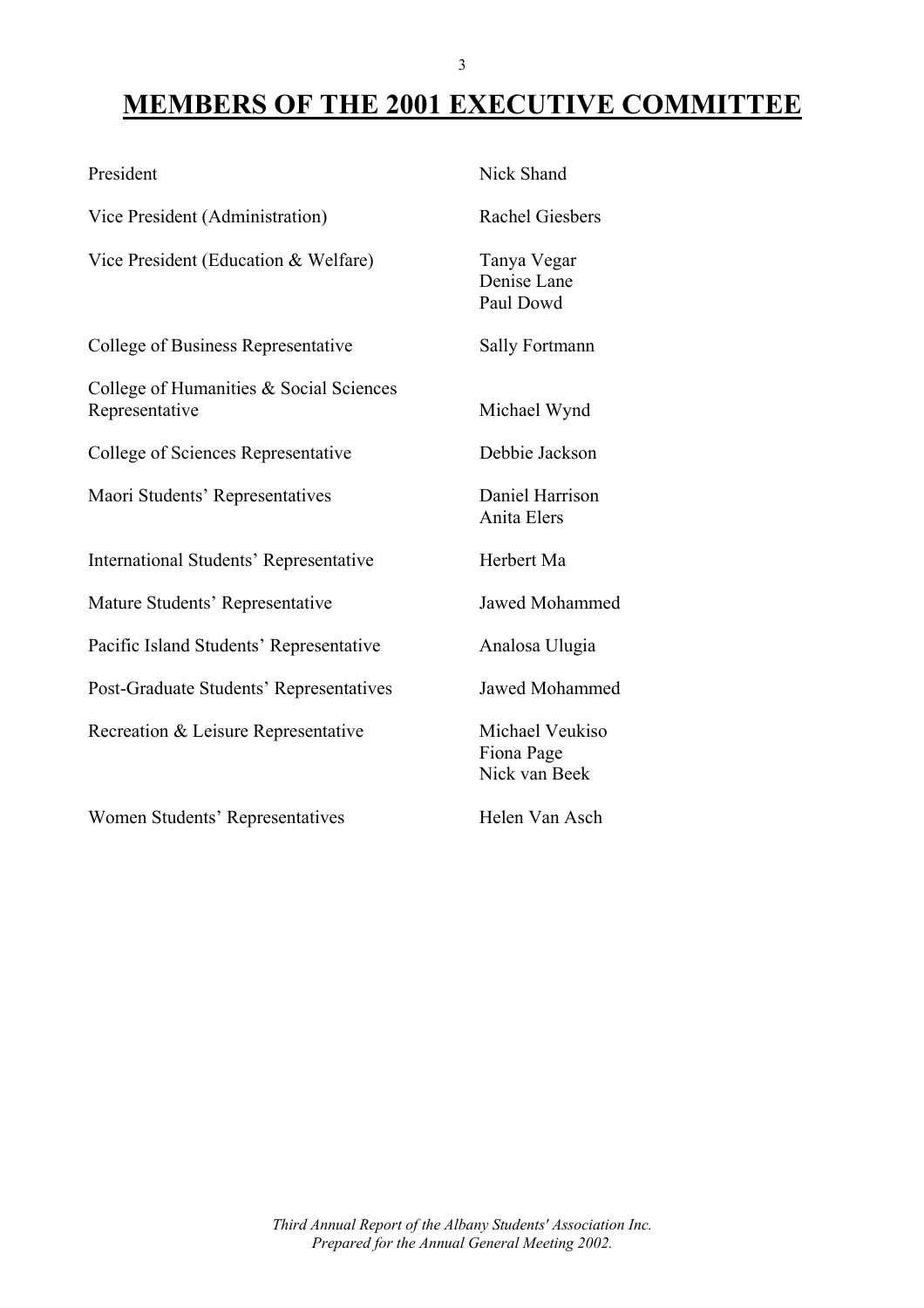### **STUDENTS' REPRESENTATIVES ON 2001 COMMITTEES**

| <b>Students' Associations of Massey University</b> |                                                                                  |
|----------------------------------------------------|----------------------------------------------------------------------------------|
| Academic Committee (Albany and Palmerston North)   |                                                                                  |
| Committee for People with Disabilities (Albany)    | Michael Wynd                                                                     |
| Disciplinary (Palmerston North)                    |                                                                                  |
| Equal Opportunities Committee (Albany)             | Tanya Vegar, Denise Lane, Paul Dowd,<br>Helen Van Asch                           |
| <b>Education Quality Group (Albany)</b>            |                                                                                  |
| Graduate Advisory (Albany)                         |                                                                                  |
| Harassment (Albany)                                | Helen Van Asch                                                                   |
| Health and Counselling (Albany)                    | Sally Fortmann, Debbie Jackson                                                   |
| Health and Safety (Albany)                         | Rachel Giesbers, Helen Van Asch                                                  |
| International Students' Advisory (Albany)          | Rachel Giesbers, Herbert Ma                                                      |
| Library Advisory (Albany)                          | <b>Rachel Giesbers</b>                                                           |
| New Migrants Advisory (Albany)                     | Rachel Giesbers, Herbert Ma                                                      |
| Pacific Island Students Advisory (Albany)          | Analosa Ulugia, Michael Veukiso                                                  |
| Recreation and Sport Advisory (Albany)             | Michael Veukiso, Nick Shand, Fiona Page,<br>Nick van Beek                        |
| Spiritual Advisory (Albany)                        | Debbie Jackson                                                                   |
| Te Whanau Ururu Tau (Albany)                       | Anita Elers, Daniel Harrsion<br>Michelle Herbert                                 |
| Visual and Performing Arts Advisory (Albany)       | Michael Veukiso, Fiona Page,<br><b>Nick</b><br>Sally<br>Fortmann,<br>Beek<br>van |

*Third Annual Report of the Albany Students' Association Inc. Prepared for the Annual General Meeting 2002.*

#### 4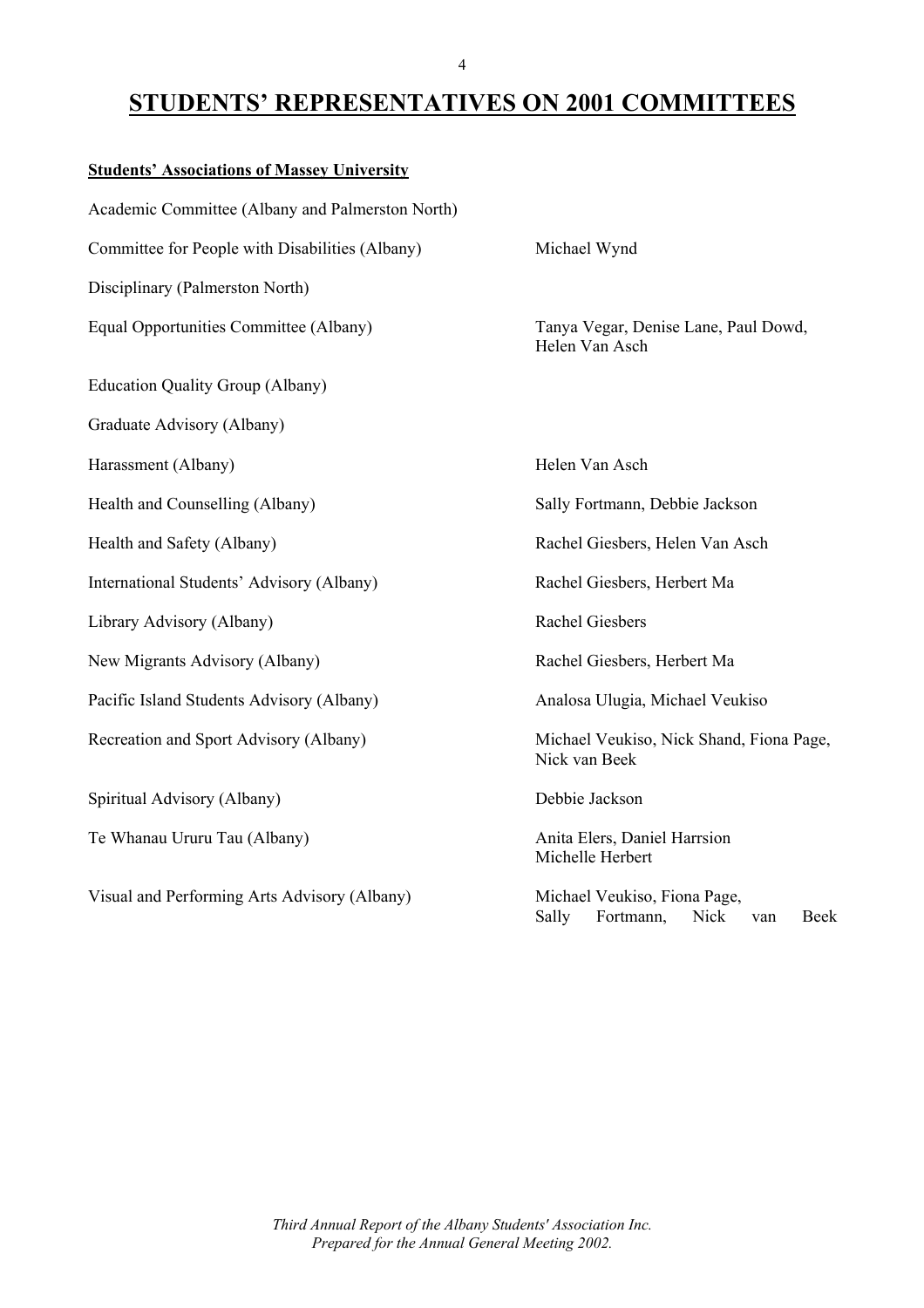# **STATEMENT OF FINANCIAL POSITION**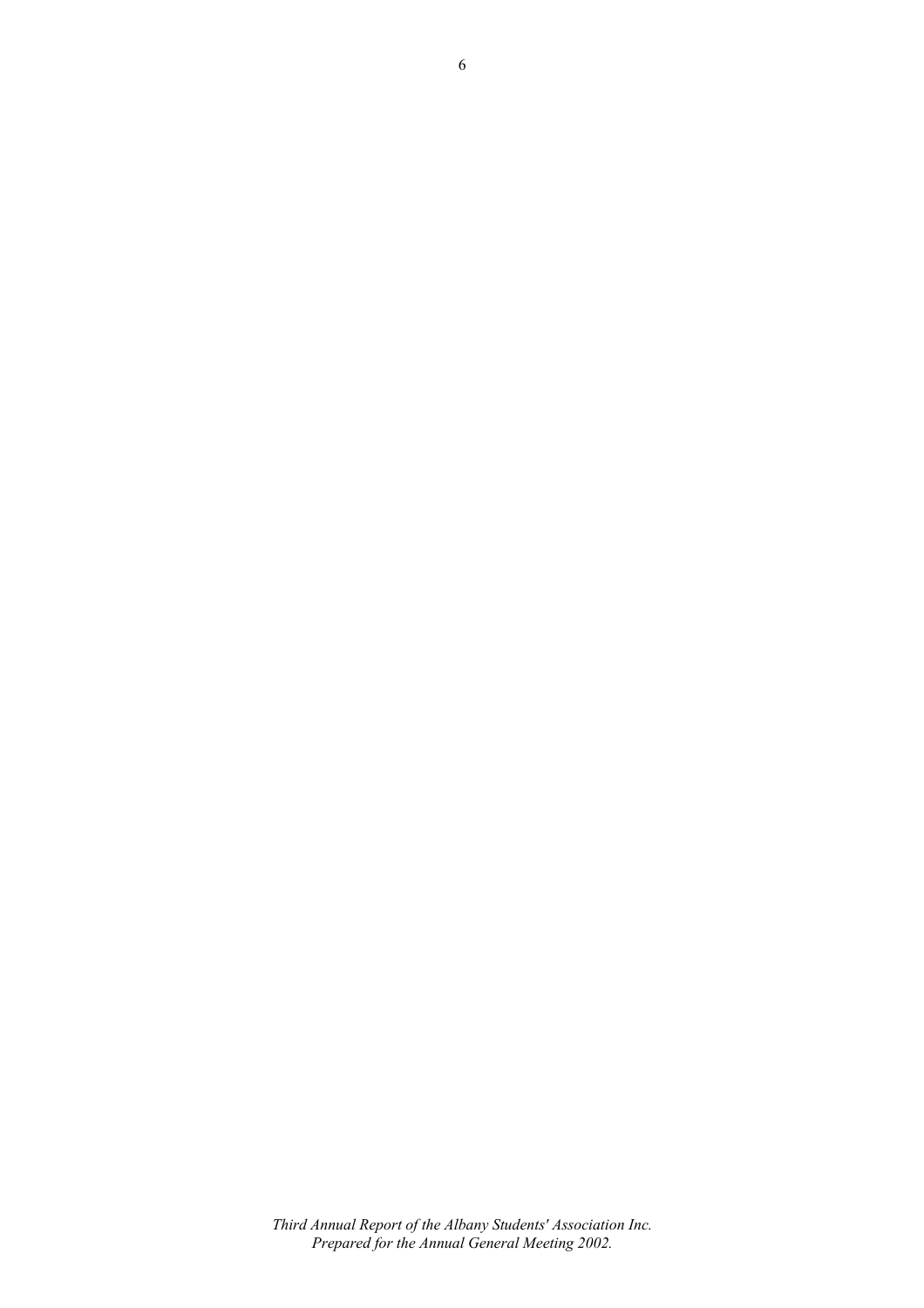# **TRADING ACCOUNT – SCHOLARS' BAR**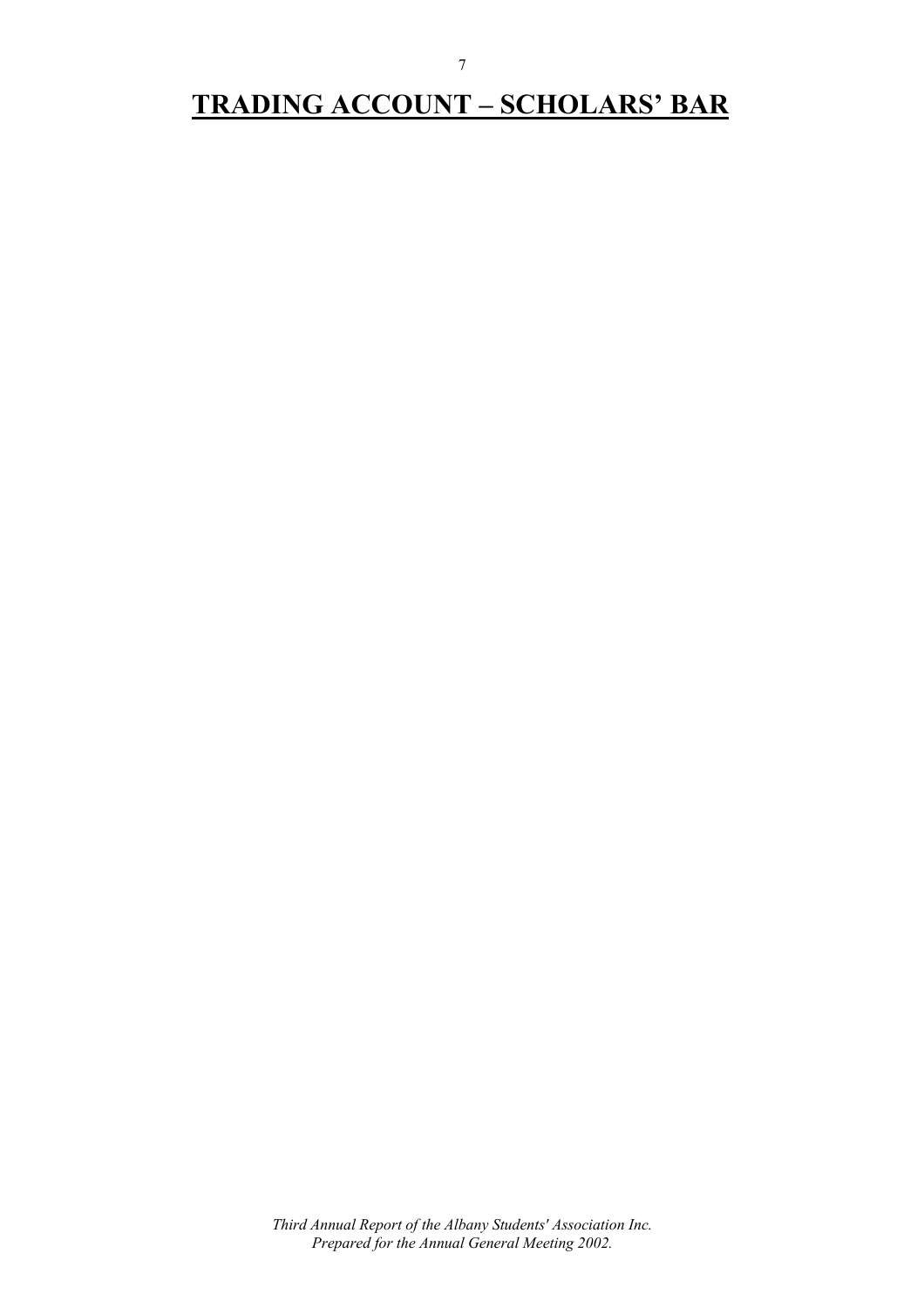# **STATEMENTS OF FINANCIAL PERFORMANCE**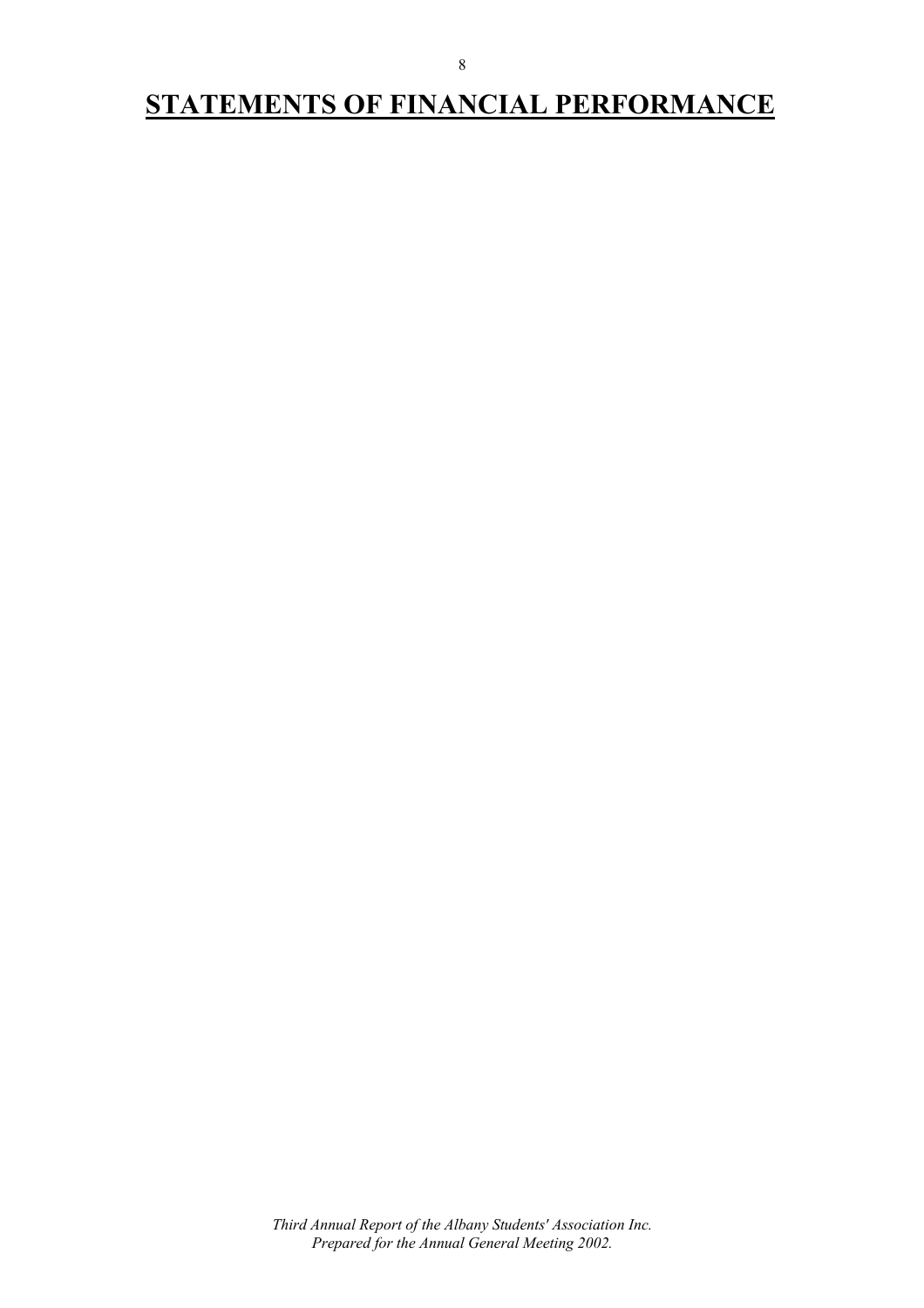# **STATEMENT OF MOVEMENTS IN EQUITY**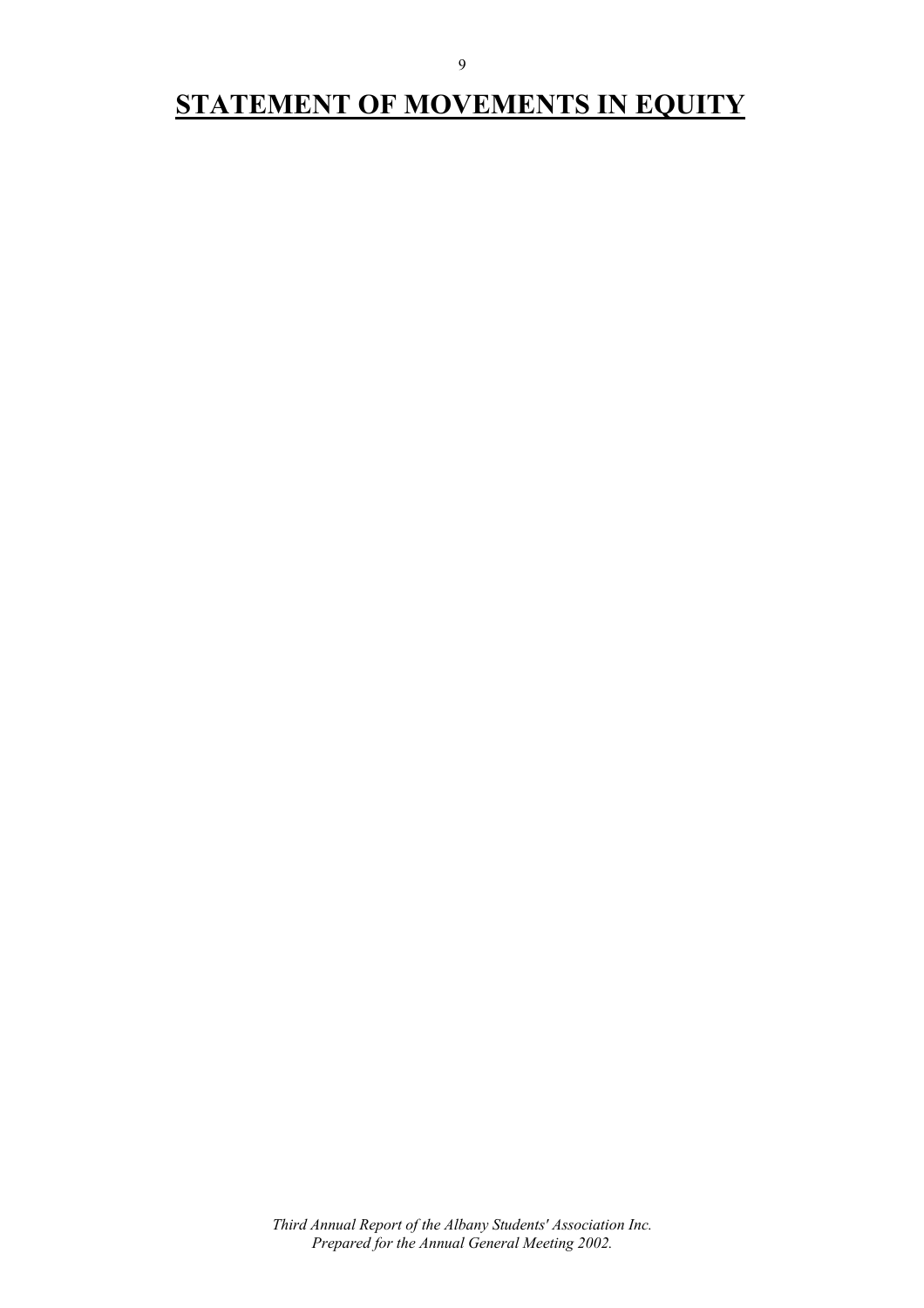# **NOTES TO THE FINANCIAL STATEMENTS**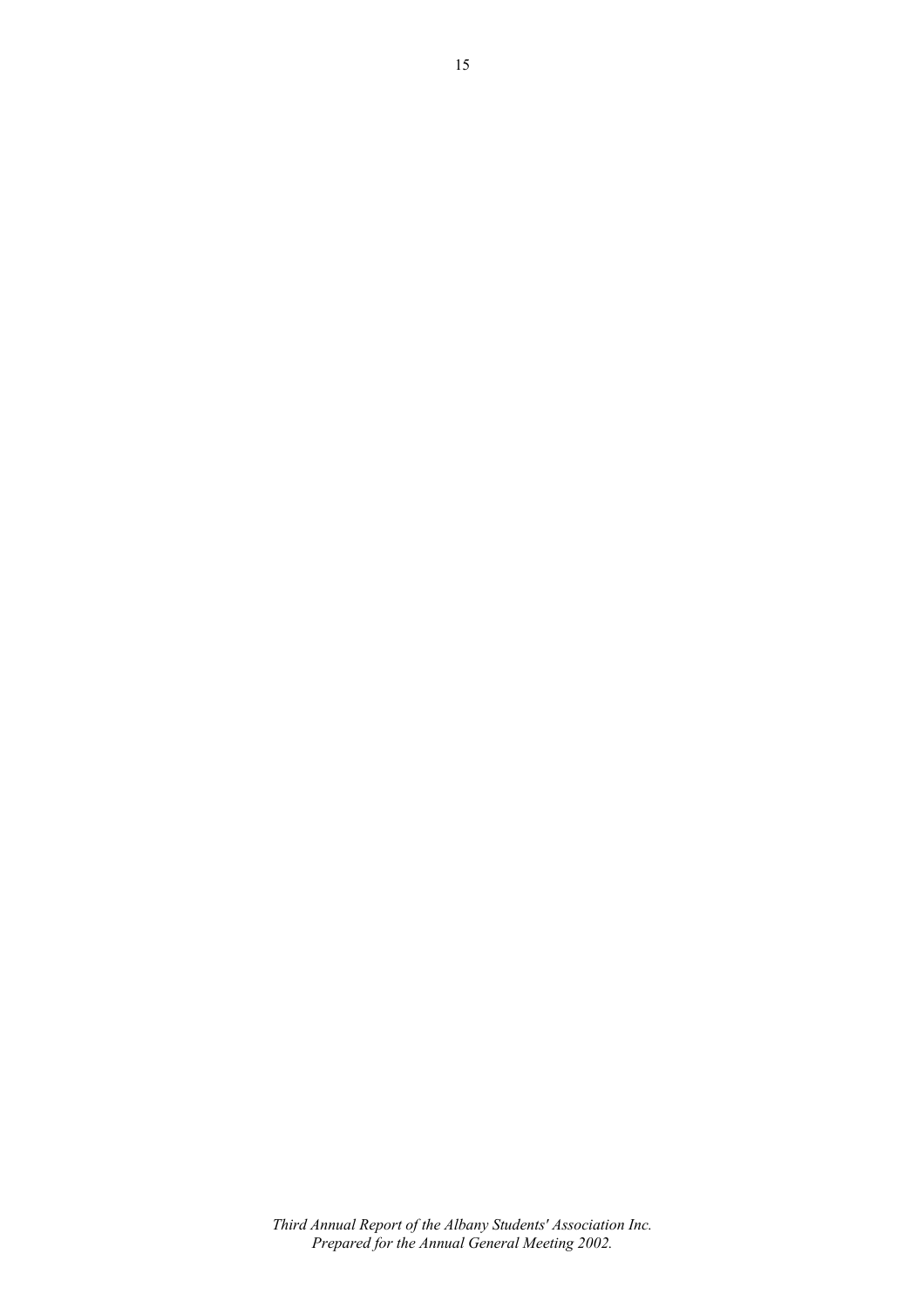# **AUDIT OPINION**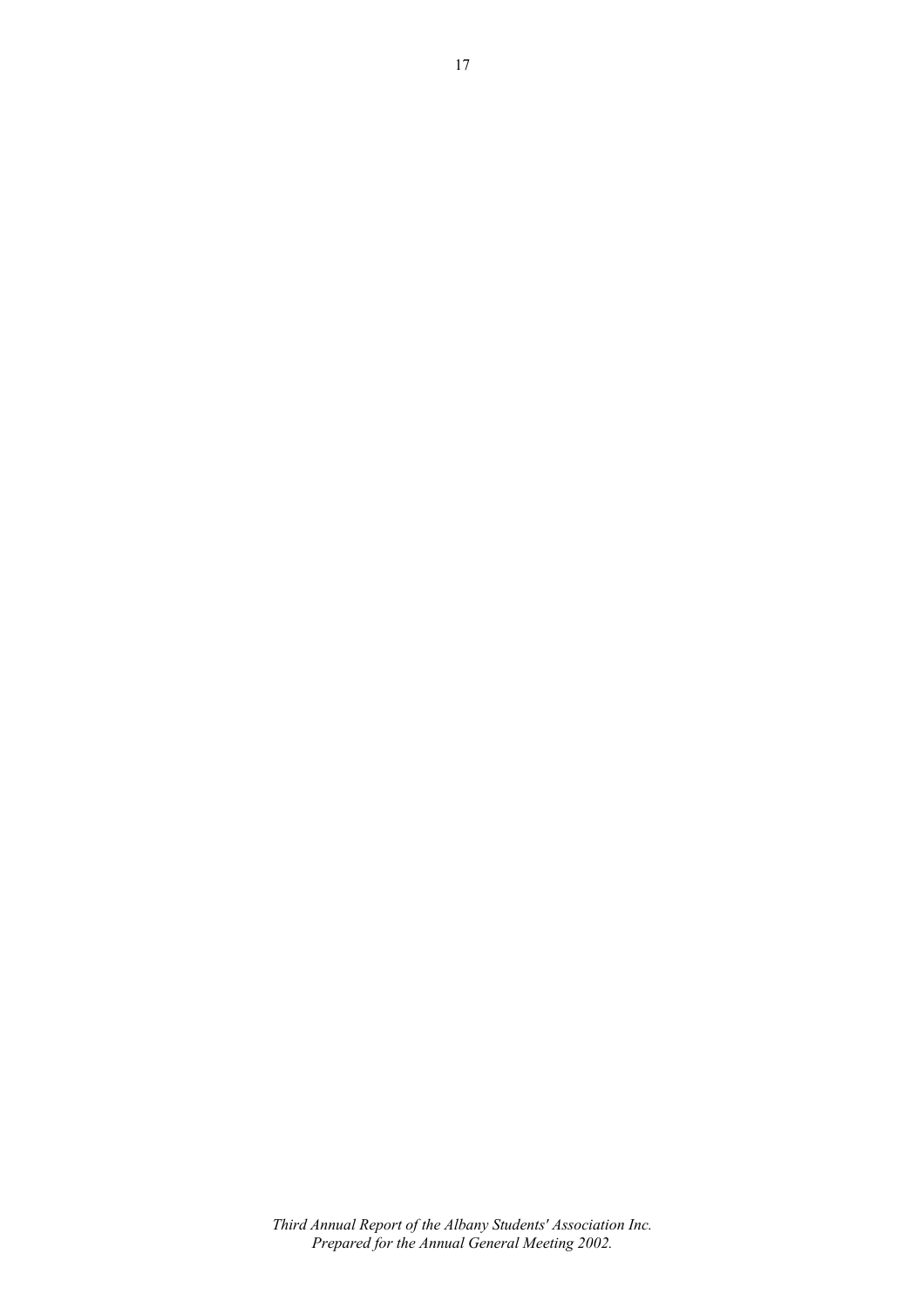# **PRESIDENT'S REPORT**

The President is responsible for overseeing and supervising the administration and effective running of the Association. He or she chairs all Executive committee meetings and are responsible for Executive matters in the absence of the Executive. He or she is an ex-officio member of all clubs and societies, a cheque signatory of the Association, co-ordinates the work of the Executive, acts as media liaison, and represents the needs and wants of the members to all external bodies.

#### **(a) Be responsible for the supervision of the affairs of the Association.**

- *Atrium Information Office* Made myself useful in covering the A.S.A. Information Office area when necessary, such as in the selling Ball Tickets.
- *Check signatory* As a signatory for the Association, I have maintained a good understanding of our budgetary commitments as to ensure the best possible communications to all relevant parties in dealing with matters as they arose.
- *Committees* I have been an active representative in all the committees I attended throughout the year.
- *Employer for the Association* Acted as the direct liaison of the Executive Committee that employs the General Manager, Nigel Green on behalf of the Executive and maintained close communications and an excellent working relationship with him that has enabled the Association to rapidly address problems as they arose.
- *Event Marketing Manager* Initiated the development of a new staffing position in order to allocate responsibility for the effective marketing events of the Association in 2001 and beyond.
- *Executive Meetings* Chaired almost all of the Executive meetings held in 2001.
- *Massy Ball* Enlisted volunteers to successfully co-ordinate the 'Fire & Ice Ball' and monitored their progress from start to finish.
- *Special General Meeting* Chaired a SGM to ratify the A.S.A. 2000 Audited accounts amongst other things.
- *Satellite Magazine* Maintained a weekly overview of the operations of the magazine and contributed a regular column outlining significant events that arose during my tenure.
- *Scholars' Bar* Acted as bar manager on numerous occasions as well as being event Manager for the 'Mid-semester blow-out' organised by Daniel Harrison.
- *Welfare issues* Dealt appropriately where possible with numerous student concerns both welfare and academic but the shear volume of complaints I encountered was made extremely difficult to manage by the lack of a dedicated and trained Education & Welfare Vice President throughout 2001.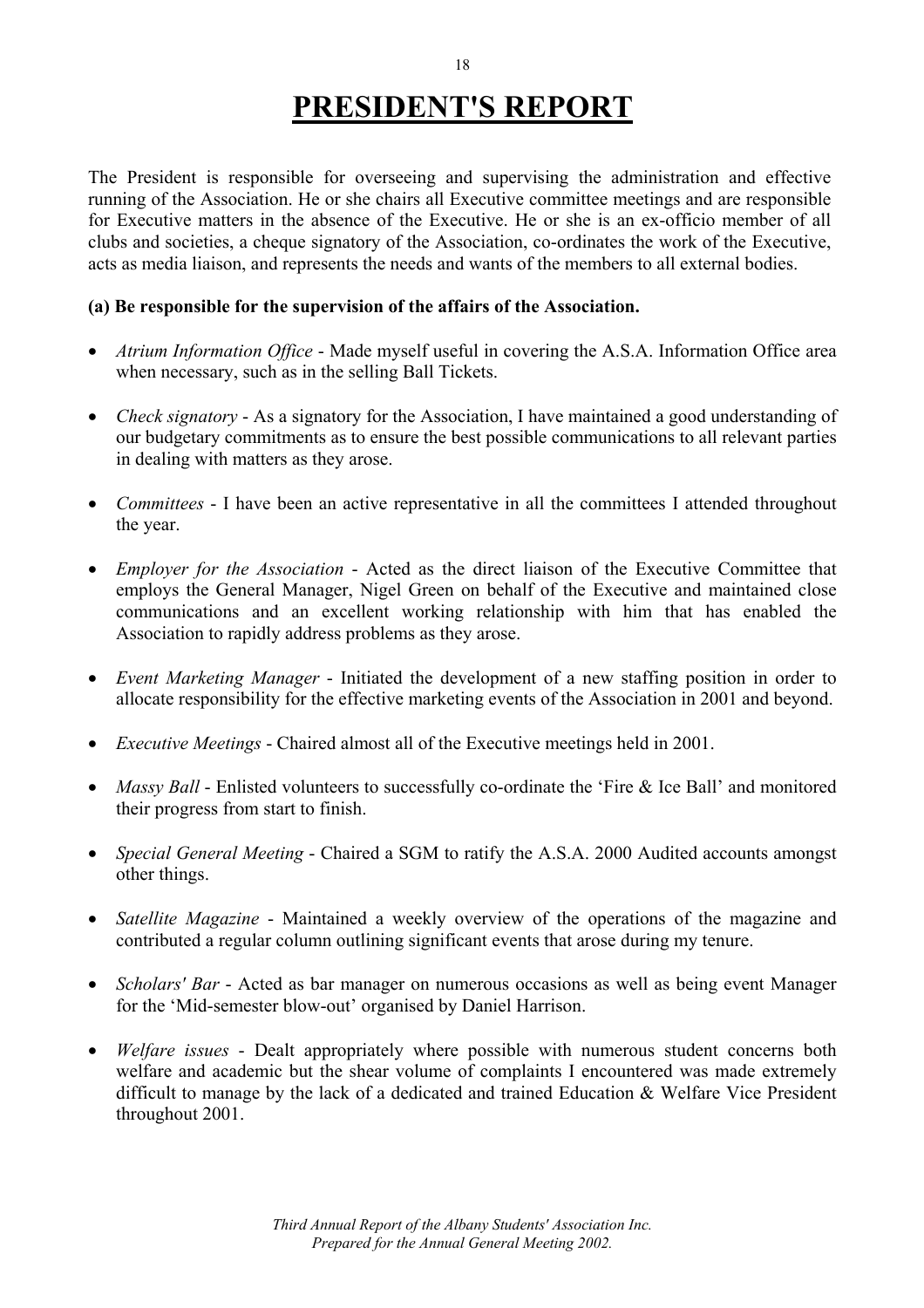#### **(b) Be responsible for the co-ordination of the work of the Executive.**

I have utilised a SWOT (Strengths, Weakness, Opportunities and Threats) analysis format in this portion of my report for the important reason that the major function of the President is to keep everything in perspective. The President in their role is required to maintain a clear overview of the operations of the Association and have keen understanding of the population we represent as well as the University system we exist and work within. In truth it takes a substantial amount of time and energy for anyone person to build up a base of knowledge to be successful in all facets of the role. When you become President, like it or not, you can suddenly be in the centre of almost everything that is going on. Being that the role is both political and transient by design, the obvious problem that exists is lost knowledge during the changeover. This next portion of my report is an attempt to address this issue

#### **Strengths**

The great strength of any student population is its ability to develop good ideas to overcome many of the barriers and difficulties they encounter. Rapidly increasing numbers of students will strengthen the developing community spirit. With more and more people living locally, wellpromoted events will attain greater levels of participation.

The age of the Association can work in its favour, as the organisation is able to adapt the use of its resources in a rapidly changing environment. For example, students expressed their desire for A.S.A. to operate a school holiday programme. While this desire may not eventually prove feasible considering the size of the organisation and the resources it can bring to bear on the problem, such a suggestion opens the door to new opportunities that have yet to be fully explored.

New facilities provide new opportunities. It has been exciting watching the changes that have occurred since I began in July of 1998. Students have had input into all the developments on this campus and there will be many more to come. The Principal has kept the A.S.A. President appraised of all the developments and the suggestions we made this year have been incorporated in future designs.

#### **Weaknesses**

All the student populations in Auckland area seem to have less time and are less open to opportunities at our institutions than their peers around the country. There are many reasons why this is a noticeable problem for social life on Albany campus but overcoming apathy is unlikely to be a war that can be won in this age of information. You may win some battles, but the very nature of the continuous turnover of students as they graduate, move on and/or drop out means that the core social culture needs to be re-established every semester. Furthermore, students seem to have a very limited understanding of how representation works which makes the role the Students' Association has to play in the environment all the more difficult.

The Albany Students' Association is in many respects weak by national standards. Like all voluntary organisations, they go through cycles with peaks and troughs for they are completely dependent upon the commitment of the people involved. The experience of this year shows us that many of those who do volunteer are already over-committed.

With the rapid increase in people studying at Albany, many indicators point to a potential of up to 1,000 new Asian students in 2002. Managing ethnic diversity on this campus is going to become an issue of high priority. Breaking down the barriers that cause both group and individual isolation will require substantial resources from the University to lead the way to a multicultural New Zealand.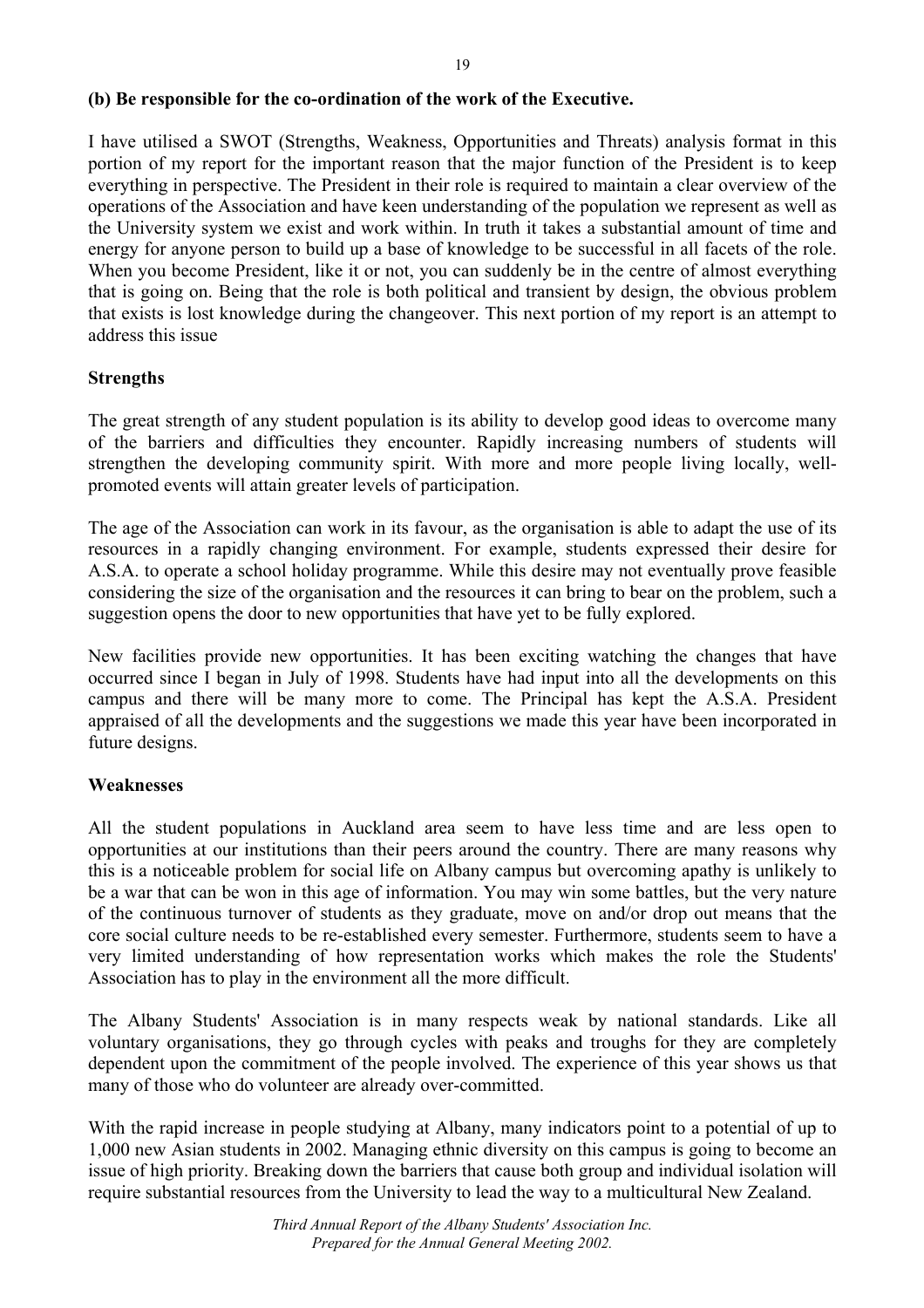The main weakness in New Zealand's tertiary sector today stems from the continued under-funding that brought about the adoption of the corporate model for education providers. Quality has been systematically sacrificed for quantity as every education provider competes for students under the EFTS (Equivalent Full Time Students) funding model. Sadly, with the slow erosion of funding for public tertiary sector over the past ten years, the damage is only now becoming acute, therefore the only positive is that 2002 is an election year and we will see more promises.

#### **Opportunities**

People are your greatest assets, look after them and they will look after you. Constant commitment to developing a core community is essential. Albany Students' Association has no assets of any great monetary value, but what it does have is a place and a name within a fast expanding University campus.

The Albany campus is fortunate to have a very student-friendly Principal and Registrar. Good information is essential to quality decision making and their 'open door' policy has proved to be advantageous to both the Association and the University. In all respects, the hard work of the New Zealand University Students' Association has been of substantial benefit to the students of Albany and their elected representatives, and will likely to be so again in the future.

#### **Threats**

As the student population pays more and gets fewer returns, the demand for efficient and quality services will increase. The Association will be on the front line for students' complaints.

As the Albany Students' Association is part of the Massey Federation of Students' Associations we are not threatened by the sudden onset of 'voluntary' membership. Our biggest threat therefore comes internally with the lack of understanding of the uniqueness of each demographic between representatives. While as Massey students we share many common causes, our differences have proven to be substantial barriers towards resolving mainly the lesser issues affecting each group.

Threats to Massey Albany will come from many directions not least Palmerston North decisionmaking processes that lead to negative impacts up here. After the University's stance on 'Repositioning' (or in other words downsizing), staff morale has been low and turnover has risen as a consequence.

The vast majority of staff can in fact be earning three times more overseas and this impacts on our learning environment in a number of very serious ways. In my time here I have witnessed the overall level of commitment from staff drop significantly.

New Zealand's tertiary sector is under threat from the political view held jointly by both Labour and National parties that New Zealand can not afford to fund an ever-growing education sector. The dire impacts of the Student Loan scheme introduced in 1992 will become increasingly more apparent in the next few years. I hold serious concerns for New Zealand society as the consequences of students borrowing against future earnings kicks in. Whether any future Government will be capable of redressing the major problems is yet to be seen.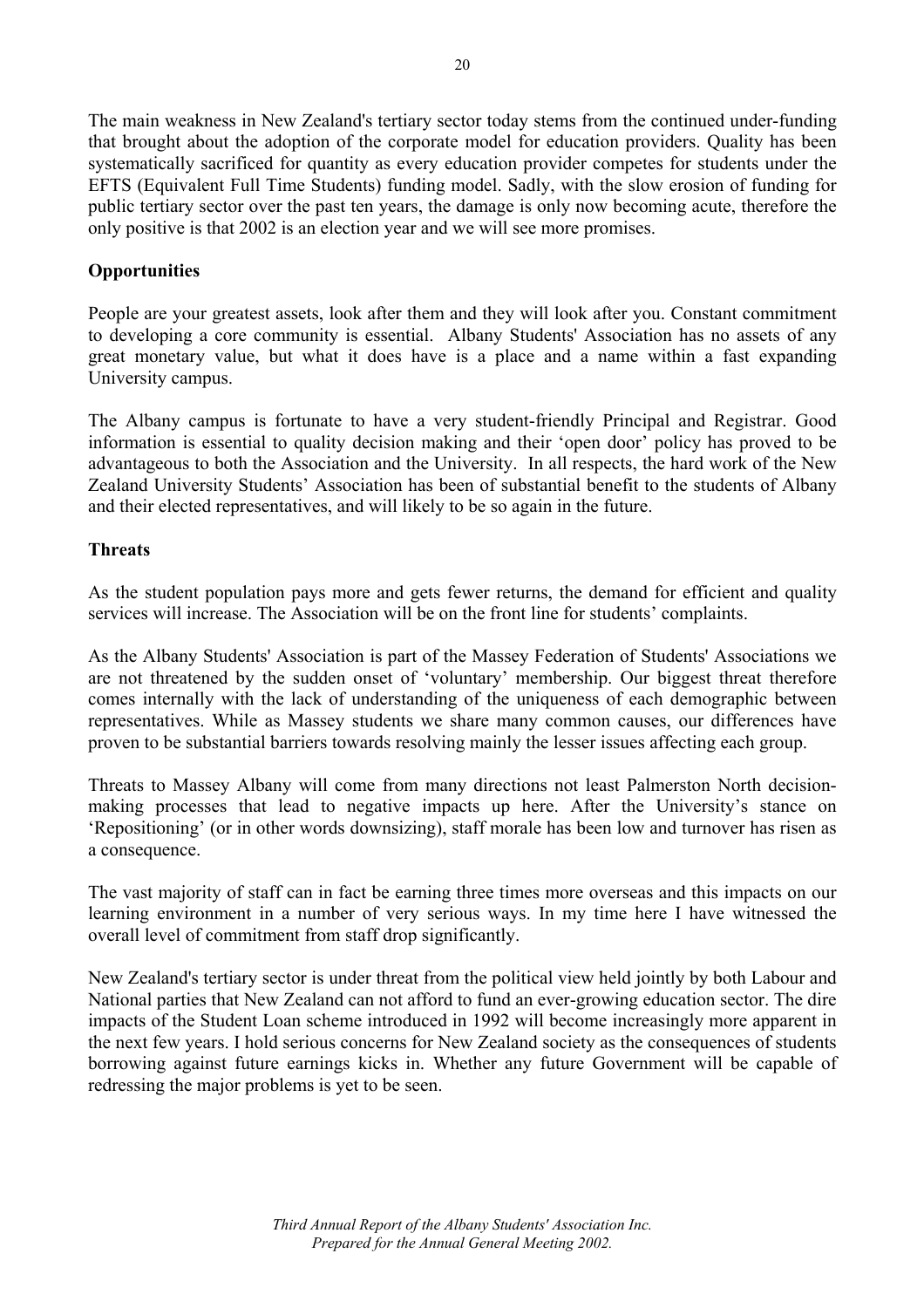#### **(c) Represent the Association in the media, to other organisations and nationally on issues effecting the Albany campus.**

- *Association of University Staff (AUS)* Liaised with both the Palmerston North and Albany staff representatives to ensure that quality debate about many important issues relating to education quality was undertaken.
- *Federation of Massey Students' Associations* Facilitated the further development of the Federation as well as helping to mediate the dispute the MUSA President had with this year's Council Representative from Wellington campus.
- *Heads of Colleges* Met with the various Heads of Colleges informally, and when need arose, to work through problems.
- *Local Media* Was misquoted on occasion by the Local media but the highlight was a very good article concerning the 'Fee Freeze' that raised awareness of the plight of the tertiary sector.
- *Massey Council* Submitted a number reports highlighting the issues of greatest concern to the students that we represent.
- *Massey Contact* Established and maintained effective lines of communication with the reception area that provided a lot of useful information throughout the year.
- *NZUSA* Attended July conference and held September conference at Albany Campus. Admittedly my prioritising other campus-based issues, that needed the majority of my attention, lessened my level of participation.
- *Registrar* Developed a good working relationship with the campus Registrar.
- *Principal* Participated in the strategic development of Albany campus and utilised a cooperative relationship with the Principal to address the issues of greatest concern for the students of Albany from the Library to Massey's Equivalence Policy.
- *Student Job Search (SJS)* Attended Regional Management Committee meetings for SJS.
- *Student Services* Maintained regular contact and co-operation with Student Learning Services, Recreation Centre Staff and Health & Counselling as well as meeting with the Student Services Manager, Gary Williams in order to keep apprised of changes due to ever-increasing student numbers.
- *Work & Income NZ* Liaised monthly with the WINZ representative on campus and initiated a letter of commendation recognising Maree Douthett's excellence in supporting the students of Albany campus.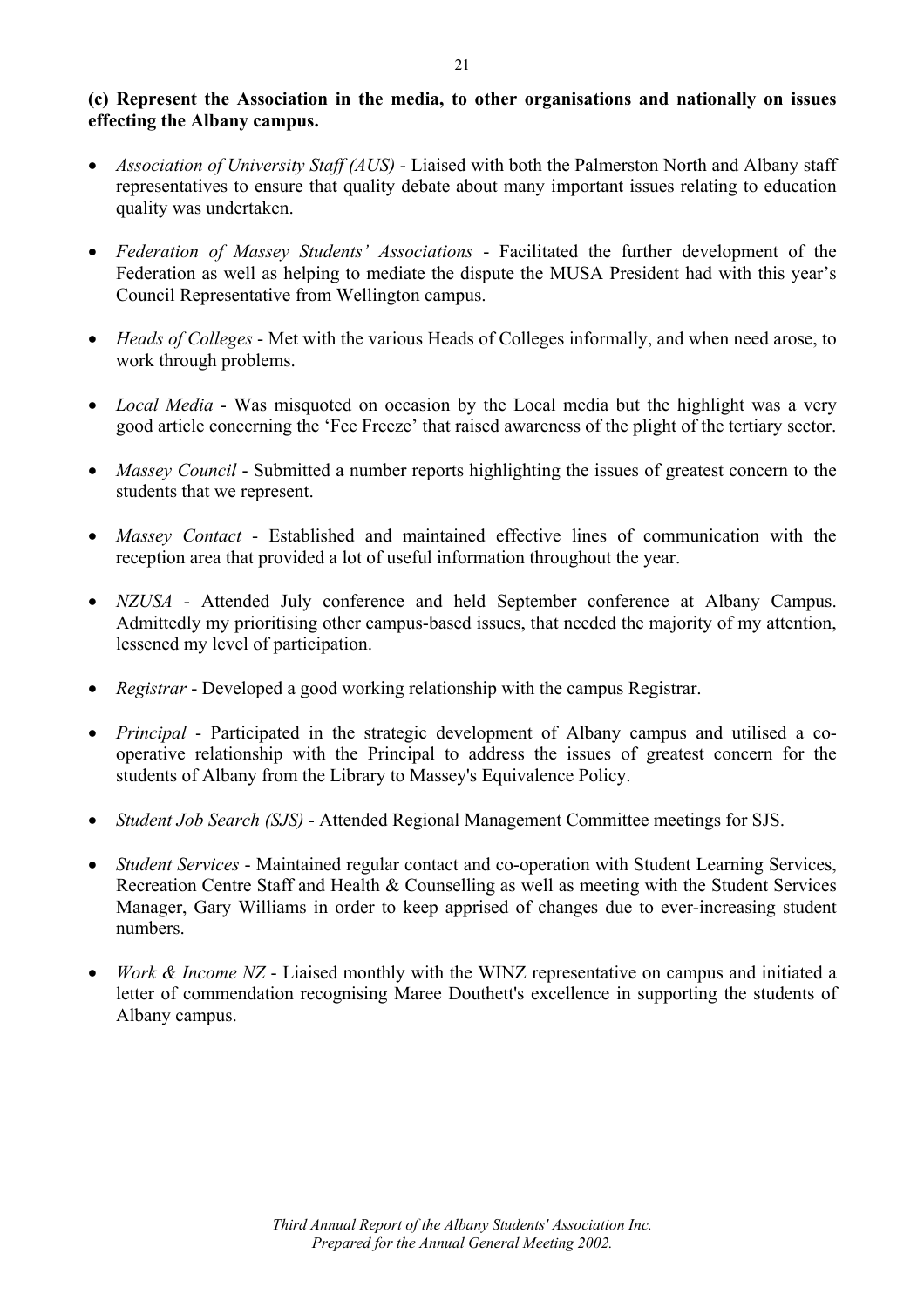#### **Summary**

It has been a challenging year and I have learnt a great deal. I came to University with the intention of finding ways to apply the theoretical teachings of my Media/Psychology major and it's surprising what opportunities like this can teach you on top of the academic viewpoint. All things considered I am grateful to be and have been a part of Albany Students' Association.

**Nick Shand President 2001**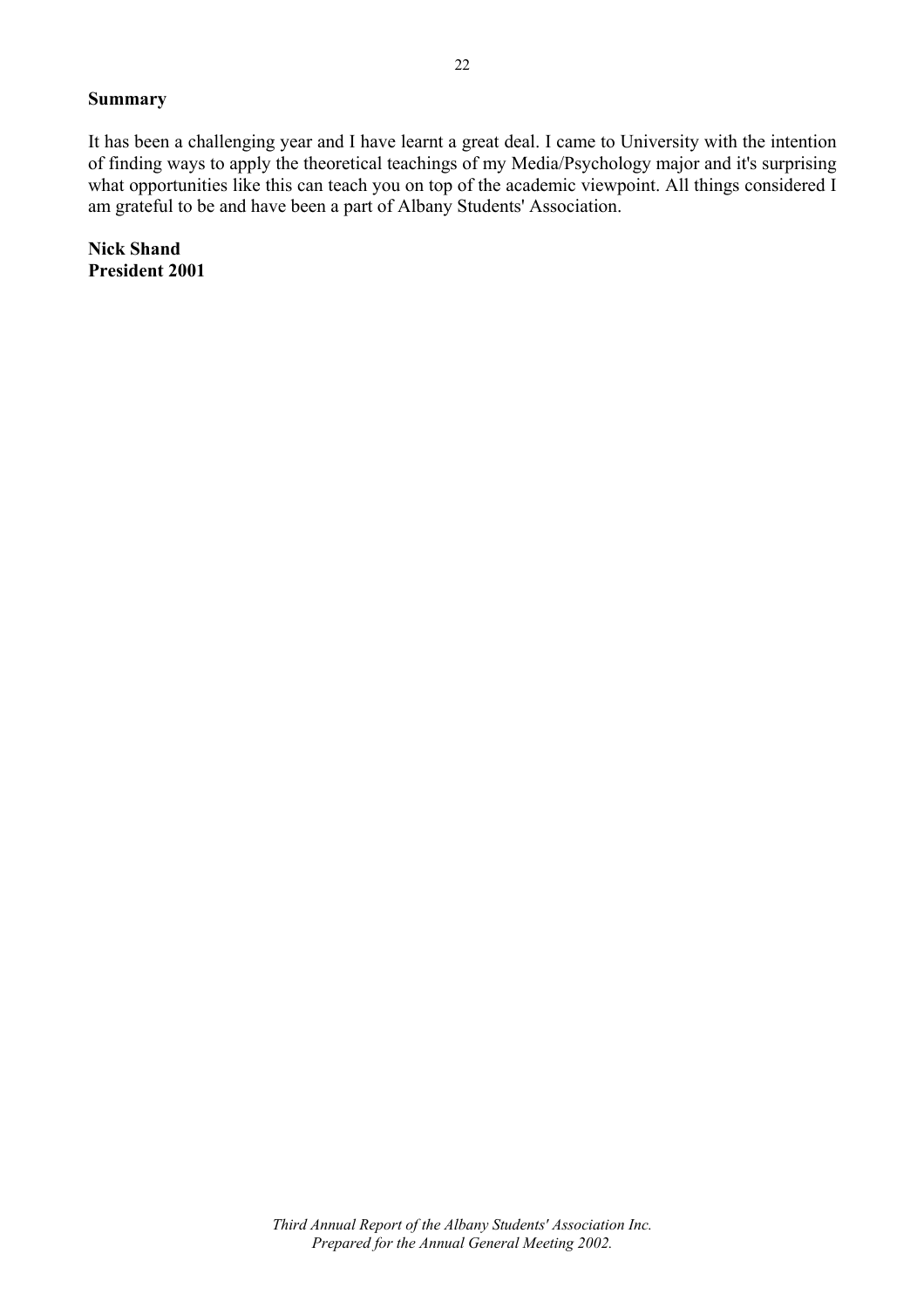# **MANAGER'S REPORT**

#### **Introduction**

My area of responsibility extends to the general management of the Association's various services. I report directly to the Executive Committee who set policy for me to implement and provide direction through the setting of the annual budget. I oversee staff appointments and ensure that the Association meets it financial, legal and statutory requirements. I report all this information back to the Executive either through the Albany Management Board Sub-committee or directly to the Executive Committee. I also co-ordinate all the administrative and clerical support systems for all services and for the Executive Committee and devise and implement strategies to improve service provision at Albany.

#### **Policy Matters**

A complete review of current policy was undertaken in the area of Administration first, as the issues surrounding compliance in respect of Staff were considered to be of a higher priority than reviewing the Executive, Organisational or Financial areas. This included a system for Performance Appraisal with a view to benchmarking the various staff positions and determining wage and salary scales commensurate with long-term strategic objectives for the Association. This supplements staff individual contracts, policy on employment, standards of behaviour and performance, professional development and training, reimbursements and health and safety in the workplace. This allows the Association the ability to attract, train and maintain staff in a professionally run environment with commensurate rewards. The remaining major sections are still in draft form and are being reviewed with a view to releasing them in 2002.

#### **Legal Matters**

The Association was faced with a complicated and expensive legal action defending itself over a claim brought to the Employment Relations Authority (ERA) by ousted Education and Welfare Vice-President, Tanya Vegar. Ms Vegar contested that after having lost a motion of confidence before the membership at the 2001 Annual General Meeting, that she was in fact an 'employee' rather than an 'elected official' and therefore was justified in taking an action of unfair dismissal before the ERA and if necessary, the Employment Court. The Executive considered that it was essential to contest this position, as it would have far-reaching repercussions for all students' Associations and potentially incorporated societies. The eventual decision of the ERA was that it did not have jurisdiction to hear the case, as it could find no grounds to support Ms Vegar's claim that a contract for service existed. This has established a precedent against which any future case of similar circumstance might arise. It points to the necessity to separate the officers of the Association from its staff and this view was supported by the Executive and membership when, at the first semester Special General Meeting in 2002, they voted in favour of a clause to the Constitution and Regulations prohibiting Executive members from being employed in future as staff.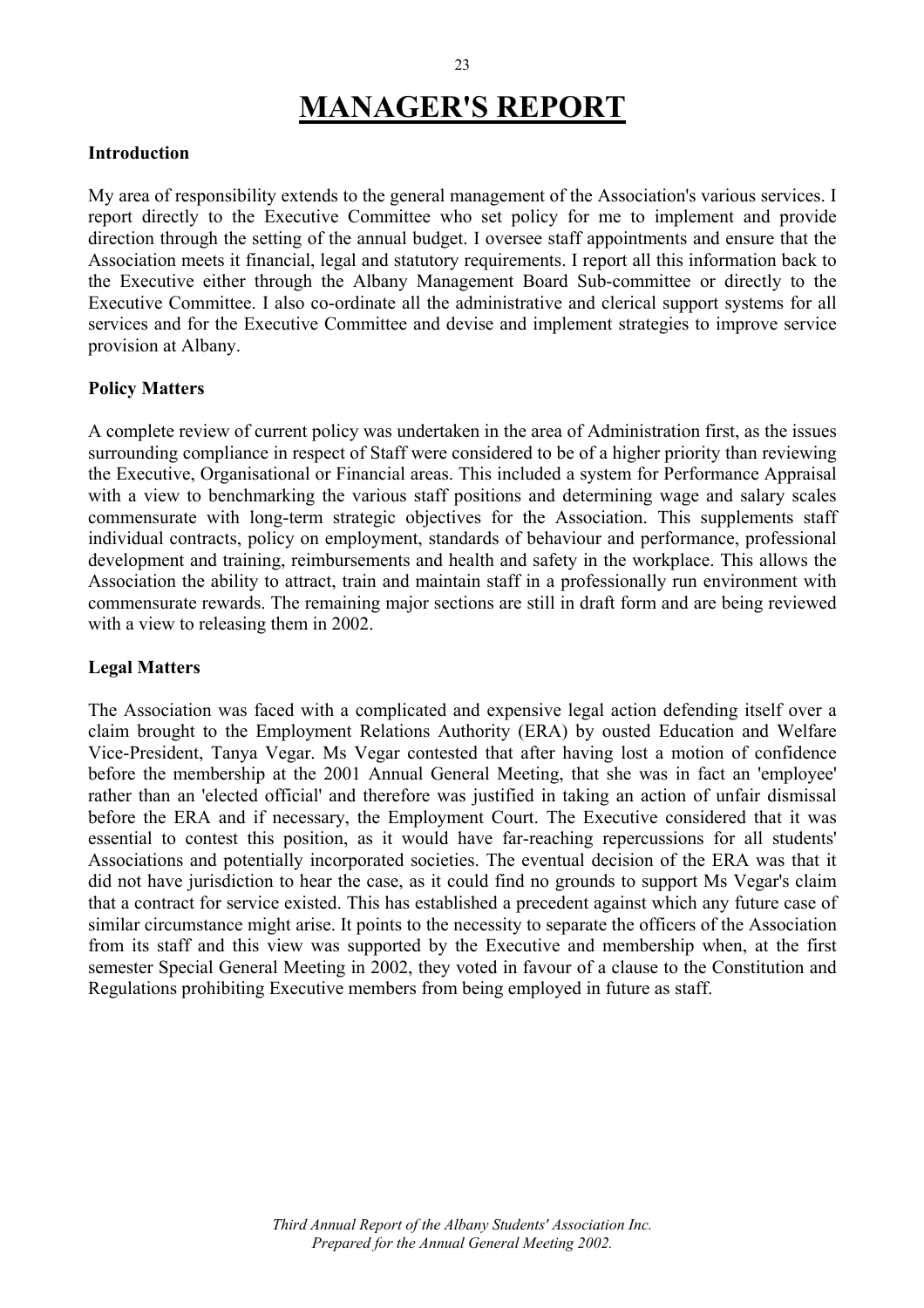#### **Audit and Accounting Practices**

The second audited set of accounts highlighted the need for better systems for accounting and as such the Association has moved towards a set of quarterly accounts in order to aid the Executive in their financial decision making and in their stewardship. We are seeking to reduce other associated accounting costs by moving from an 'invoice' to a 'payments' system for disclosure of GST and to a two-monthly payment thereof. Unfortunately, the Association met a large number of areas that cost it money that were unbudgeted and ate into reserves. This was brought in part by a lower than expected surplus, lower than anticipated enrolments as well as the purchase of several large extrabudget items being brought from the 2000-year into 2001. This put a strain on our cash flow that was not helped by the University defaulting on the payment dates for the Association levy on at least two occasions throughout the year.

#### **Financial and Budget Matters**

2001 was an awful year for a number of financial reasons. We faced higher accounting costs (including a large repayment of GST for a previous period that was completely unanticipated), increases in Executive honoraria, our staff and staff costs increased, we spent a lot on developing the office space in the Atrium (including retro-fitting equipment not installed by the University), purchasing signs and computer systems, loaning money to the Massey University Childcare Centre to keep it solvent, loaning and granting money to students suffering from Hardship, fighting protracted legal battles with past Executive members, watching the bar, Orientation and the NZU Games all post losses and run significantly over-budget.

In 2001, we started receiving our payments for our membership fees directly from Massey and were for the first time able to get a feel for the cashflow implications attendant upon it. As we didn't finish 2000 particularly well, we didn't have a large enough cash buffer to offset the effects of the various areas that didn't perform in 2001. This was of course very disappointing and could have had serious implications for 2002 that were only mitigated by direct negotiations over our initial payments from the University as well as with our bank. It certainly meant that wherever possible in 2002 the Association would have to consider managing down its exposure to potentially risky ventures.

#### **Lease**

We finally completed negotiations with the University over production and signing of a three-year lease for the use of Building OR96 (the Student Common Room and Bar), Building OR90 (the Administration Officers for the Executive, Manager and Editor), Room AT1.27, (the Atrium Information Office) and Rooms ATLL1.30, 1.31, 1.32., (the Games Room, Games Room Kitchen and Clubs' Room). This is on a peppercorn rental, with a fixed amount for water consumption and variable costs associated with power consumption, gas consumption, repairs and maintenance, phone and fax lines.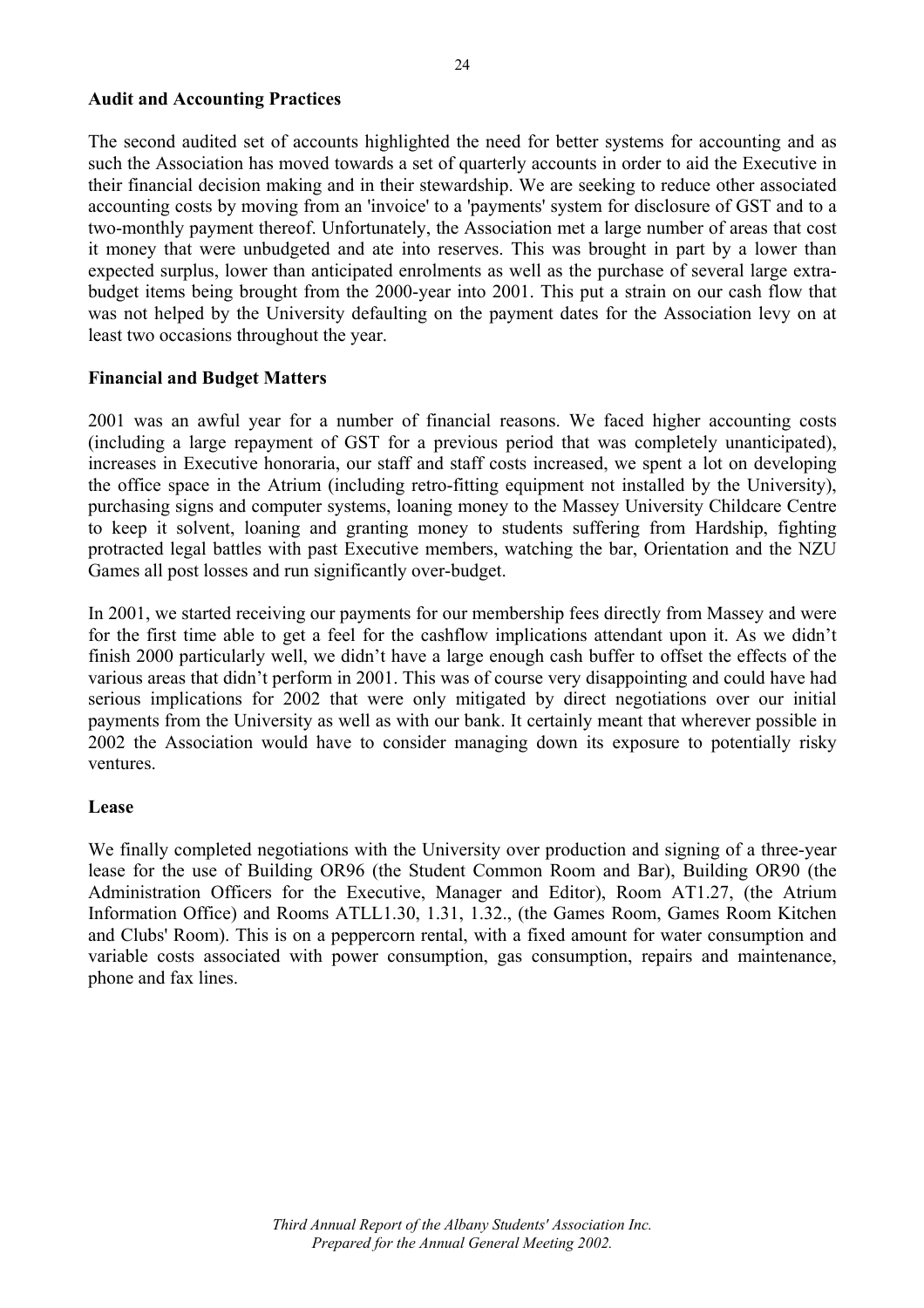#### **Standing Orders**

One matter that arose as a direct consequence of the case taken to the ERA was the difficulties that may arise within the Executive Committee when members fail to deal with one another on a professional level. Unfortunately, after a meeting to discuss this and related points held by the Administration Vice-President, College of Humanities and Social Sciences Representative and myself with the Speaker of the House of Representatives, the Rt. Hon. Jonathon Hunt (who incidentally used to be an Executive member of the Auckland University Students' Association back in the 1950s), the general consensus was that 'personality politics' are part of the political playing field for students' Associations.

The recommendation from the meeting was the development of a 'Code of Conduct' for Executive as well as a set of 'Standing Orders' for use during all Association Executive Committee meetings. Thankfully, a revised set of 'Model Standing Orders (NZS 9202:2001) for use in meetings of Local Authorities and Community Boards' had just been released and, with a few minor revisions to bring them into line with the A.S.A. Constitution and Regulations, was quickly adopted by the Executive. The 'Code of Conduct', which is meant to extend to the mediation of disputes that may arise between members, proved more complicated and is still in a working draft.

#### **University Information Provision**

Financial disclosure of information relating to the reconciliation of levies received by A.S.A. was greatly improved and we now have a calendar for most of the information that we receive from the University. It still fails to comply completely with the Education Act, but is a great step in the right direction when both groups recognise the impossibility for the ideal stated in the legislation. What is probably more important is to have the University provide this information routinely without even having to ask. The issue of accurate budgeting, for example, involves confirmation of second semester enrolments that cannot be provided until around the end of July. This means, that the Association's budget estimates can vary by as much as 20% depending on the accuracy of the information and in 2001, this effect impacted heavily on the A.S.A.. Even more so, when you consider that over 45% of the money we expect to receive is allocated back out in the first half of the year. If critical areas of expenditure (e.g. Orientation Week) go significantly over-budget, the Association spends the rest of the year playing catch-up.

#### **Student Assistance Programme (SAP)**

The Association jointly operates a hardship programme alongside the University. This SAP programme originated in Palmerston North and was adopted at all subsequent campuses including Albany. The fund was supported by a grant from the University Disciplinary Fund that gets its money from car parking and library fines from the campuses. However, this money was capped in the fund and A.S.A. had to invoice its sister Association MUSA to obtain reimbursement. When the funding ran out, no one bothered to tell A.S.A. or the persons operating the system.

This meant that, after a run of students applying in the first semester for funding due to significant problems arising from the administration of the Student Loans scheme by WINZ, a sizeable debt was piling up so that when we went to apply for reimbursement, none was forthcoming. It was only through the philanthropy of the Albany Regional Registrar that the Association was eventually reimbursed.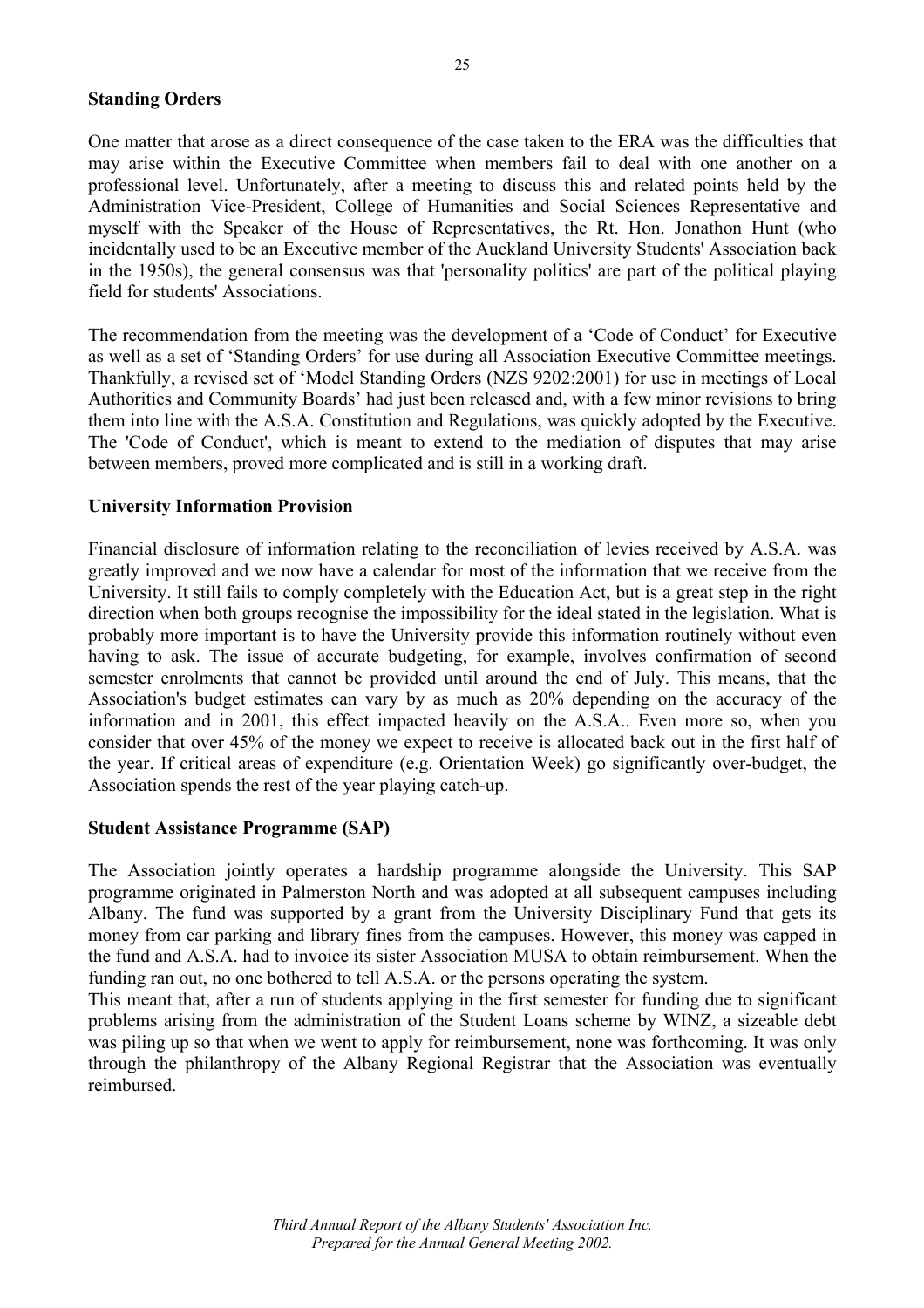The upshot was a complete restructuring of the scheme to avoid any further lapses in communication similar to the situation outlined above. Funding of schemes such as SAP would devolve to the Regional campus. This would be more equitable and easier to monitor. Also, as the responsibility for overseeing the funds would ultimately be those of the Regional Registrar, funding limits would be set and communicated after the setting of budgets prior to the start of each year. The Association would continue to offer no-interest loans but with more strict guidelines (to avoid defaulters being sent to collection agencies) and on a one-to-one basis with University funding.

#### **Election**

After problems that arose during the running of the 2000 election, it was decided that a complete review be undertaken into all aspects of the process. This was to ensure that no one could level a claim of bias against the Association Executive or Staff, and to ensure that any future election be run as effectively, efficiently and democratically as possible.

The University administration was approached with the suggestion that a senior member act as the Returning Officer. All thanks to Massey Contact Manager, Phil Mann for accepting this position in 2001; his work contributed greatly to the smooth running of the election.

Next, a sub-committee comprising members of the Executive, who could claim no vested interest in the outcome of the election (i.e. were not intending to stand again and were not seen to support any potential candidate), met to consider the marketing of the process and to set a calendar for the preparation and dissemination of critical information.

Finally, student Association and staff from Unitec were approached to act as polling clerks during the voting and counting, while members of the local Community Board provided assistance as Invigilators during the count.

The result was a very close one for the pre-eminent position of President, and although a recount was taken, the final result did not change and the system worked very well.

#### **Services**

As previously noted, I am responsible for overseeing the provision of services by the Association here at Albany. This is the historical separation of this area of responsibility from the advocacy and representation services that are provided through the student Executive. A large proportion of this is strictly clerical in nature - recording and filing of information, accounting, repair and maintenance of assets, liaising with the various staff who co-ordinate services such as the newspaper, bar, cleaning, Information Office, as well as dealing with internal and external contractors and suppliers. This work does not vary widely from one year to the next and the detail does not make for interesting reading. Instead, here are the highpoints relating to the various services in the 2001 year:

#### • *Atrium Information Office*

With the completion of the newest addition to the campus skyline, the Atrium Building, the Association finally got a foothold on the main site. Unfortunately, regardless of numerous requests for a roll-up counter to ease the serving of students while retaining a degree of security for staff, the University Engineers vetoed the idea due to fire requirements. This also meant that to have the door open in the building, the Association was required to pay for an electronic door lock and also a monitor alarm for times when money was stored in the room.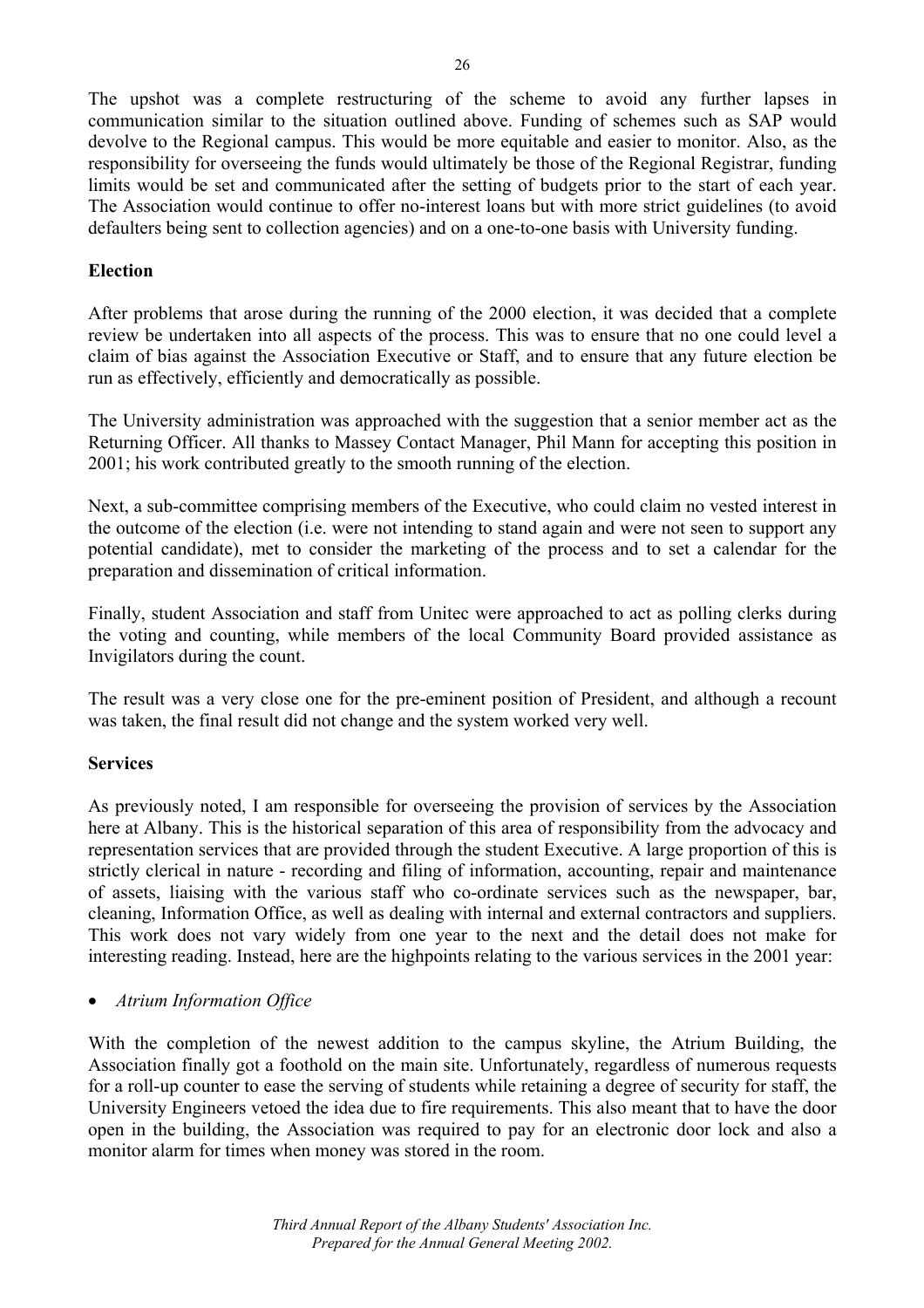With the addition of a new full time Information Officer, the purchase of a safe, till, computers, tables, filing cabinet and other equipment, provision of this service for students came at an unavoidably high price for the Association considering the necessity to have a contact point on the main site.

• *Ball*

The 'Fire and Ice' Ball was organised by a sub-committee of interested persons who worked tirelessly to provide the students with a memorable occasion without pay. Unfortunately, as the preparations for the event started quite late into the piece, although attendance was good, sponsorship was down and these sorts of events are almost inevitably well sponsored if they are to break-even.

#### • *Club License*

We were finally granted our Club License early in the year. Since students' Associations as incorporated societies are prohibited from holding On-Licenses without setting up either shell companies or trusts, a Club License was determined to be the fastest option in the interim. Even so, the process has taken well over two years to complete and was relatively expensive and involved fronting before the Licensing Authority at a hearing to discuss the separation of management from Association Executive. The club license allows for all students who are members of the Association to access this service along with a couple of guests. The intention is to provide a membership card to more easily police the admission and restrictions of patrons and guests and in the long term, look towards obtaining a On-License for some future facility on the main campus.

#### • *Computer services*

We petitioned the University Computing Services to allow the Association to access its Intranet facilities only to be refused again. This means that we continue to maintain stand-alone systems that we may yet consider networking. We continue to upgrade the hardware and software as necessary.

#### • *Orientation Week*

This year's effort was very disappointing. Sponsorship was significantly down on previous years. There was insufficient effective advertising. This in turn led to poor attendance at events that, when staged for the first time on the main campus site, proved extremely expensive. The last big event, for example, involved top NZ band, 'Fur Patrol' who had literally driven from the '2001 Band of the Year' dinner to perform before only about 300 Albany students. The costs associated with staging, lighting, fencing, security, and sound, meant that anything less than full attendance (around 1,500 persons) would lead to the night and the week posting a loss and this was exactly what happened. The high expectations promised by the Co-ordinators were not delivered upon, in part as they overextended themselves and let us down. What it has gone to show is that until the campus has one large in-door hall and a larger student roll, these sorts of events and their attendant risk need to be managed much more carefully. It also goes to show that Orientation is an event that will need to be underwritten as a budget item in the future instead of expecting it to post unrealistic profits.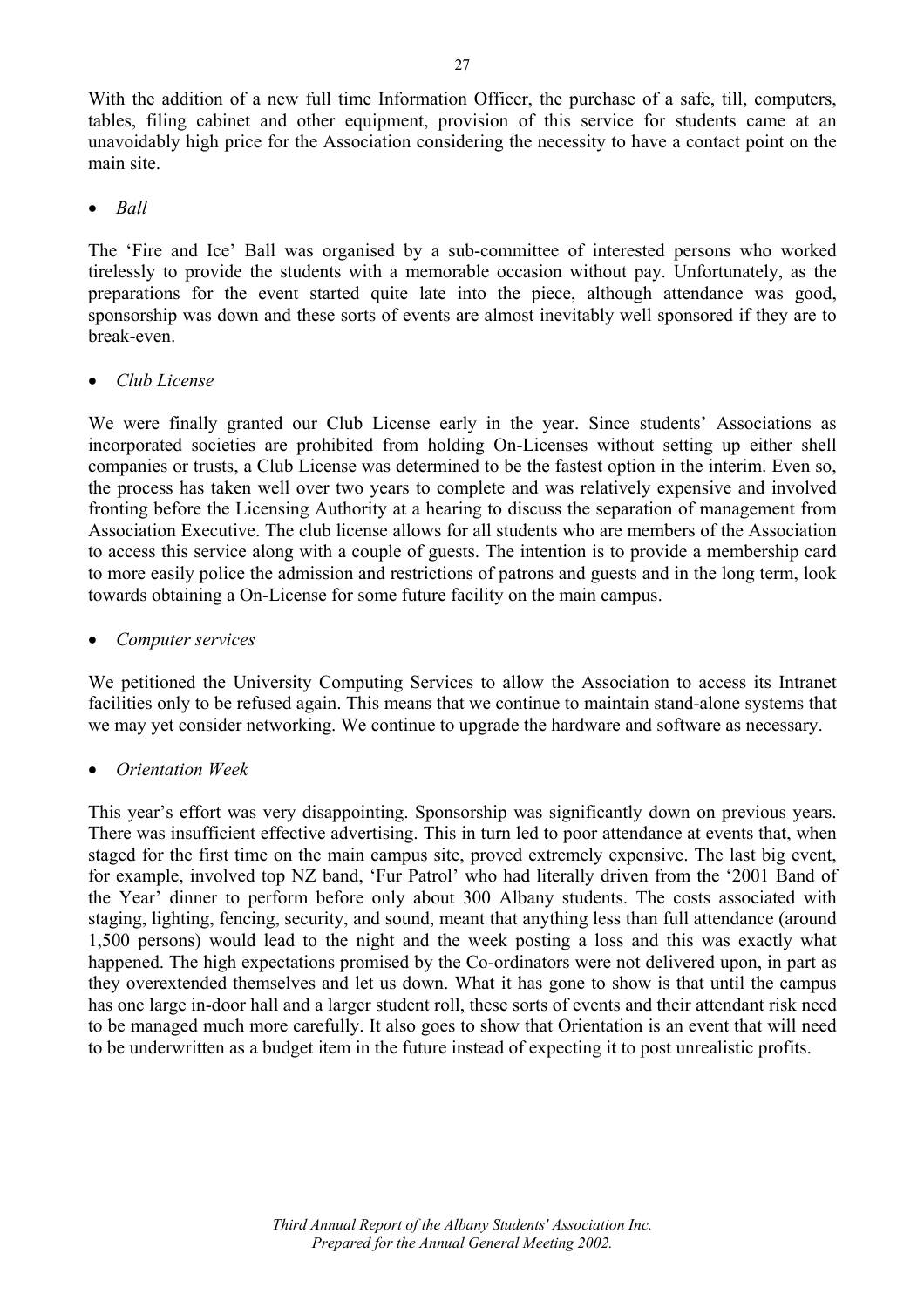#### • *Student Planner*

The student diary was replaced by the trial concept of a 'Student Planner'. This was basically a week to a page pad stuck to the inside of a glossy folder that could be carried around by students who might wish to use it for note taking. Around 3,000 units were produced at roughly the same cost as the previous student diary. The design was done in-house and the Orientation Week Coordinators took the responsibility for selling the advertising space to subsidise it. It was not well received by the students, the University or some of the advertisers. The limited amount of space to advertise meant that it also cost much more to advertise and, since something akin to it had never been produced and marketed previously, it was hard sell all the way. At the end of the year, it was decided by an overwhelming number of Executive members to revert to the diary format of the previous year.

#### • *Website Development*

As part of its continuing strategy to increase awareness amongst the membership as to the range of advocacy, representation and services that the Association provides, we began development of a permanent website. By the end of the year, most of the content was complete and over the break, information pertaining to 2002's Executive, Staff, Orientation and other information is intended to be made available to current and prospective members either directly or through a link from the Massey University site. In future it is intended to contain elements such as a Gig guide, Satellite online, the Bar, and an Event Calendar for the year.

#### **Final Note**

I would like to extend my heartfelt thanks to all of my staff throughout the year: Shauna, Lea, Phil, Nicole, Mary, Jolene, Matthew and Vanessa, Michael, Anita, Kirsty, Erica and all the volunteers who gave selflessly of their time - thank you for your efforts. We all studiously work in the shadow of the Executive, so it would be nice for you all to take a step forwards into the light and take a bow.

**Nigel Green Manager 2001**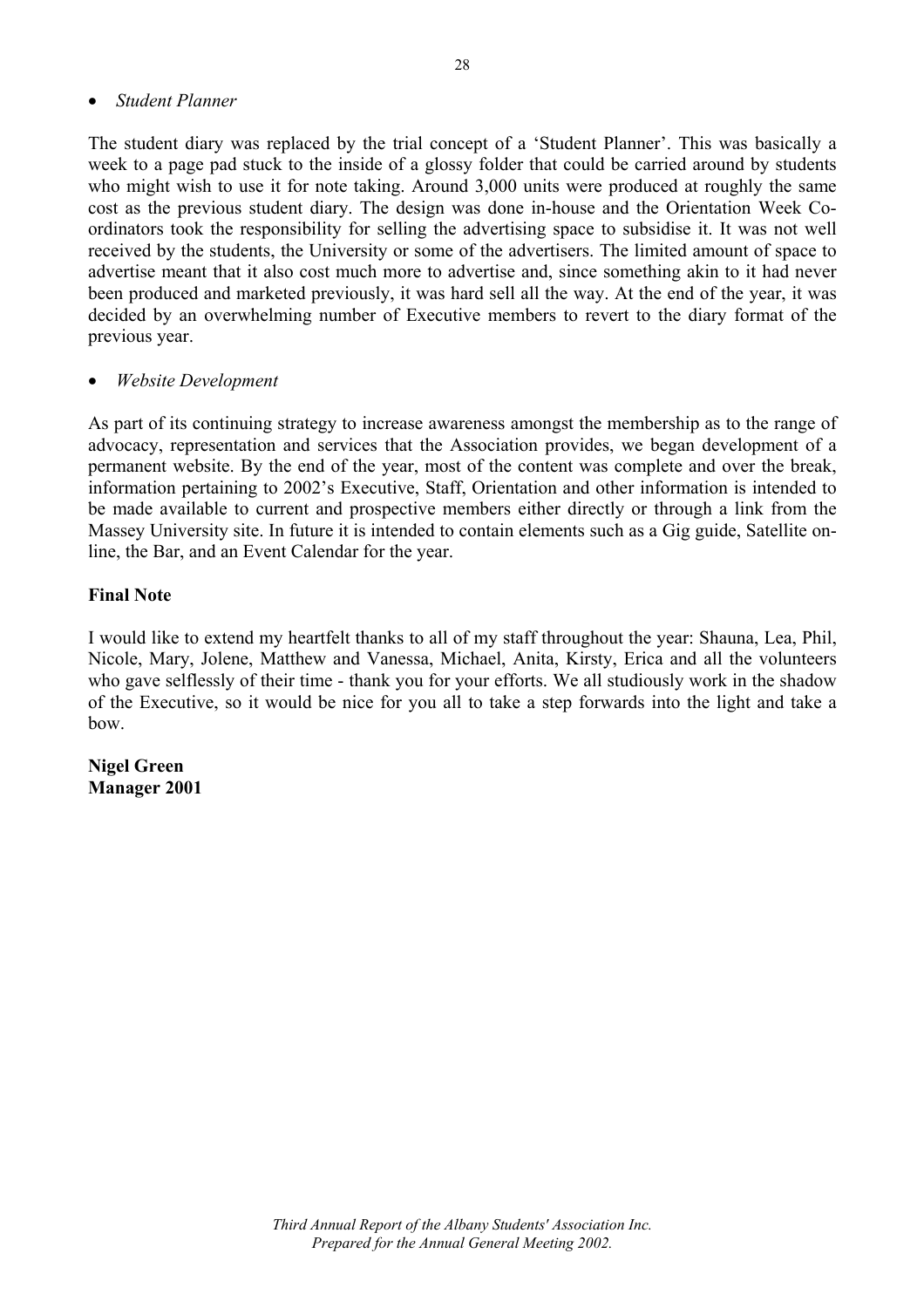# **VICE-PRESIDENT (ADMINISTRATION) REPORT**

It seems like just yesterday that I returned from holiday at the beginning of the year and started planning out what needed to happen to ensure that A.S.A. got off to a good start and kept its feet on the ground and running! Of course, over the past year, we seem to have accomplished a fair bit. It's not all been easy, it's not all been perfect, and there are several things I wish had been a bit **better** 

Of course, the beginning of my role as Administration VP was training, which began when last year's election results became known, in October/November 2000. Tony Meyer (2000 AVP) passed me the job of taking minutes at Executive meetings almost immediately. I also prepared the first Committee List for 2001 (without knowing exactly what any representative was interested in), and attended the hearing for the Scholars' Club License, in order to gain background information, as well as provide evidence of continuity of information and leadership to the authorities.

The beginning of the term of office that I was to be paid for started soon after the New Year. I was up north for the Christmas/New Year break, and the first 'contact' I had with the 'outside world' was a phone message on my cellphone on the  $6<sup>th</sup>$  of January – "When you get back in range, please call me". I started work on A.S.A. stuff as the Administration Vice-President on Sunday January  $7<sup>th</sup>$ , beginning with a 'tour' of the Atrium Building, brainstorming what we wanted to do with the year, and a LONG list of what to put on the first Executive agenda.

#### **Executive Meetings**

The first couple of Executive Agenda were mailed out to people, in order to (try to) ensure that everyone was as aware of the meeting as possible. Each Agenda (for the first few meetings, until I simply ran out of time to prepare extra) included an Agenda Synopsis with more information about the items to be discussed at meetings. As the year has progressed, I've become more lax with the preparation of Agenda, but this has not made a bad impact on the running of the Executive Meetings.

I've attended most meetings, and taken minutes at most meetings. The typing of minutes (or rather lack of typing) is something I'm not particularly pleased with, but there are always other more important things to work on and deal with, and I'm afraid typing minutes just falls by the wayside every time.

#### **Training Weekend – January**

Training 'weekend' for all A.S.A. Executive Committee Members was held on Friday January 26<sup>th</sup>. and Saturday January 27<sup>th</sup>, (otherwise known as Auckland Anniversary Weekend) with many Executive members popping in and out of various workshops as their schedules permitted. But for Nick Shand and myself, Training weekend in reality began earlier.

Together we planned out what 'workshops' were needed, when the best time to have the weekend would be (prior to the NZUSA February Conference, but as late as possible to ensure as many representatives as possible would be back from summer break). We met with Andrew Barney to organise one workshop, and talked about what needed to be covered and by whom. Meetings with College HODs and other important people, as well as Afternoon Tea with Health and Counselling were planned out. Our mission was to make it as easy as possible for all representatives to start the year with all engines running smoothly.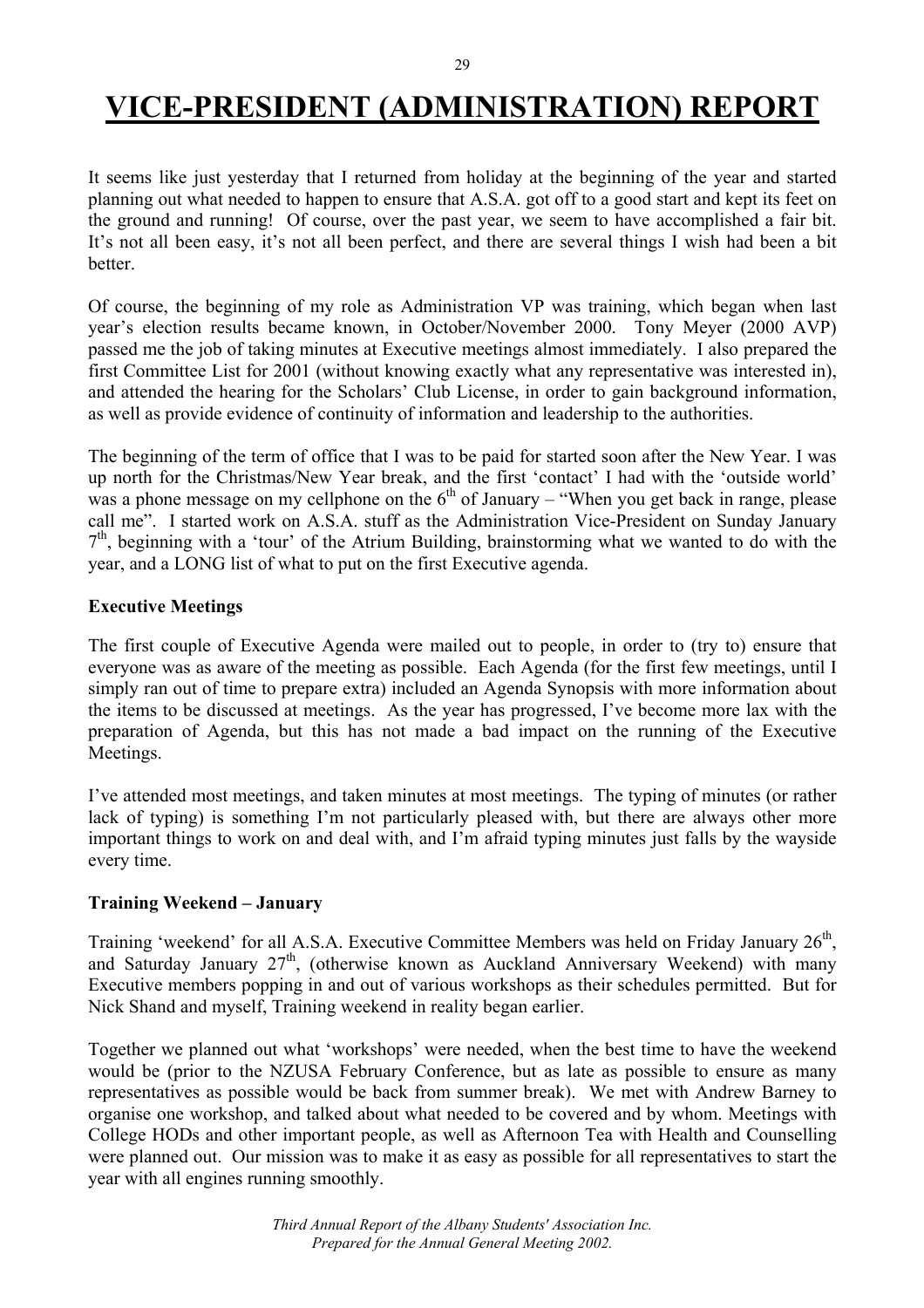Training of course involves more than two intensive days. For those who attended NZUSA February conference, training lasted an extra week. Just getting involved, absorbing information and learning the ropes is also important to the training process, and that's how a lot of Executive members always seem to learn most of what their job entails.

#### **NZUSA February Conference**

I did not attend February Conference, as I felt that as many members as possible needed to attend, and wherever possible, those who were new to the Executive should attend, in order to gain a 'fuller' idea of what the job they were elected to do entailed. Meanwhile I stayed behind in Albany, and helped keep the home fires burning.

A.S.A. simply does not have the funds to be able to send every Executive member to every conference. This is where the importance of reporting comes in handy, as those who stay behind can learn what was covered at conference.

#### **By-election I**

I was quite happy with most of the process for the by-election, especially as it was the first time an A.S.A. By-election had gone to polling! (A minor milestone methinks.) We had some great candidates, and a great by-election, and (despite a few complaints regarding a certain sheep) all seemingly ran according to plan. Thank you to all those who helped out. Congratulations to Sally Fortmann, Michael Wynd and Herbert Ma who joined the Executive afterwards.

#### **2001 Budget**

The General Manager and I worked on the budget together in the weeks leading up to Easter Break. While we were to 'put the finishing touches' on it over Easter, the "heavens" intervened, and he ended up finishing it himself. Thanks Nigel.

#### **AGM: Round I**

The first attempt at having the Annual General Meeting (and we hoped it would be the only attempt) got off to a rushed start, as various Executive members rushed around doing last minute tasks. Quorum was held for almost the entire amount of business on the agenda, which was very useful as it enabled us to get through a backlog of constitutional amendments, although these were block voted in a confusing manner. The end of the meeting had a satisfactory outcome (for most, or so it seemed), and the calling of a Special General Meeting was started to move through the remaining items.

Unfortunately I was away on bereavement leave at the time notice was required to be posted on the Official Noticeboard. An oversight of the Executive led to the meeting being well advertised all over campus, yet with nothing posted on the Official Noticeboard, the meeting was unconstitutional and had to be re-held.

#### **AGM Round II**

The second attempt at holding an Annual General Meeting went much smoother than the first, presumably because we were more organised, prepared and united the second time around. MUSA President, Kylie Martin did a commendable job in chairing the meeting, keeping things moving so that no one had time to get bored!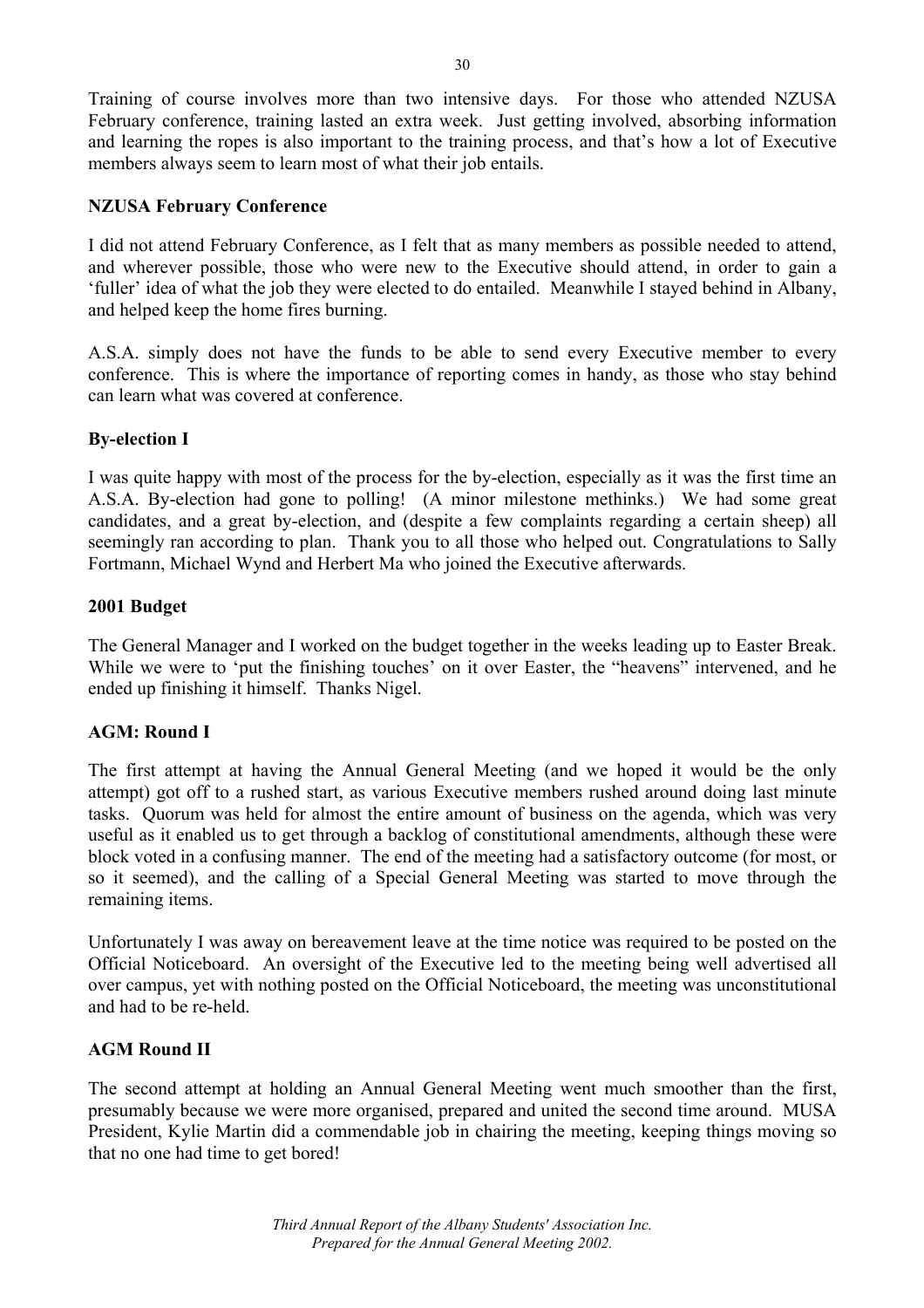Whilst it was beneficial to the entire 2001 Executive to have two chances at running the meeting as it provided good practice, I would not recommend it to future Executives.

#### **AGM Saga**

The continuing saga of AGM's and validity, and clarifying what will comprise sufficient notice for a General Meeting kept both myself and the General Manager rather occupied for a few days, with more than a couple of phone calls to check things out with the Association's legal representatives, Davenports Harbour.

#### **Committees:**

#### *Committee List*

I had a few tries at organising and reorganising Executive Representation on University committees, and yet it was still only vaguely workable. I 'sat' on 3 committees on a regular basis: Health and Safety, Library Advisory, and International Students Advisory.

#### *Health and Safety*

Despite this committee having a reputation as being the most boring University Committee, I've actually found most of it fairly interesting. The best bit is making a difference (however slight) that students will appreciate, for example, repairing the tiles outside the Atrium Building. Although the lengths I went to affect this change left much to be desired, I would suggest that cracking a bone in your foot is not the measure that should be taken to prove a point.

#### *Library Advisory*

Unfortunately for all students it seems that the plans to build a library on the main campus have been 'shelved' (hopefully neither in the depths of the stacks nor indefinitely). Part of this is due to the Government Budget, which doesn't allow enough money for the fee freeze to be accepted and the plans to go ahead. This is currently the main topic of discussion at Library Advisory Committee Meetings.

Another topic of discussion at meetings was the extended number of Summer School papers offered, and the impact of increased numbers of students studying on Library resources and staff time.

#### *Library Submission*

As students were concerned about the proposed shelving of the Library plans, the Students' Association made a submission to Council through the Albany Principal, in which we suggested that the Library Building be built alongside the Science block. I was one of the main contributors to the submission, with my 'association' with the library ensuring that I had perhaps a more informed view of the problems inherent in remaining with the current facilities. We have yet to hear whether the suggestion was taken up by Council, but it would seem to be disappointing were the campus to only have the current facilities, as they are getting over-taxed.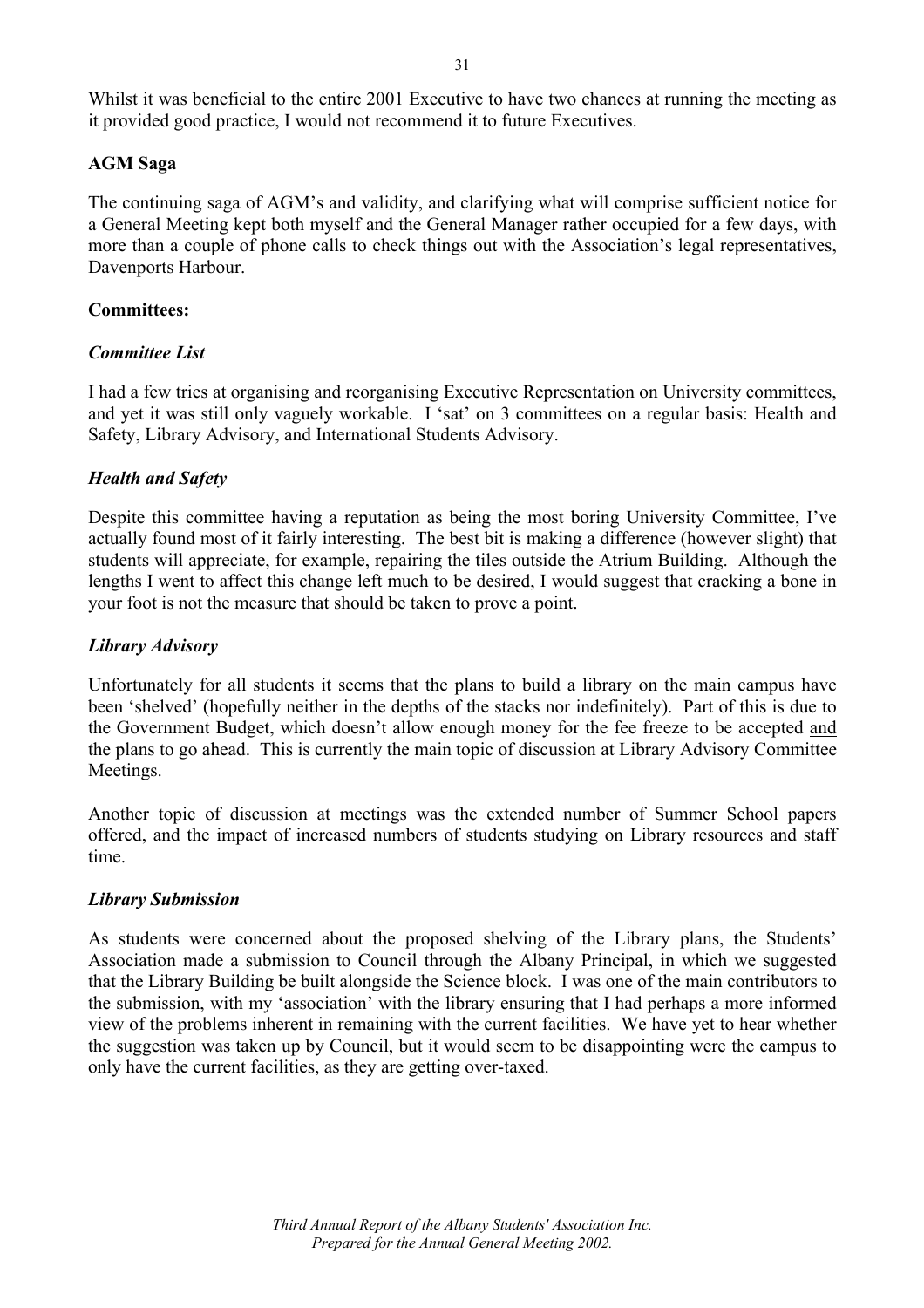#### *International Students' Advisory*

I was unable to attend the first meeting of this committee so far this year, as I was in New Plymouth for my Grandfather's funeral. The major decision of this meeting (as far as some students are concerned) was the International Student's Lunch, held a couple of weeks later. The second meeting was also doomed, as it was set during a time in which I had an exam to sit, and the third meeting was at an odd time, at which I had a prior commitment. I attended the beginnings of this third meeting. Despite this, it seems the committee has been running quite well, and there have been some good initiatives by the committee.

#### **International Students' Lunch**

As a member of the International Students' Advisory committee, I attended this lunch to mingle with students, and find out some of what is bothering them (or pleasing them, as the case may be). There was a very good turnout for this luncheon – perhaps the prospect of free food had something to do with it? – and some valuable feedback was gained.

#### **International Students' Speech Competition**

International Students, somewhat to the surprise of various people, requested this event, and as a member of the Advisory Committee I was invited to attend. It went quite well, although the number of people who decided to prepare speeches was a little disappointing. The wide range of topics was interesting, and the winner; a clear audience favourite.

#### **Disabilities Lunch**

Michael Wynd asked me to attend this lunch and talk to the students, mainly regarding the possibility of creating the position of 'Disability Officer' (or similar) on the Executive committee. I got some very useful feedback on this matter, and on a number of others.

#### **Flying Start Course**

Commencing prior to the beginning of the academic year, this course was run by Paul Fenton, Student Learning Co-ordinator (with a little bit of help from us!). Nick Shand, Michael Veukiso and myself attended the first session and gave a bit of a "speech" to students, talking about what University was like for us (when we started), what students can do to help the study process, and other useful things like that. To provide a bit of an 'ice-breaker', the Executive agreed to a minimal budget to purchase such things as tea, coffee, biscuits etc for the first two-hour session. A second Flying Start Course was held at the beginning of the Second Semester, and again A.S.A. provided biscuits etc.

#### **Satellite**

Throughout the year I have written various columns, articles, letters, advertisements etc. I have also acted as a 'proof-reader' to the odd page in the odd issue, to make sure we print "news that's fit to print". I have heard many good comments about the appearance of Satellite this year, and hope this to continue long into the future.  $\odot$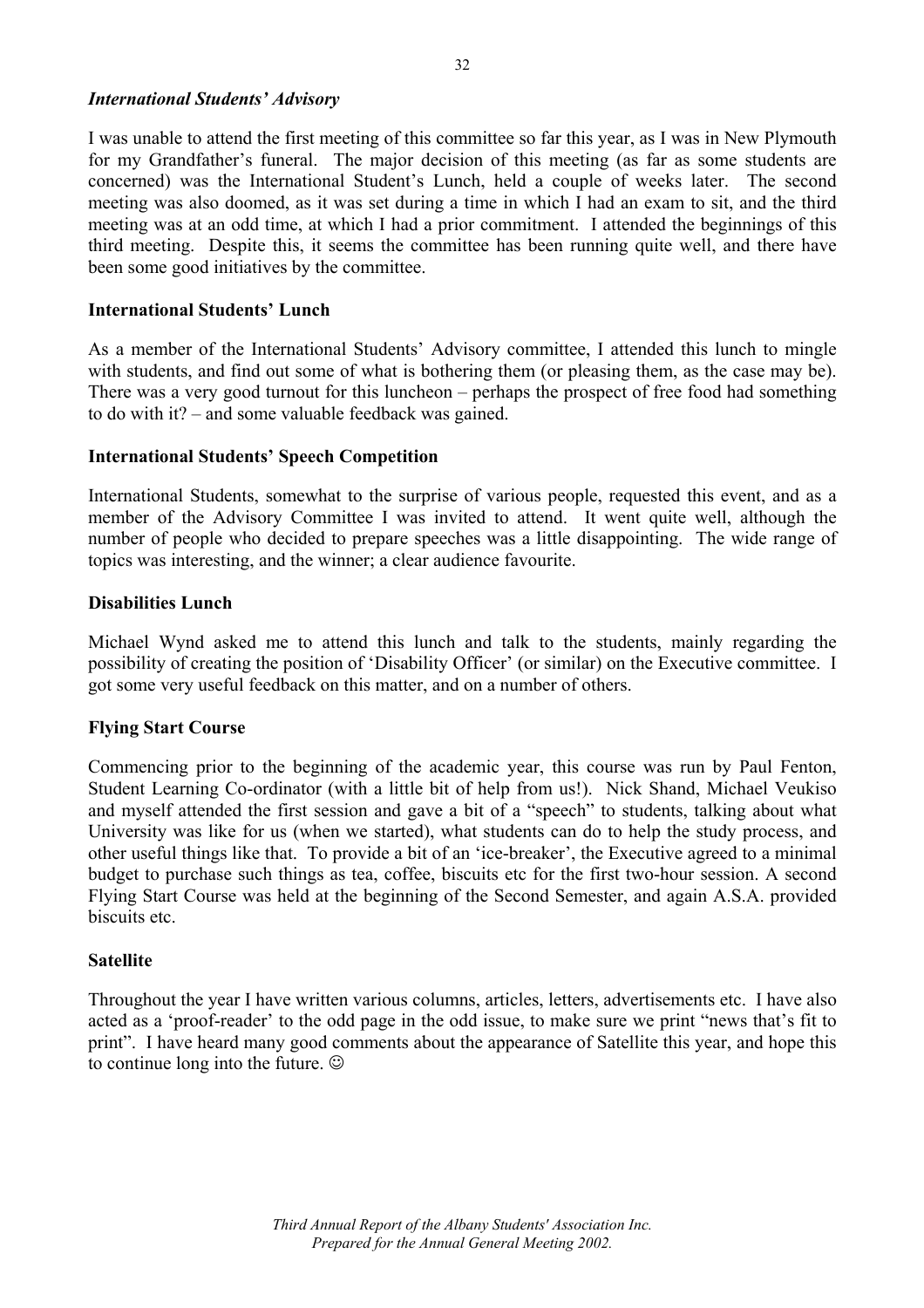#### **Student Assistance Programme – Grants/Loans**

Whilst the Education & Welfare Vice-President was unavailable for varying periods of time (both throughout the semester, and before the beginning of the Academic Year), I found myself with the unenviable task of administering the SAP fund. This job fell to me as I had had some experience with administering the programme in 1999, when I acted as backup for the then EWVP. This job can be rewarding when you are able to help someone out of sometimes somewhat dire circumstances.

#### **Office Staffing**

The first week of the University Year saw me ensconced in the four walls of the Atrium Office, from approx. 10 a.m. to 5 or 6 p.m. daily. By the end of that period, I felt I understood far better than many other people, what it is like to have an office job when you can't even leave for 5 minutes! Thank you to everyone who helped to keep me sane throughout that time. After we hired Shauna Bergmann as Information Officer, I continued to fill in at various times, and generally be of assistance whenever the need arose.

#### **Management Board**

The meetings of this 'committee' have been few and far between this year, mainly due to the extreme 'busy-ness' of all members of the committee, including the General Manager. Those meetings that have occurred I have attended, and helped make decisions pertinent to the running of the Association. Since around the middle of the year, most Management Board 'discussions' have occurred via email, as selecting a meeting time has not been very easy.

#### **Orientation Week**

Being at University from 8 a.m. to 11 p.m. or later for 3 weeks in a row was bound to catch up with me earlier rather than later. Luckily this didn't happen until the pressure had eased off slightly! I was one of [perhaps not so] enthusiastic people who turned up to stuff Orientation Packs on a wonderful February Day so long ago. And by the day's end I was absolutely exhausted. And it wasn't over… the next day things still needed to be done, and it seemed a never-ending task. I would have liked to take part in many of the daytime events of Orientation, however I'd drawn the short straw and staffed the office for the week. Orientation always seems to be the time when the Executive discovers just how ready they are (or aren't) and the job immediately becomes almost too hard to cope with.

#### **Toga Party**

This event, the first MAJOR Orientation Event open to all students, WENT OFF! It rocked, and almost everything went well. I was pleasantly surprised at the number of people who got into the spirit of the thing and came in costume. Let's do it again!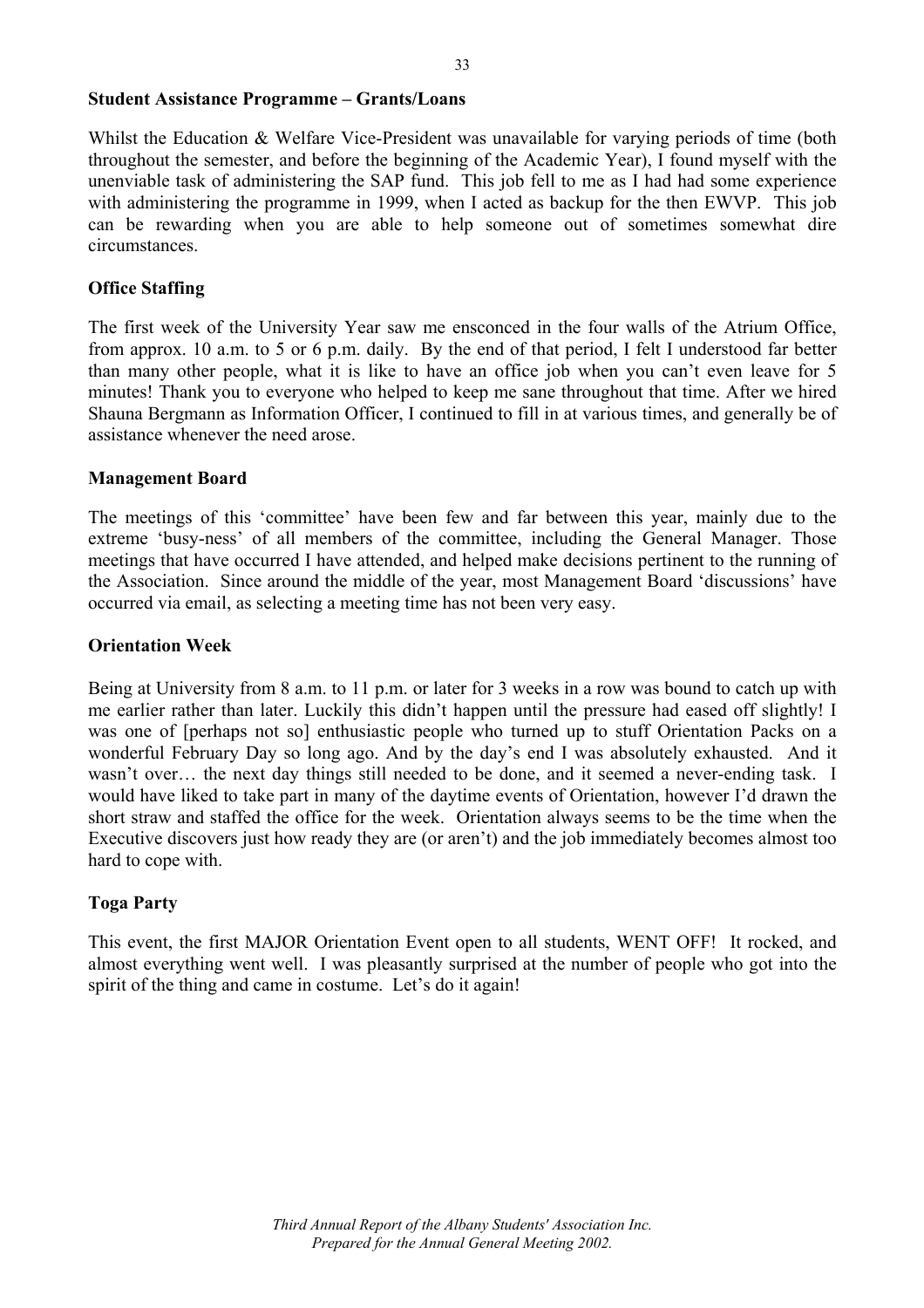#### **Big Huge Party**

Yes, it was Big. Yes, it was Huge. My memory of the evening is not a particularly happy one, as it seemed that I was called on to do far more than I had the energy or responsibility for. Having Michael Wynd and myself spending a large part of the evening running around in search of rather last minute items was a bit of a hassle, and the lack of appreciation hurt even more. I wanted to see SODA play – I saw only one or two of their songs, I wanted to enjoy the evening that I'd paid for. I did not expect to leave the party in tears before the end of the evening, and know that I had to wait up for a phone call, to sign a cheque I'd tried to sign before I left. Apart from all the bad stuff, it seems that most students present enjoyed themselves, especially with the two big name bands we had playing.

#### **Induction Day**

On Friday the 23<sup>rd</sup> of February, this took place in the Auditorium. I had volunteered my time to act as a tour guide, to show new students around our wonderful campus. Nick also put me on the spot, getting me to stand up and say a few words to the crowd. A second version of the Induction Day was held immediately prior to the Second Semester beginning. I attended the end of this and yet again acted as a tour guide, showing students around the beautiful campus. This is always a good opportunity to gain a first impression of campus from the only people really qualified to give one.

#### **Wine Food & Jazz Festival**

I volunteered my services (or rather, had them volunteered for me) to act as a Tour Guide for this illustrious event. After 6 hours on my feet constantly, running tours around the main campus, I was slightly more tired than when I'd started… and students think we do nothing? I'm shocked! All in all it was a good day, and lots of people enjoyed themselves. It was good to see so many people enjoying themselves on a sunny day at Massey, and most people on the tours we were running had nothing but good comments about the day, and the campus.

#### **Shutdown meeting**

I attended the first part of the Shutdown Meeting on Wednesday 30 May. In doing so I learnt a great deal about how NZ Funding of the Tertiary sector measures up against that of other countries, both large and small. Bring on the days when students run the country, I say! (That is, students who have been through the trials of student-ship with a decent sized loan attached, and who really understand what the numbers they propose will actually mean. They don't have to stay students…).

#### **Host Responsibility Training**

I attended a 3-hour training session on a Saturday prior to Orientation Week to learn what our responsibilities are under the Liquor Licensing Act, and our club license. The information I learnt has proved useful, though only from a background perspective, of which I am very pleased. Very useful training, although pricey.

#### **EWVP By-election**

I helped to run this by-election, giving the new election policy a test run before the major elections (General Elections) at the end of the year. Phil Mann acted as Returning Officer, and the elections seemed to go well for the two candidates concerned. It was a close battle, but Denise Lane won the position for the second semester. Sally Fortmann, Phil Mann and myself were the Election Sub-Committee for these by-elections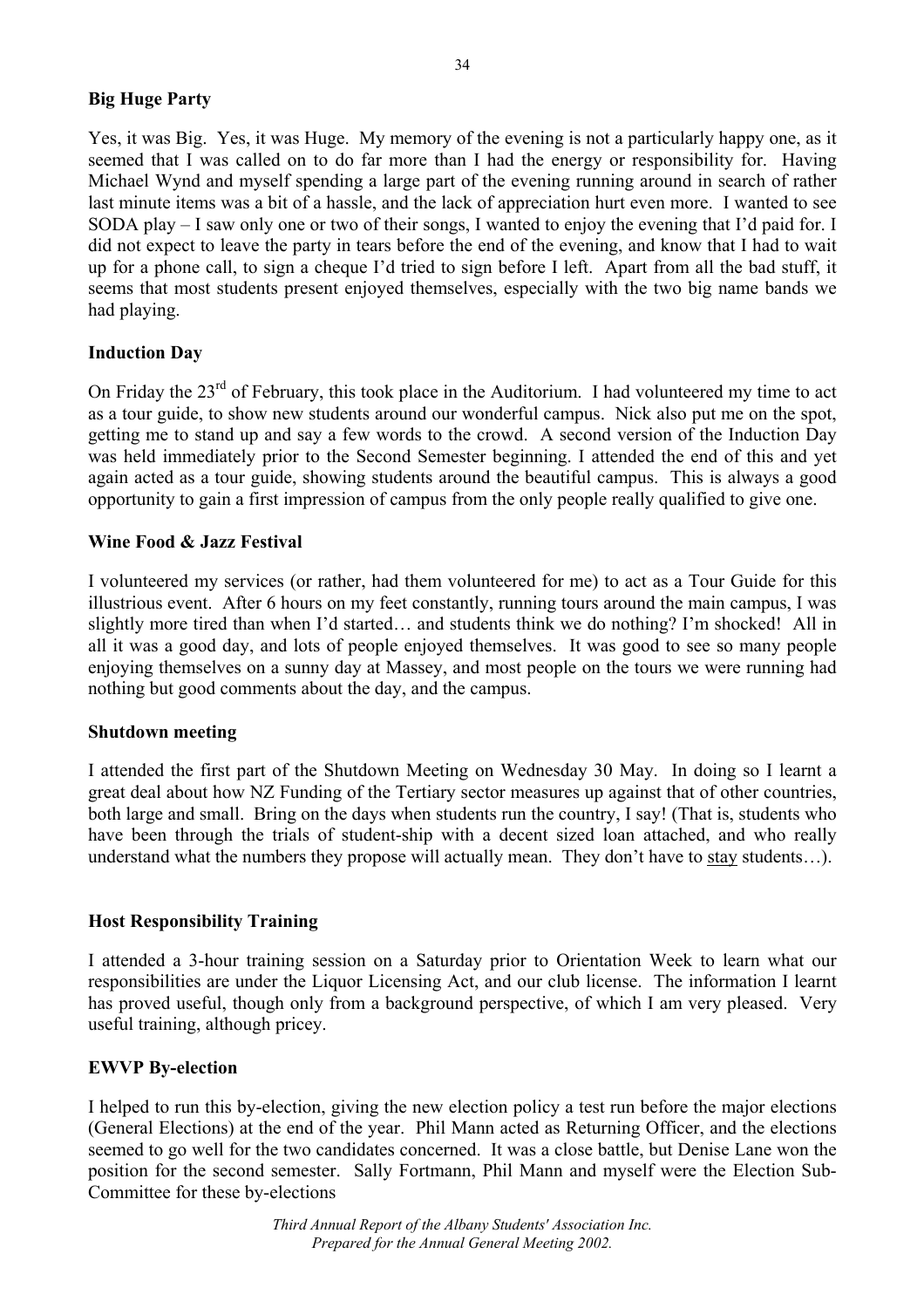#### **Recreation & Leisure, PI Rep By-election**

As the only candidates for Recreation and Leisure Representative stood as a collective, and no one stood for Pacific Islands Representative, this by-election did not go to polling, making it an easy ride for all concerned. Fiona Page and Nick Van Beek therefore jointly took up the role of Recreation and Leisure Representatives sooner than expected and seemed to do an excellent job of it.

#### **Special General Meeting (SGM)**

An SGM was organised late in the semester in order to pass the Annual Report for the year 2000. The SGM also dealt with a matter brought forward by a group of student parents, requesting that A.S.A. co-ordinate a school-holiday programme. Both motions were successful, although it was unfortunate that a Draft Budget was not ready to be accepted at the same meeting.

#### **General Elections**

Phil Mann again acted as Returning Officer, and together with Debbie Jackson and myself, ran the elections (through the Election Sub-Committee). The elections ran relatively smoothly, with a few minor hiccups. Several candidates were disqualified for failing to attend the campaign briefing meeting, and three others withdrew from the race – leaving it a contest between two individuals for President and against No Confidence for every other position. The election was a close race for President, and each successive recount did not do much to change the results. More information can be found in the Election Report.

#### **Training of (and hand over to) 2002 Executive**

I began to pass on information to relevant members of next year's Executive almost immediately after the elections. Training weekend is still in the process of being organised, and will hopefully go a long way towards closing the information gap.

#### **Budget**

The General Manager has done most of the work on this, as he has had slightly more time as other members of the Executive wander in and out of the office, probably doing more to disrupt than help.

#### **Fire and Ice Ball**

I attended the Fire and Ice Ball on September  $8<sup>th</sup>$ , and had an enjoyable time. A huge THANK YOU goes out to the Ball Committee, who did a stunning job creating an evening that went very well. It was good to see a fair number of Executive members present on the evening.

#### **September Conference**

I was one of the few A.S.A. representatives to attend September Conference, and the Women's Conference on the day before. It was good to meet up with other student politicians, and to increase my knowledge and awareness of what is happening in the national body. I acted as one of the Harassment Contacts for the conference, as well as doing a fair bit of running around sorting out last minute hassles. Unfortunately my free time ran away, and I have yet to produce a full report on the Conference.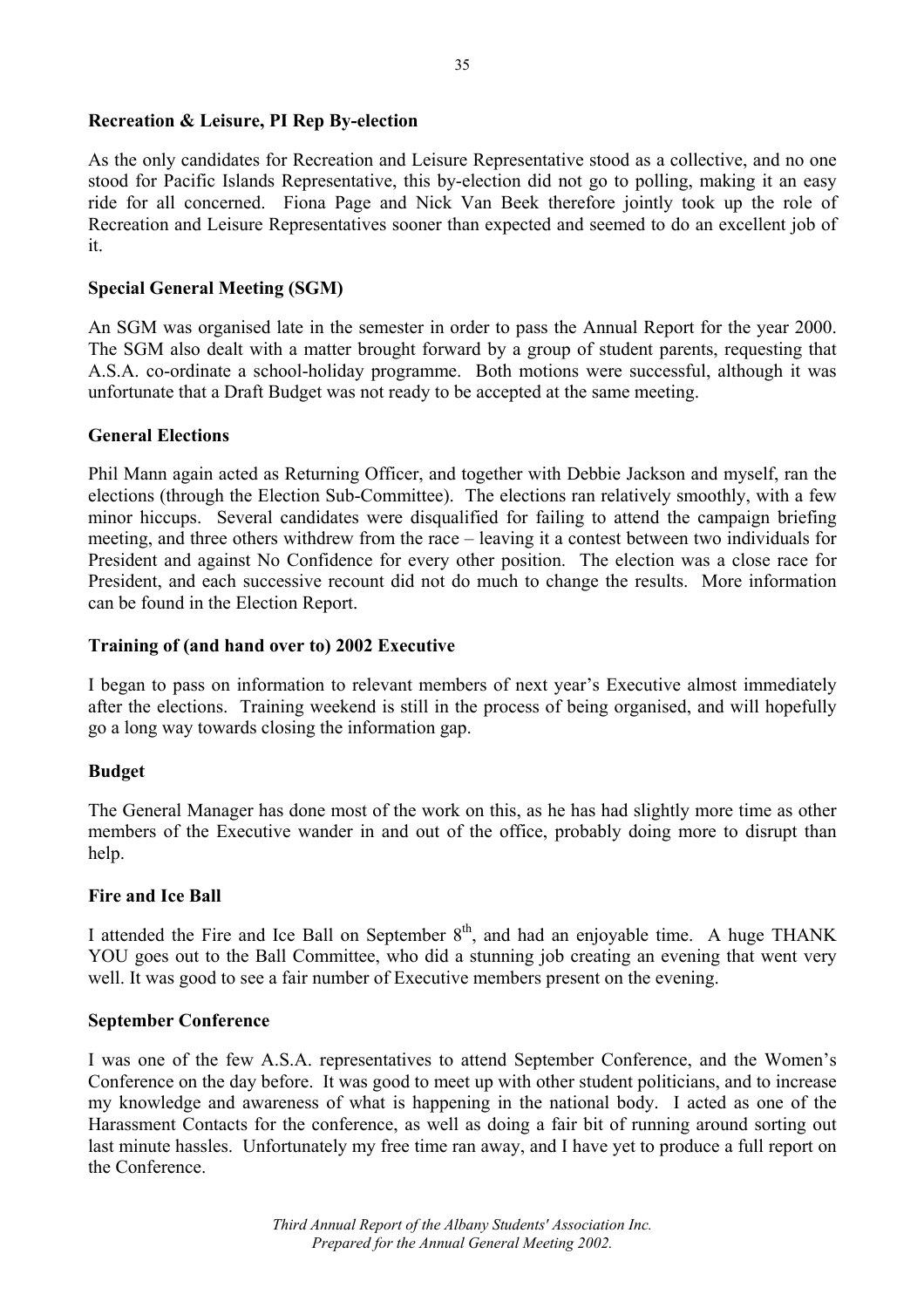#### **Policy Manual**

The General Manager has gone through and updated a large amount of the material in this, and I have subsequently gone through and amended other sections. The Political Policy needs a severe revamp, and it is envisaged that this will occur over the training period, with input from both 2001 and 2002 Executive Members.

#### **Atrium Whiteboard**

Midway through the second semester I started posting relevant and interesting information on the Atrium Whiteboard, partially as a way to combat the somewhat ineffectiveness of the Executive Drawers. The Whiteboard is making it easier for people to be aware of what is happening at present, without a lot of work having to go into contacting everyone and repeating what is happening.

#### **TEAC Report**

As the fourth report was leaked to the press, I found myself disseminating information that had been given at NZUSA September Conference, at a workshop I attended. Stephanie Thompson from AUSA and I set up a joint press release, which was not released as we missed the timeframe and other information put ours out of date. For a while the Atrium Whiteboard contained a lot of information, articles, notes, etc. regarding this fourth report.

#### **Academic Grievance**

One of the papers I was taking in the second semester had a lot of complaints from students. Because I was taking the paper and was known to be a student representative by the majority of the students in the class, I found myself involved in trying to sort out an Academic Grievance. As the semester drew to a close I met with Prof. Larry Rose regarding the paper, and a rather useful solution was worked out.

#### **Checks and Balances**

My major project the second semester was the creation of a set of Checks and Balances to guide Executive members. Some of the work involved in this bordered on the creation (or updating) of effective training material. Nigel and I have been busy on different aspects of this, it was completed in printed in bright yellow booklets by training weekend, which were distributed to each Executive member. A more detailed report on the reason for and results of this process is available.

Well, apart from all the background work I've been doing that I either forget, or don't think is worth writing, that is what I've been up to this year. There's bound to be things I've forgotten or just omitted. Thank you to everyone on the Executive for pulling their weight and for doing stuff that I ask them to, I really do appreciate it, even if I'm too absent-minded or busy to say so at the time.

Thank you to the students for giving me this chance.

**Rachel Giesbers Vice-President (Administration) 2001**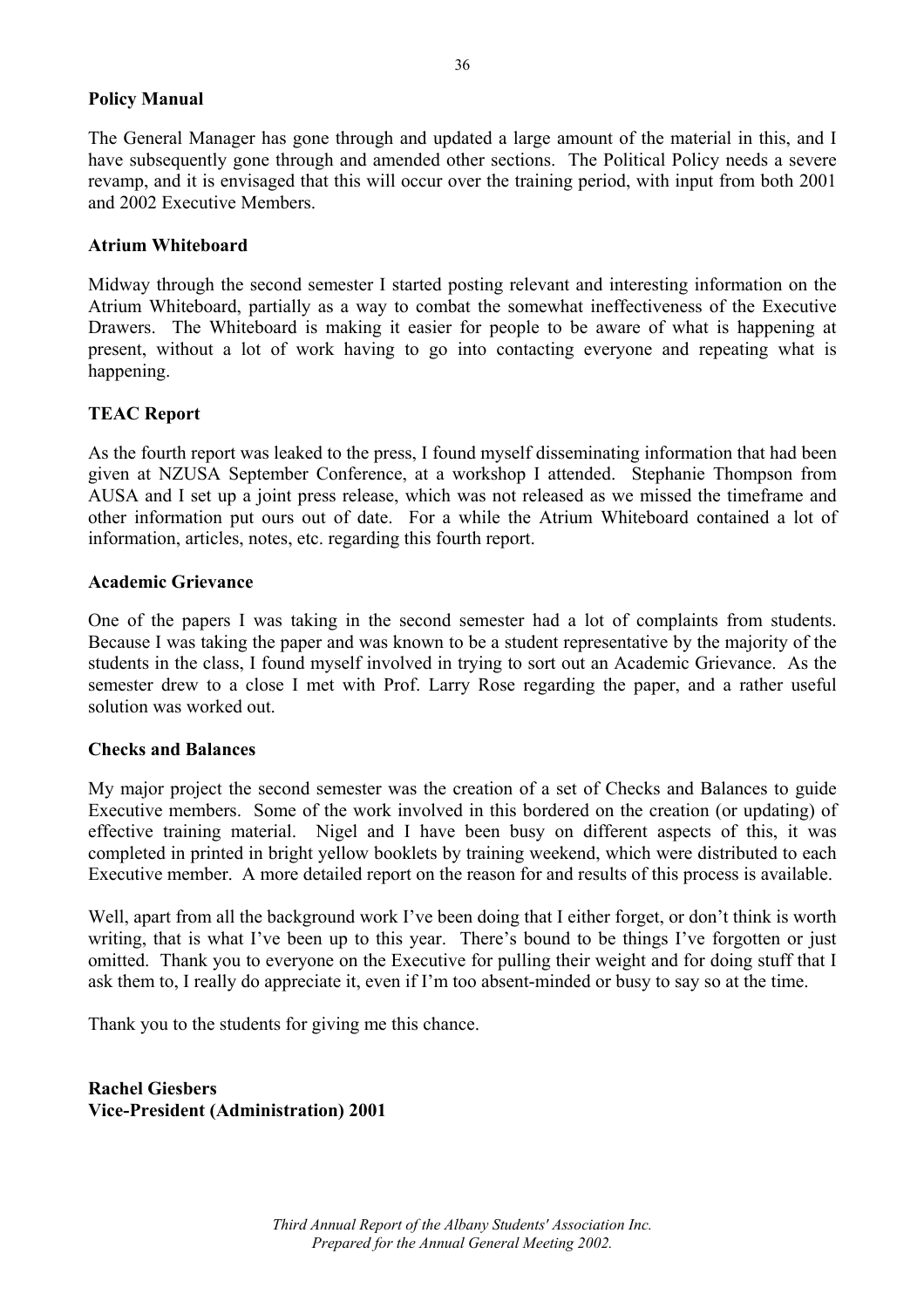### **VICE-PRESIDENT (EDUCATION & WELFARE) REPORT**

There is no report from Denise Lane who held the position prior to me. As I have only been in the position for a short period of time most of this report will look forward to the sorts of things I hope to achieve next year.

#### **LOOKING BACK:**

Over the past two months since the elections my views on the Education and Welfare position have changed dramatically. I was well prepared by Nick Shand (President 2001), but I was not expecting the learning curve that I would be thrown into for the next few months. This is a learning opportunity that I believe I have grasped with both hands, and will continue to do so for the rest of my term in office. I have only been in the position for two months, and these two months have included the exams – a relatively quiet period for the Association. Hence, I have had little work that has needed immediate attention; instead I have been able to find out more about the Association's history, the problems I might face in my area and possible solutions.

#### **THE FUTURE:**

#### **Computing Facilities**

There have been many complaints about the Post-Grad computer room being inoperable. This issue will be resolved in the near future as I have been assured that it will be fitted out with the latest model computers for semester one next year. Also, there will be the introduction of a Design School Macintosh lab next to the labs in the Atrium for the use of graphic design students once the course has been introduced. The possibility of expanding the labs on both precincts is being looked into – especially the possibility of an undergraduate lab on the Oteha Rohe precinct, and a Post-Graduate lab in the main precinct. I will be following this closely and will report on any findings and achievements.

#### **Vice President of Education and Welfare's Role**

To the eyes of many, the role of the VP of Education and Welfare is too broad and large. Over the year I will be researching the possibility of splitting the position into two roles – an Education VP and Welfare VP. The split will enable the positions to be more specialised, and focus on more than core problems. It will also facilitate the significant increase in student numbers at the Albany campus. The two roles will also be looked at in respect to the job description, and what the Vice President can expect to be doing, and what they will be expected to do.

#### **Student Bar**

Over the summer break there will be much work on how we can bring the student bar back into a profitable position. There are many problems with the current set-up, notably the licensing arrangement and the actual building. Over the summer break the different possibilities for the management of the bar as well as improving the premises will be looked into in considerable depth. The Executive, Chris Warner and myself (others may be included)) and the bar sub-committee will be working together on this.

#### **Paul Dowd Vice-President (Education and Welfare) 2001**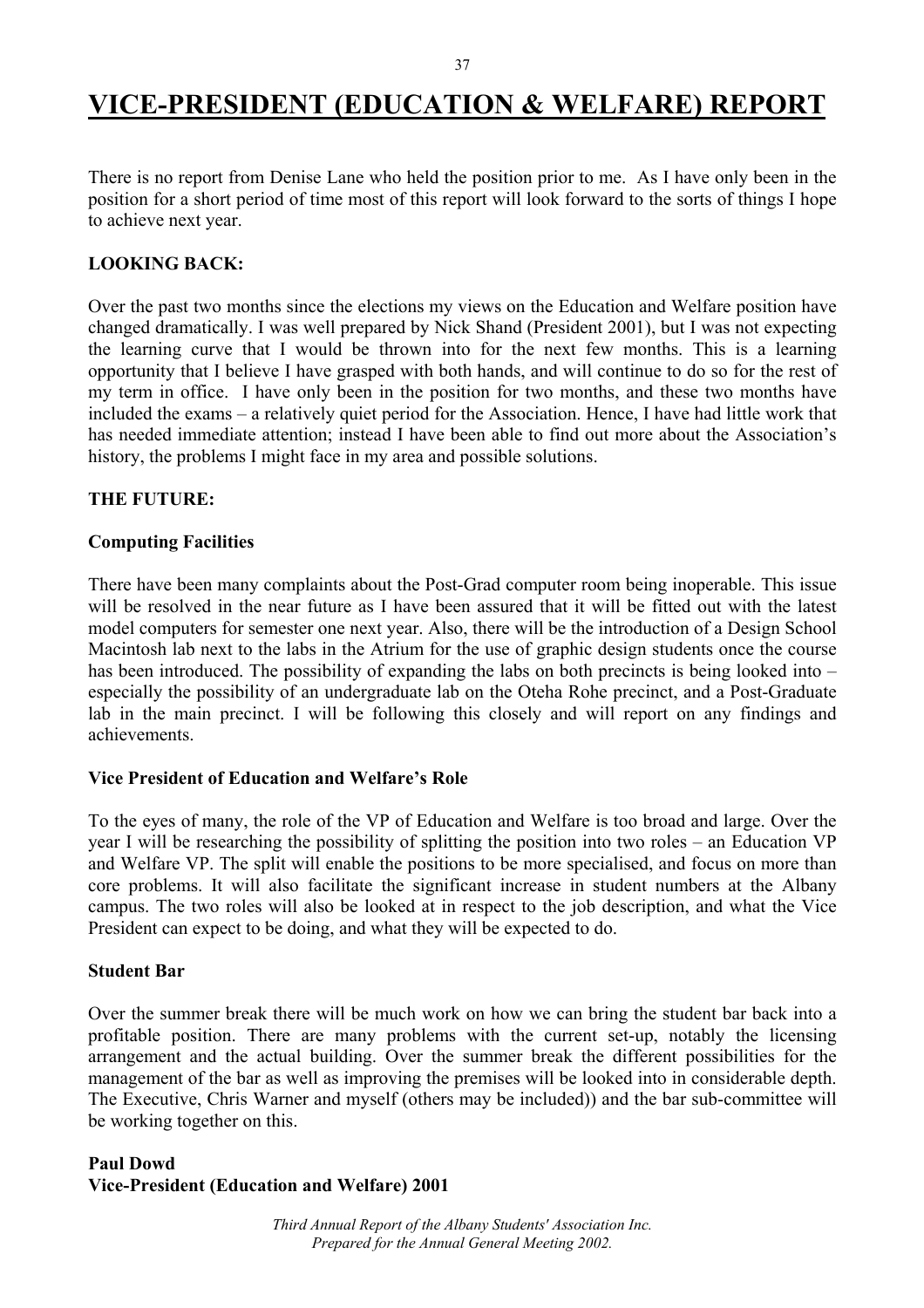# **COLLEGE OF BUSINESS REPRESENTATIVE REPORT**

As well as all information regarding my position, this report also includes a brief outline of some of things that I have done throughout the year.

#### **Executive Meetings**

I have attended most Executive meetings throughout the year and I feel that I have contributed wherever possible. I believe that these meetings were an important part of learning the way an Executive of this type runs and they are essential if you intend to be able to keep up with the every day happenings of the A.S.A. I took minutes for these meetings whenever Rachel was unable to attend. Although we started off the year with a bit of difficulty, I think we have all learnt to work together as a team so that we could be there for our fellow students as much as possible.

#### **Committee meetings**

I represented the Students' Association and College of Business on a few committees. These included: the Election Sub-Committee, Catering Committee, Health and Counselling Advisory Committee, Visual & Performing Arts Committee and Ball Sub-Committee.

#### *Election Sub-Committee*

I was part of this committee for the by-elections in August 2001 for the position of Education and Welfare Vice-President, Recreation and Leisure Representative and Pacific Island Students' Representative. The Committee consisted of Rachel Giesbers, Phil Mann (Returning Officer) and myself.

Although Rachel did the majority of the work for us, I assisted her and Phil in the general decision making of the by-elections, promoting of the elections, polling and counting of the final votes. After the election of Denise Lane as the new Education and Welfare VP, I spent a bit of time with her and sharing all the information I had learnt about SAPs.

#### *Catering Committee*

During the first semester of this year my position on this committee was very minimal (basically filling in for Debbie when she was unable to attend), but during the second semester, my position became a bit more official. Michael Wynd and I attended bi-weekly meetings with the manager of the Atrium Brassiere, Andrew and Amanda Stark from the Principal's office. Both Michael and I have developed a good working relationship with Amanda and Andrew regarding catering issues at Massey Albany. Due to the slight uproar from students after the opening of the Atrium Brasserie, we had a fair amount of things that students asked us to take to this committee, many of which have been discussed and dealt with and I am pleased to report back that the feelings towards the Atrium Brasserie are a lot more positive than they were at the beginning of the year. With the newly acquired couches, plants, music and hopefully a little bit more student friendly menu, we now have a much more relaxed café environment that we can all enjoy.

The cafeteria on the Oteha Rohe Campus, (which can't seem to compete with the popularity of the main campus) is hopefully going to be re-modelled and re-vamped. So after that has been repainted, re-furnished and basically re-done, we will have two good places to rendezvous ☺. We have also had discussions with Amanda regarding a garden bar outside the Scholars' Bar area which should also add to our hopefully increasing Scholars' environment!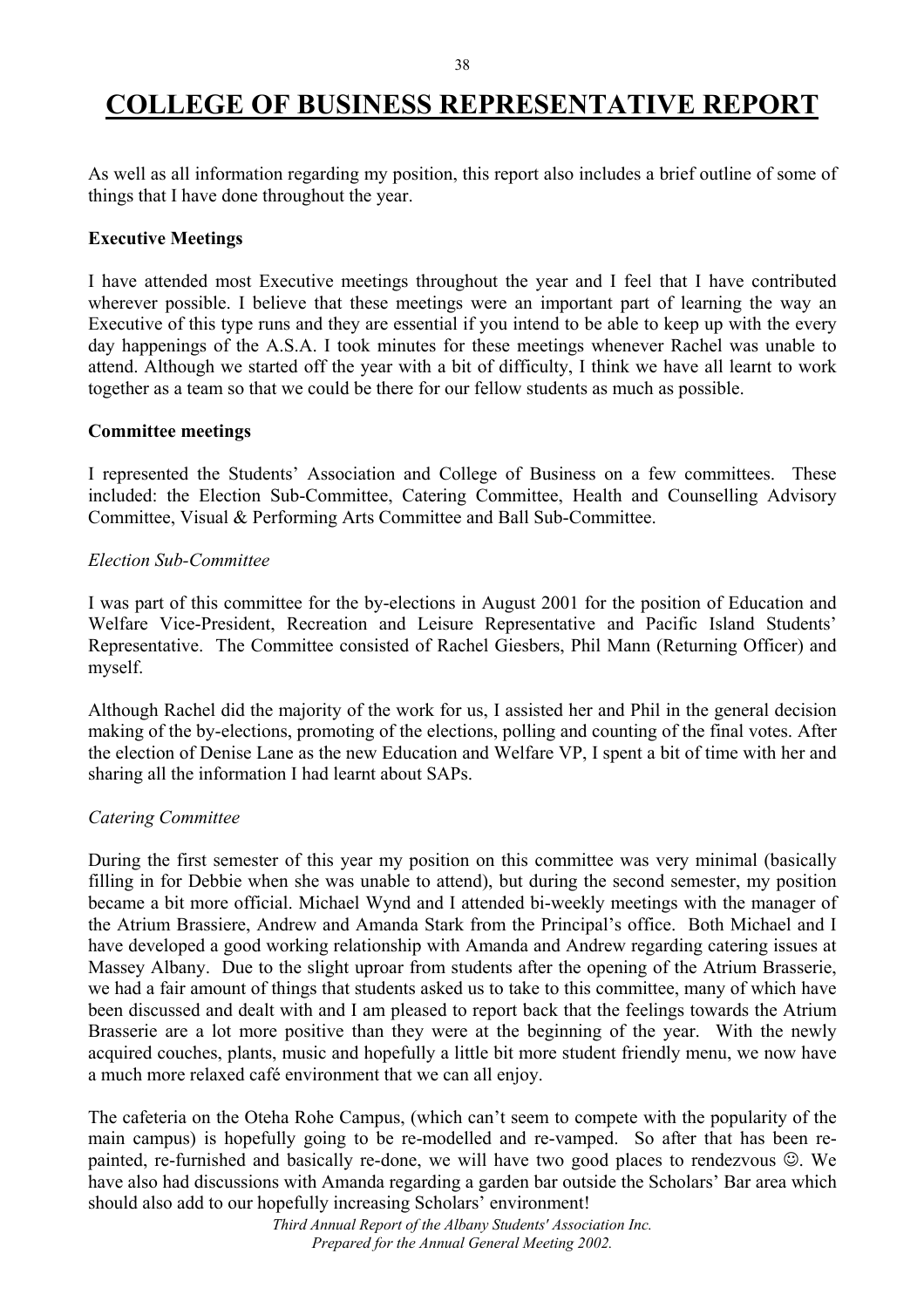#### *Health and Counselling Advisory committee*

This committee has only called two meetings this year, in which we discussed the possibility of moving part or all of the health and counselling centre over to the main campus. We also discussed ways in which we could make the students more aware of the facilities and services available in this centre.

#### *Ball Sub Committee*

This year I was lucky to be part of the committee in charge of organising our yearly ball. We had a few meetings at the end of semester one in which we discussed what the theme would be and who would be in charge of the various features of the ball. Unfortunately I missed a lot of the organising with going overseas during the holidays (although that was pretty good  $\circledcirc$ ), but I still helped out with some organising and the decorating of the venue in the 'Fire & Ice' theme. I'm sure that everyone who went to the ball will agree that it was a great success.

#### *Student-Staff Liaison Committee meetings*

Unfortunately this years' committee has not been much of a success. With many attempts to have more meetings, we only managed three this year. Mainly because the initial establishment of this year's committee was a bit later in the year than was hoped. Having come in to this position later in the year than most, I also unfortunately missed out on its development. We decided to put our meetings on hold at one stage to try and design a more formal purpose for our committee, but that too got put on hold when our Education and Welfare Vice president, who was researching a new way of running this committee, stepped down from her position. Having been elected for this position again next year, I hope to get students to gain interest in this committee and what it can do to get it up and running to its full potential.

#### **Massey Albany Coffee Society (MACS)**

Yes, believe it or not Massey Albany Coffee Society is still up and running! Although the interest and amount of members does seem to have dwindled somewhat throughout the year, those loyal coffee addicts are still with us, many of them volunteering some of their time (for free coffee of course) to keep it going.

Due to the arrangement made with the Brassiere, during our time of difficulty with them, and not being able to advertise on the main level of the Atrium, awareness of MACS presence has dropped a fair amount. I have however got permission from them to put some posters up and about and upstairs with the action, just to remind people that we are still open, so hopefully we can get MACS running at full strength again. Thanks again to all those people who volunteer their precious time to MACS<sup> $\odot$ </sup>.

#### **Student Assistance Programme (SAP) Report**

Towards the end of semester one this year I got quite involved with the Students Assistance Program. I worked on a few cases, along with other Executive members, whilst we were covering bits of the Education and Welfare portfolio and was also given the task of compiling a report on the program. This included how it worked, people to speak to, things to remember, funding and anything else someone working on SAP's would find helpful or interesting.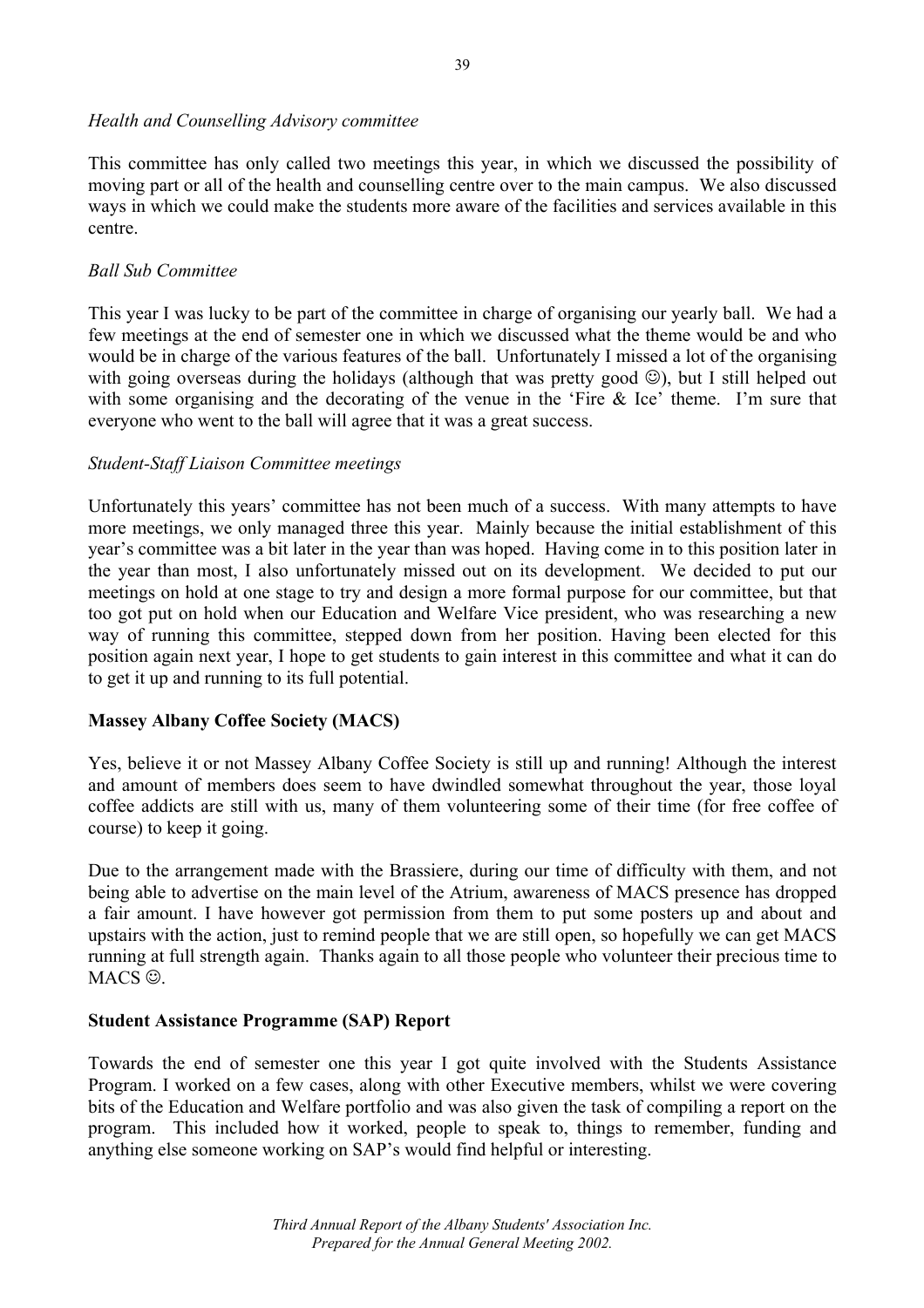I had many meetings with Maree from WINZ regarding what they had available for students (as well as ways she thought we could improve our system) and also gained input from various other people including Nigel Green (A.S.A. General Manager), Huia Welton (MUSAPN President 2001), Liz Barker (EXMSS President) and Toni Hyde (Welfare VP MUSAPN). I attended a meeting with the Regional Registrar, Andrea Davies regarding funding for the programme, in which it was announced that a percentage of all money gained from vending machines around the Albany campus would be collected to fund this program in an attempt to become independent from the running of Palmerston North and Wellington's campus' programmes.

#### **Special General Meeting (SGM)**

I attended the SGM held to discuss the budget and 2000 audit. We also discussed the possibility of developing a holiday programme for the children of some of our students to make their studying and attending lectures during school holidays a little less stressful. This will hopefully be implemented next year.

#### **Women's Festival**

I attended the Women's Festival organised by Helen Van Asch, our Women's Representative for 2001, which was a great success and a lot of fun was had by all!  $\odot$ 

#### **Meeting with Candidates for Events and Activities Marketing Manager position**

I also stood on the panel for deciding on a new Events and Marketing Manager in which Nigel Green, Nicole Young and myself interviewed the two candidates. Congratulations to Steven who took up that position.

#### **Academic Grievance**

I have worked with Rachel Giesbers on resolving an academic grievance in the College of Business.

#### **A.S.A. Daily running**

I have spent a lot of my spare time in the Atrium office helping our Information Officer, Shauna out in managing the office or wherever she needed a hand.

#### **Elections for A.S.A. Exec 2002**

In September I ran for the position of College of Business Representative for the 2002 Albany Students' Executive Committee and am pleased to be carrying on with my position.

Congratulations to the rest of the 2002 exec, and thank you to the 2001 exec for a great year! Best of luck to everyone in the future ☺.

#### **Sally Fortmann College of Business Representative 2001**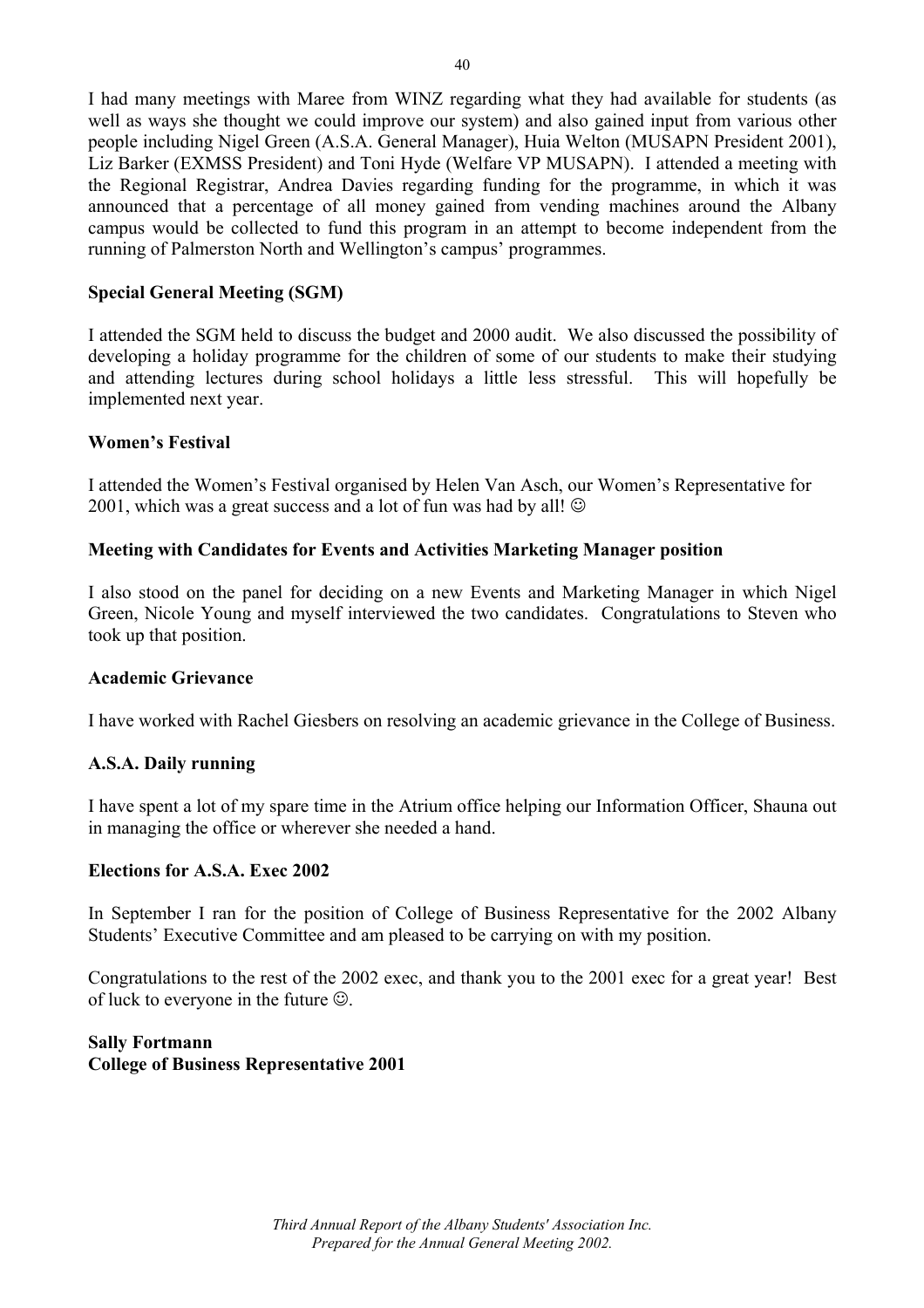# **COLLEGE OF HUMANITIES AND SOCIAL SCIENCES' REPRESENTATIVE REPORT**

#### **Introduction:**

I was asked to assist the A.S.A. as the designated representative to the Disability committee for this year. To secure my role, I also assumed the responsibilities for the College of Humanities (CoH). This was due to the withdrawal of the elected candidate.

#### **Mission Statement:**

'To promote the interests and act as a voice within the College of Humanities for the students of Massey Albany. To act as the representative on the Disability committee and serve as the liaison between the disabled group and the Students' Association to ensure both the Association and the University best serve their needs and interests.'

#### **Job Description**

As per the Constitutional job description for the College Representative Position. The Disability role has been a case of making it up as we have progressed this semester.

#### **Overview of Duties**

Attended Staff-Student Liaison committee for the CoH as A.S.A. representative. Promoted the interests of students of the CoH. Promoted the interests of Disabled Students on campus with the University and Association. Attended Executive meetings and participated in student life on campus. Assisted activities of the Association on a general basis.

#### **Meetings and Committees**

#### **Regular Meetings & Committees Attended:**

- CoH Staff Student Liaison committee;
- Catering Committee (taken over from Nick Shand);
- Disability Committee;
- Executive Meetings;
- Massey Ball Committee.

#### **Special or Irregular:**

- Special Executive Meeting #9;
- Amanda Stark Catering Issues;
- Gary Williams disability issues;
- Rec. Centre Staff- disability/ personnel issues;
- MACS administration issues.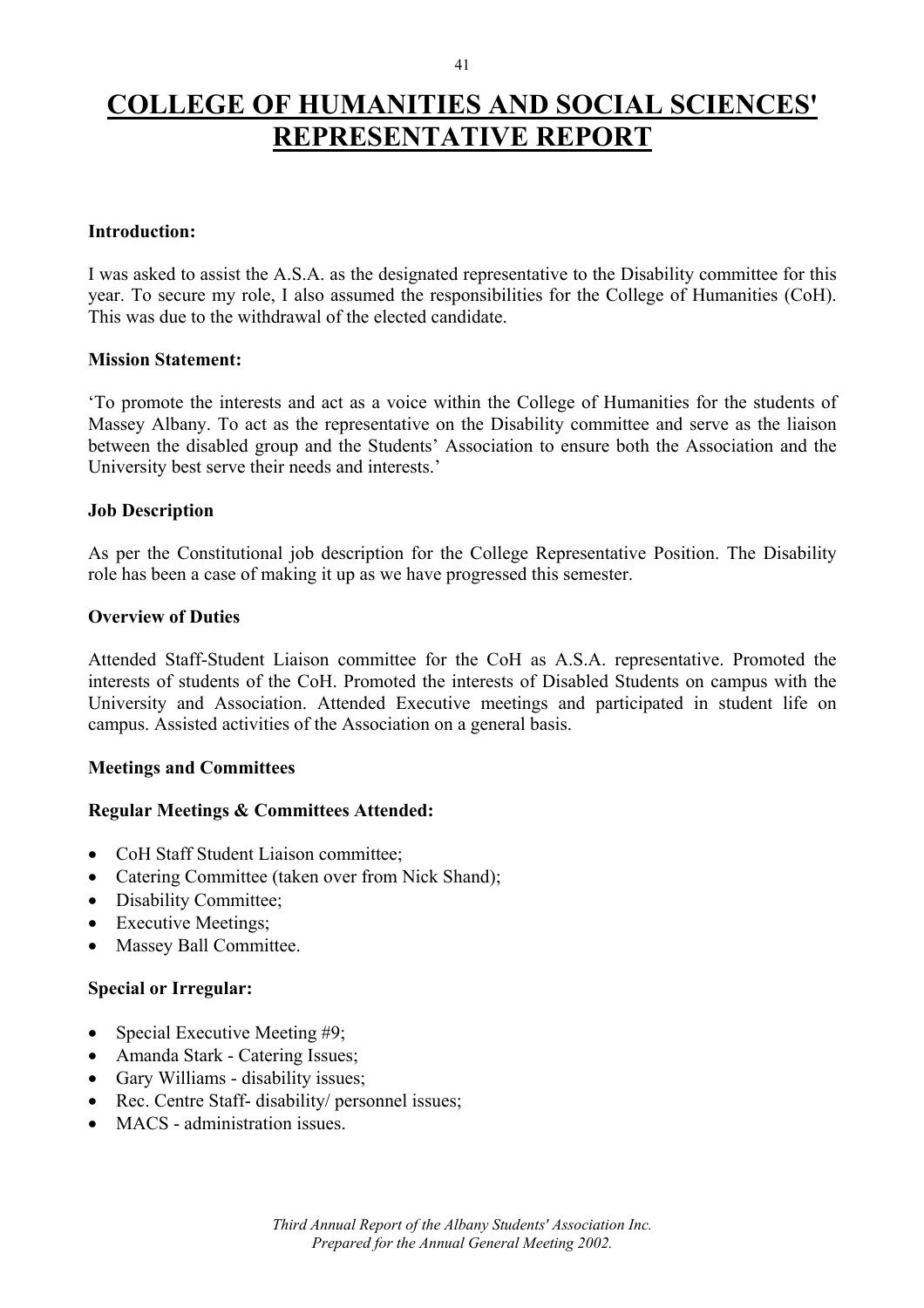#### **Representation:**

#### **Meetings with Representative Group and Constituent Members**

I held a lunch for the disabled students on campus in May in association with the University Disability Committee, which was well attended. I had a number of meetings with Massey Staff while trying to resolve issues for one student with disabilities. I have also acted as advocate for a number of students in dealing will academic staff. I have acted on behalf of my Social Anthropology class in order to reinstate a tutorial that had been dropped. I have made it a point to attend to any problems amongst CoH students and many things I have handled without the need for formal meetings.

#### **Achievements:**

- Moved Disabled Resource Room to Ouad Block A from Bldg 81;
- Taken responsibility for Disabled issues;
- Made the CoH move on referencing issues with an aim to standardise or minimise various systems;
- Forced changes in Catering services, access for disabled students;
- Got the notice boards put in Round Room in Atrium Building;
- Gained a microwave for students in Study Centre (Thanks to Helen for offering to keep it clean);
- Participated in O-week and fostering student life:
- Fed the masses at the Toga Party and the Irish Night;
- Made a positive contribution to the A.S.A. as Executive member;
- Have built networks of contacts in Massey Administration that can be used to the advantage of the A.S.A. and students.

#### **Goal Setting:**

- Set up a functioning College Rep. system for the CoH;
- Had a successful Disabled Conference at Massey in September;
- Completed the Fees project by July  $31<sup>st</sup>$ .
- Attended NZUSA conference in July and built some contacts at the national level;
- Formed a Humanities' Club (Epsilon) as a social resource for students within the College and used my budget to promote the College.
- Via the Staff-Student liaison Committee promoted the interests of students and maintained a watchdog brief on the College.

#### **Shared Experience and comments on Executive Structure**

#### **Experiences:**

This first semester has been an education in the ways and means of student politics and operating such an organisation within the university structure. It is my opinion that the Executive this year is being run for the majority of students, unlike the situation last year. Apart from the obvious distraction of Ms Tanya Vegar's non-performance, I believe that we have achieved, as a body, some important things for students on campus. The first AGM was interesting to say the very least, but the second go at an AGM was a master class in how to hold an effective meeting.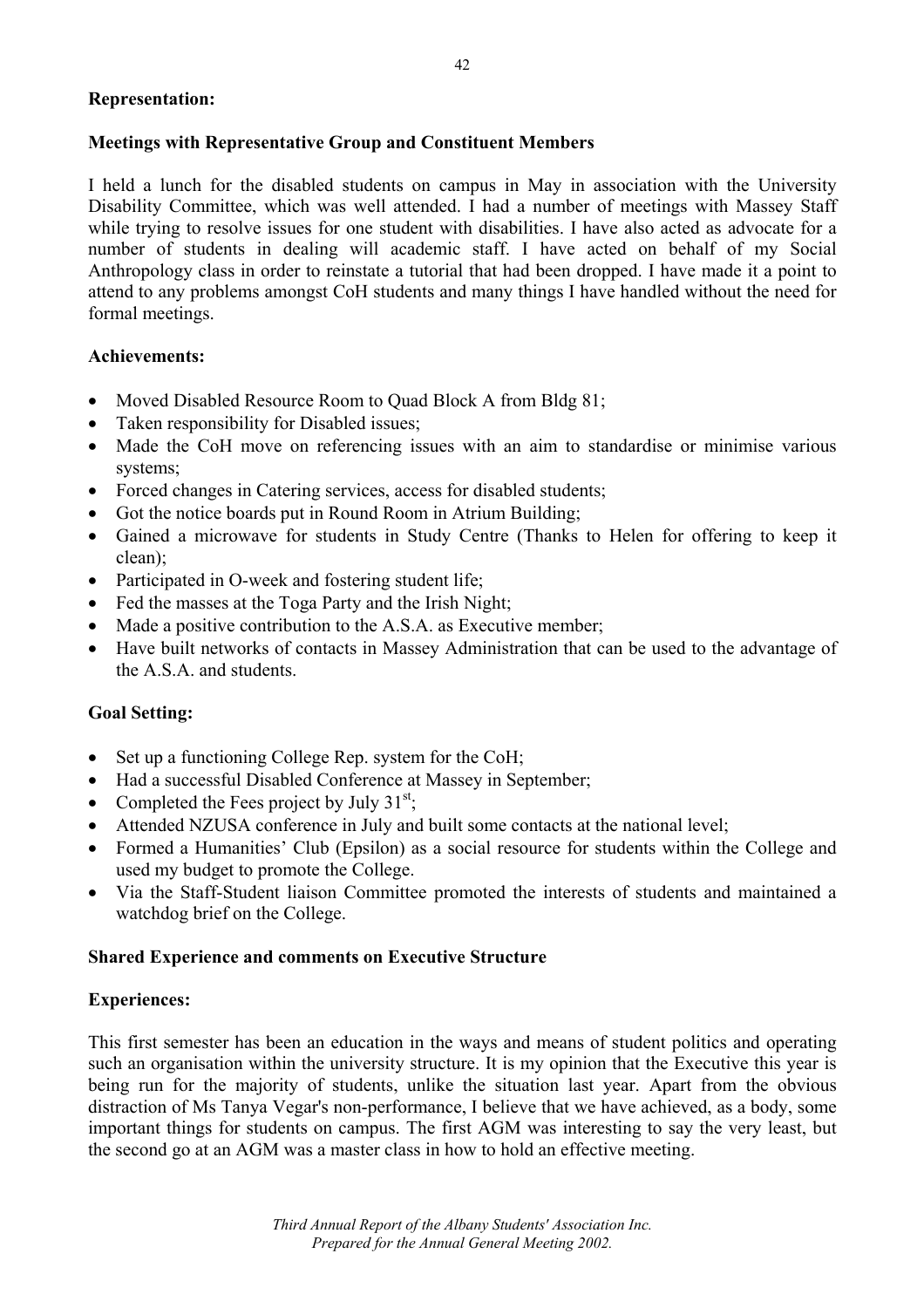#### **Conferences**

I had gone to Wellington to the national February conference, but due to an unfortunate accident I was incapacitated and was not able to take part. This was regrettable, as I missed an opportunity to network and make some contacts and gain valuable information on disabled and student issues.

#### **Goals at National Level**

As stated previously, attended July conference.

#### **General:**

#### **Self-Assessment**

I have not done I feel nearly enough in the area of College representation, as I was not officially elected to the role until April and, with the lack of support from the VP of Education and Welfare, I never got the system up and running. I have tried to make the most of my abilities and experience on behalf of the A.S.A. and students. I put a lot of work in during the three weeks around the O'Week that put me in good stead for the rest of the semester. I have furthered that by joining a number of clubs and supporting the Massey Ball. I have been a vocal member of the Executive, within the Executive while representing the A.S.A. or fellow students. My next real task is to make it at the national level and take what I can from the July conference. I have maintained an excellent working relationship with our General Manager, Information Officer and the University's Recreation Officer, Craig Hunter.. In summary, I feel my time so far this year as been effective, except in the one area already mentioned which I shall re remedying next year.

#### **Other:**

#### **Staff**

The A.S.A. is well served by our current employees. This shall improve I believe with the employment of a new Accounts Clerk. Our Information Officer, Shauna has proved a valuable asset to our frontline in the Atrium. Furthermore, our Satellite Editor, Mike Matthews is doing a great job with the magazine.

#### **Offices**

The Atrium office is a valuable contact point- but we need more space eventually on the main campus.

#### **Orientation Week**

This was a disappointment in so many ways from a financial viewpoint. The blame can and must be laid directly at the feet of last year's Executive and the co-ordinators. We were stuck with the problem and I hope that we shall not repeat the mistakes of last year in hiring for 2002.

#### **Epsilon**

This is my initiative to promote student life for the CoH and find an outlet for my budget line. Given also the level of funding available, there are resources that can be utilised for the club to develop. This has been stimulated in part by the success of Alpha Sigma Sigma under the College of Science organised in part by the A.S.A. College Representative, Debbie Jackson.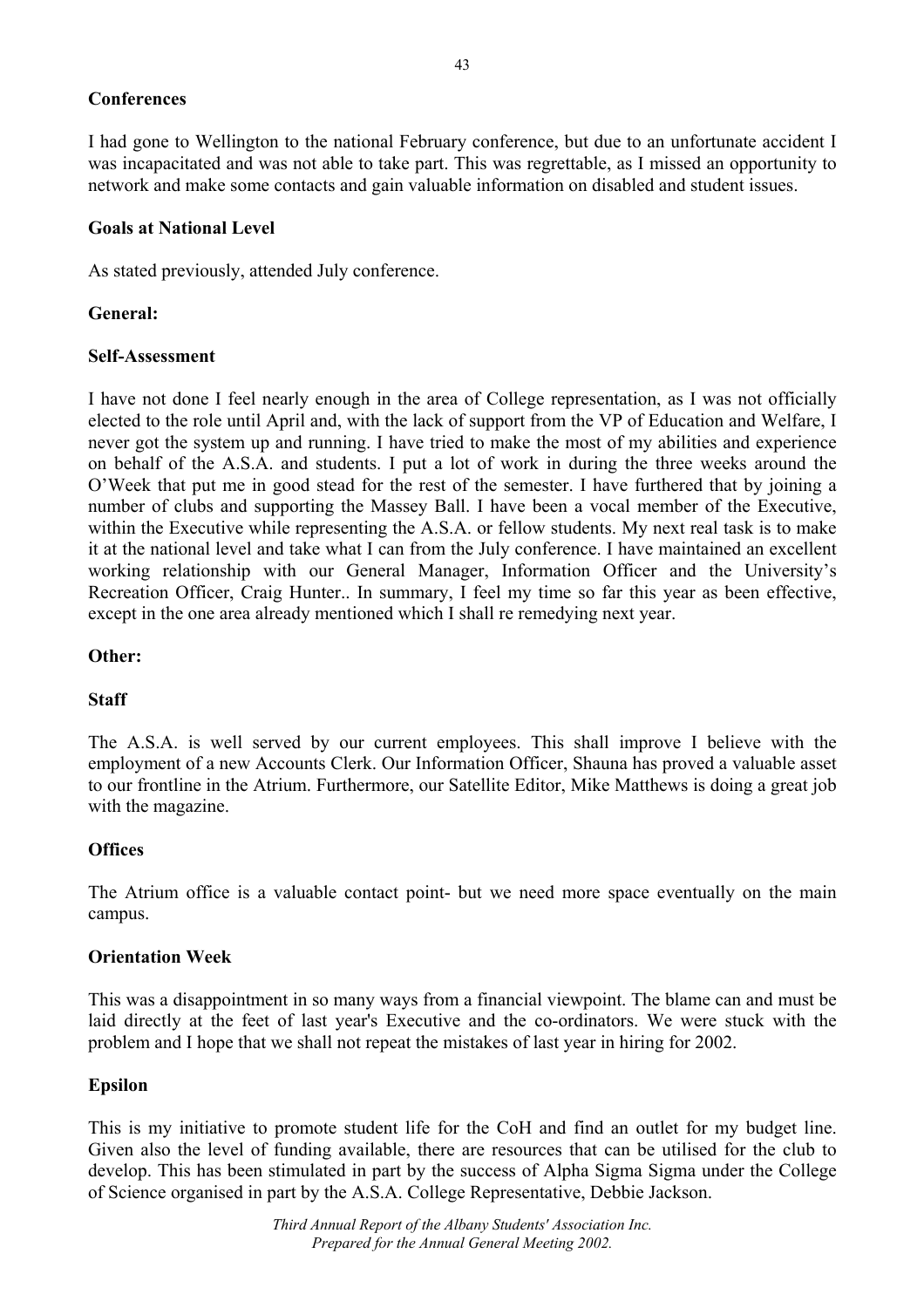#### **Catering Committee**

As stated I have continued sitting in on this committee with Sally Fortmann. The reasoning was so that I could continue the chain of knowledge. The issues raised with the contractors have been as follows:

- Service-staff issues have been in need of improvement as the service has been suffering since a noted improvement from the start of the year;
- Certain staff members have been disciplined as unwelcome comments have been made to female students;
- Some improvements suggested by the A.S.A. have been adopted with the support of Massey- in fact, at present it seems that Spotless is under a lot of pressure to improve. Massey had done a survey of staff that was almost overwhelmingly negative - it should be suggested that it was Massey staff, and not students that are driving the changes and increasing the pressure to make the required improvements;
- Wood fired Pizzas-this is a classic of mis-management, perhaps illustrative of the problems. Spotless managed to run out of manuka wood to fire the ovens then was unable to continue the service. Furthermore, they have not sorted an ongoing supply, and lack the storage space to keep the wood dry;
- Meetings are still fortnightly until we can fix the majority of the problems.

#### **College of Humanities & Social Sciences**

- I have kept my attendance at this meeting as I was asked to do so my Prof. Paul Spoonley. I also have a personal stake in this College;
- A memo was leaked to me from within the College regarding marking standards. It appeared that the College of Business was concerned that marks within Humanities were higher overall than in other Colleges. In part this feeling is due to the scaling that is carried out within Business but it has to be remembered that the size of classes and the calibre of students are higher;
- There are concerns still in the Social Work course-there is a lot of work to be done but some improvements is being made;
- A referencing standard that is consistent across the schools is being finalised.

#### **Executive Business**

- I attended Executive meetings until my illness made it impossible to attend.
- Upon discussion, it was suggested to me that I offer my resignation, which was accepted on the  $6<sup>th</sup>$  of August.
- I went out with the Ball committee to view venues for the Massey Ball. Upon looking at what was available around the key dates, the 'Top of the Park' at Alexandra Park Raceway was selected.
- A memo was issued to Andrea Davis and Paul Spoonley regarding to marking policy within Massey, following an article on the resignation of a lecturer from Lincoln University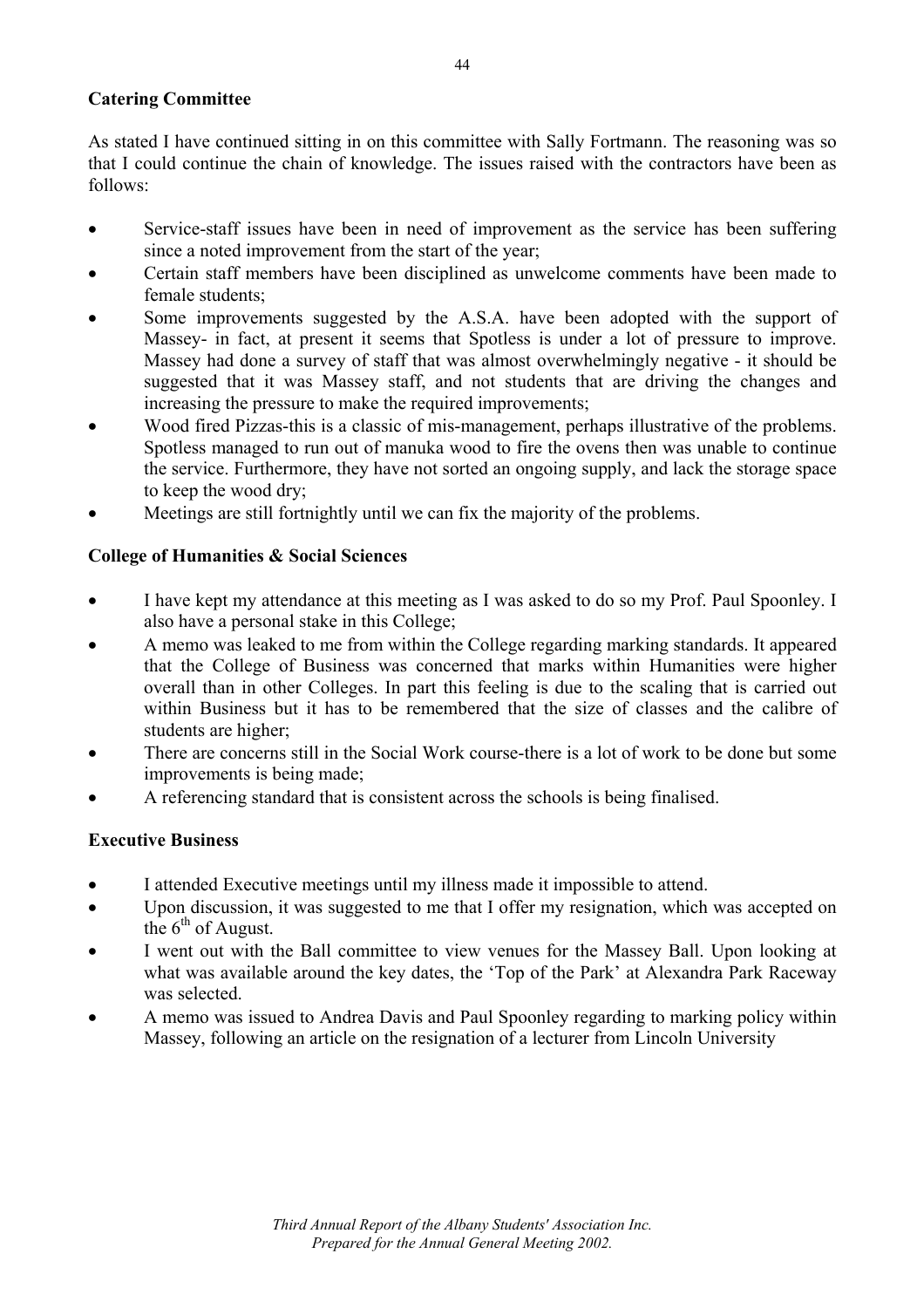#### **NZUSA conference**

- This was held weekend of  $8-9$ <sup>th</sup> July at Lincoln University. I flew down on the Saturday morning and attended the workshops and plenary sessions as one of the two A.S.A. reps alongside President, Nick Shand. I raised concerns with the NZUSA Co-presidents about Disabled Students and the needs of International/Asian students. It seemed that there is no focus on these two areas of student life. Instead, much more effort and focus seemed to be on fulfilling Treaty of Waitangi issues. Some interesting things came out of the workshops. What is interesting this year is that the political focus of the A.S.A. is more inwards than nationally focussed. I also pointed out that the NZUSA couldn't claim to be a truly national body until there was full representation from all the tertiary institutions, especially in Auckland.
- It was also interesting to see how out of step the A.S.A. is with other Associations but one is confident that we are on the right track as our situation within Albany, a more 'unique' campus than other campuses.

#### **Michael Wynd College of Humanities and Social Sciences Representative 2001**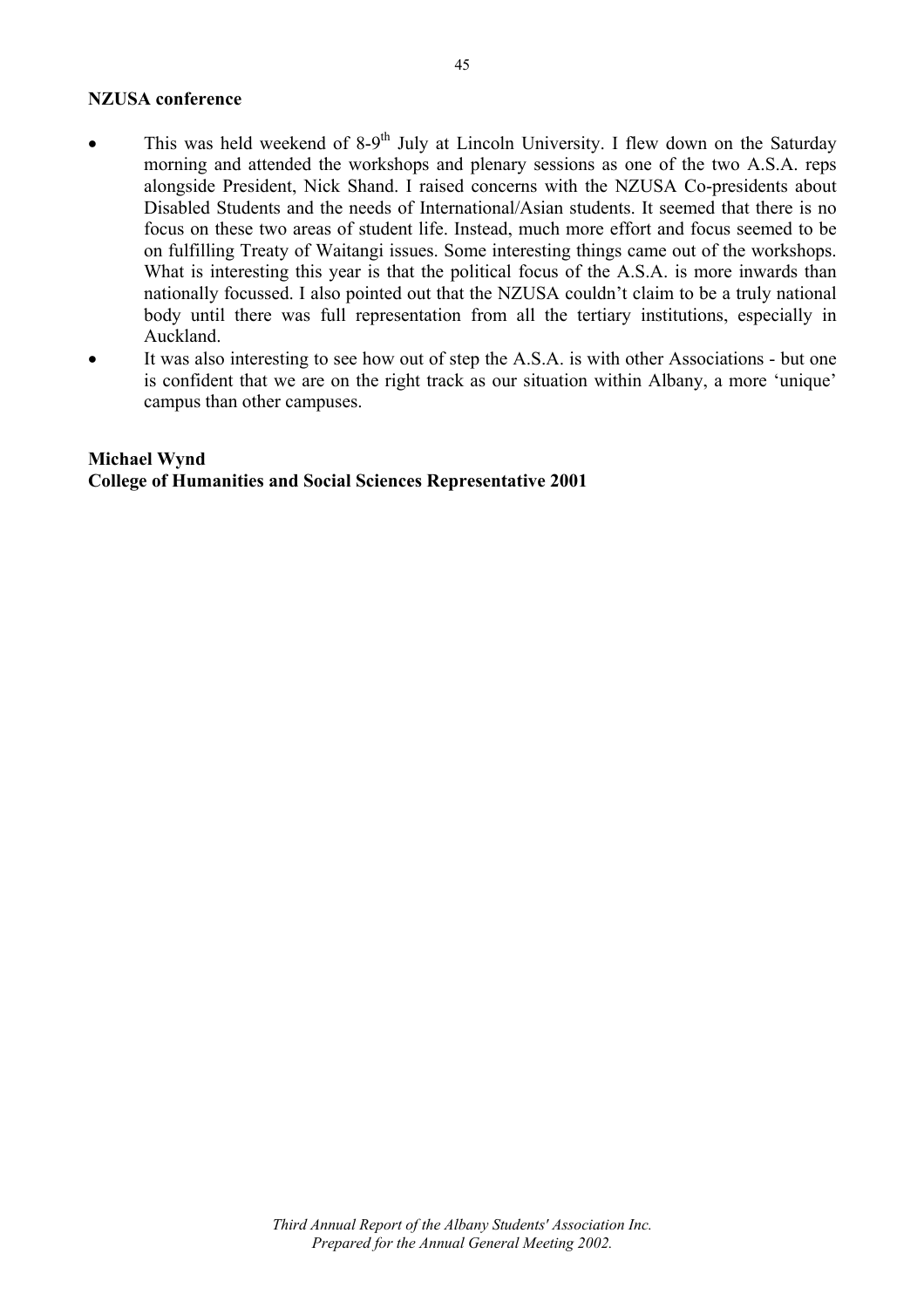# **COLLEGE OF SCIENCES REPRESENTATIVE REPORT**

As the College of Sciences Representative I was responsible for attending Liaison Committee meetings for the College of Sciences and reporting back to the Student Executive Committee. I was part of the Education Team who monitor the University's ability to deliver quality education to students inside each College and act as a point of first contact for students experiencing problems.

#### **Class Representative System Report**

At the beginning of semester two I completed the special project report on the Class Representative System which I had begun in the first semester. I made several important recommendations as to the best way to implement a structure here at Albany that I hope are picked up and utilised by the Education and Welfare VP when they review the system for 2002.

#### **Staff/Student Liaison Meetings**

There were four Staff-student Liaison meetings held throughout the year, and I was in attendance at all. One focused on the Engineering/food Science students and another was for Information Science, Computing and Mathematical Science students. I had a chance to catch up with the Class Representatives throughout the year and there were no major problems raised at the meetings.

#### **September Conference**

I was unable to attend this conference due other commitments, however I did show my support for A.S.A. by assisting with catering for the event.

#### **Women's Conference**

I attended this conference along with Rachael Giesbers. In my opinion this was not worth the effort as I found it uninteresting and right wing.

#### **Health & Counseling**

I attended two Health & Counselling meetings, at which the budget and fees for 2002 were the hot topic.

#### **Science Social Club - Alpha Sigma Sigma (ASS)**

This year saw many events for A.S.S. I formed and participated in the A.S.S netball team in the Massey Competition, helped organise and attended a social evening and also a movie night for members. 2002 is looking a bit sad for Alpha Sigma Sigma with as yet no one putting their hand up for President, however I believe that 2002's Science Representatives should endeavor to promote a Science social club on campus.

#### **Debbie Jackson College of Sciences Representative 2001**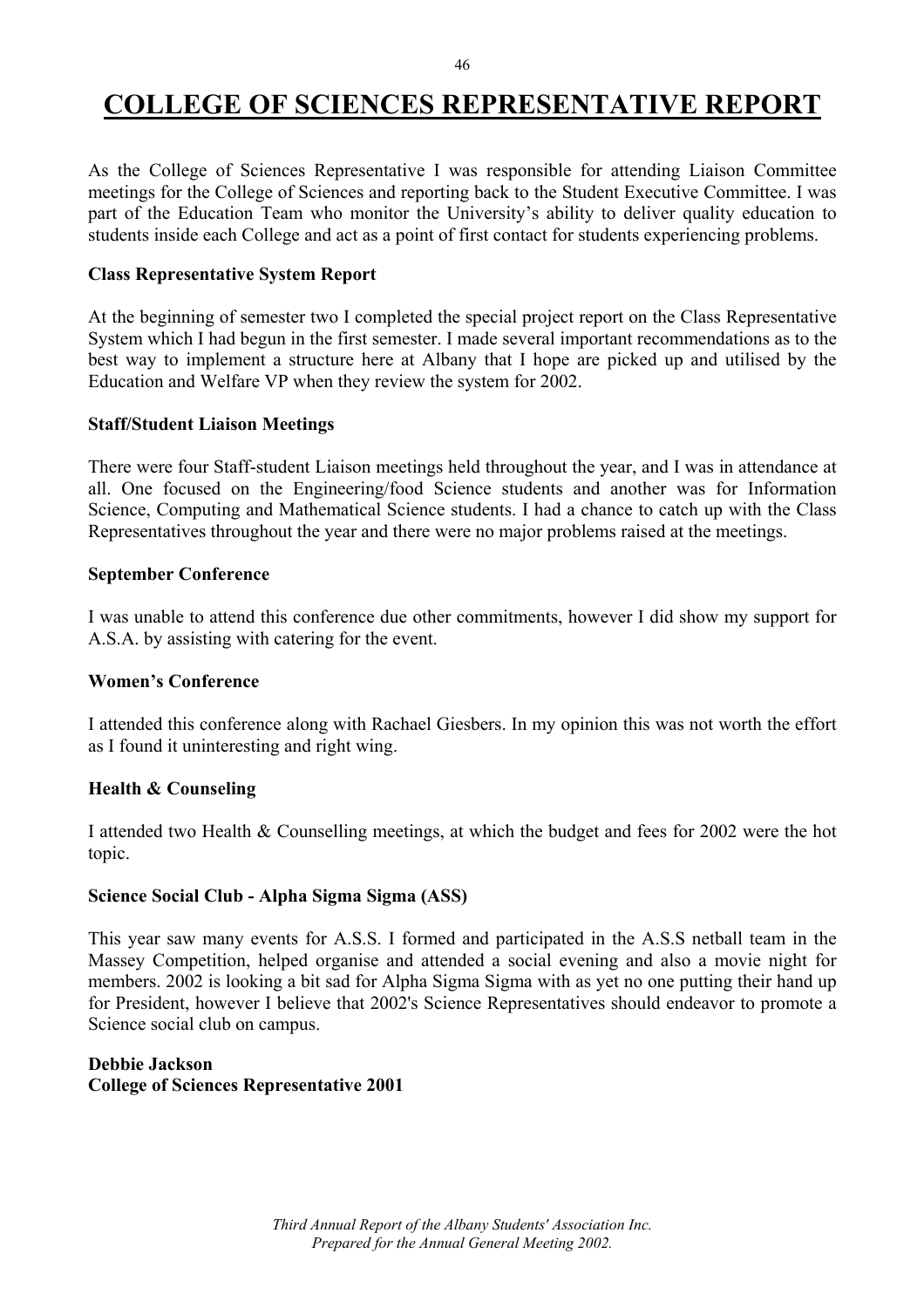# **CO-MAORI STUDENT REPRESENTATIVES' REPORT**

Kia ora Koutou!

#### **Summary**

This is a report on all activities as Maori Students' Representatives for both the Executive committee and Te Waka o nga Akonga Maori during 2001. This report includes brief statements about regular meetings, events and special occasions that we have helped organise and/or attended.

As the year has passed, the bond of the Roopu - Te Waka o nga Akonga Maori - has grown stronger. Both Maori Students and staff members have pulled together triumphantly to make the many events a success. The combinations of knowledge, courage, support and guidance have proven to be a strong component of the Roopu. Tu tonu mai e hoa ma - kia tu, kia oho, kia mataara!

#### **The Executive Committee**

Firstly, congratulations to all those elected for the Albany Students' Association for 2002. And secondly, a big thank you to all the Executive members of 2001 - this will truly be a memorable year, both a challenging and interesting learning path, that we can learn from our mistakes to better both ourselves as representatives and as a whole Executive team. The prospects for 2002 look promising, with a new focus on the facilitation of student life, there are many opportunities to form stronger links between the A.S.A. and Te Waka o nga Akonga Maori as the two equivalent Students' Associations of Albany.

#### **Events**

The following is a list and a brief outline of the events, which took. These events took place through the Co-operation of Maori Staff, students, Maori Representatives and Kaimahi of Massey University Albany and also Tangata Whenua and the wider community of Massey University, Albany.

#### **Healthy Lifestyles Day**

Wednesday 25<sup>th</sup> July, Maori students, staff, and the wider community were invited to celebrate Healthy Lifestyles Day - The Maori way. With the main focus being "smoke-free - Auahi kore", we had the pleasure of being entertained by three great speakers (c/o Te Hotu Manawa Maori): Mr Scott Morrison, Mr Gordon Hatfield Toi and Mr Cliff Curtis. Our whare was "full as" and a great day was had by all. Each that attended received an Auahi Kore pack (containing information about smoking and quitting)

#### **Young Maori Leaders' Conference**

Hui-a-Taiohi 2001: Monday  $6<sup>th</sup>$  - Tuesday  $7<sup>th</sup>$  August, The opportunity to attend this hui was provided through the support of Te Puni Kokiri, Te Rawheoro Marae, the Albany Students' Association, Te Waka o nga Akonga Maori, my family and friends. Throughout the two days, a wide range of highly respected and intelligent speakers, both past and present Maori Leaders, each gave a presentation on their thoughts of leadership. Differences it, how it was in their day, and what leadership means for us today and for the future generations to come. There was a lot of encouragement to be leaders - no mater who you are - and what we can so to insure we have more Maori Leaders in the future.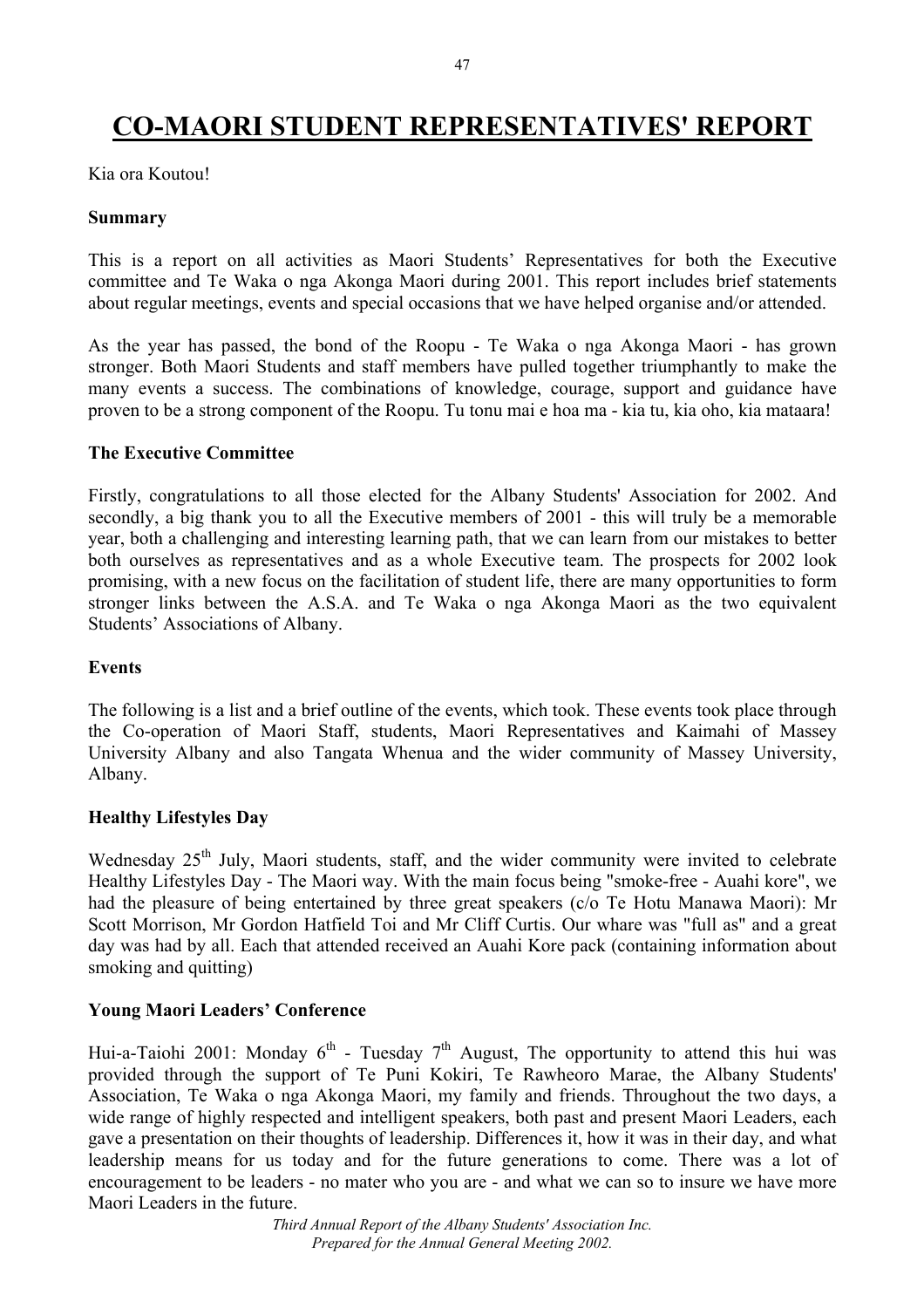The conference provided a forum where everyone could speak freely on each topic, which allowed interaction between rangatahi, pakeke and rangatira. Some points made by the speakers reinforced the path that we are already pursuing, while others gave interesting new twists and innovative strategies that were questioned by both the other attendees and ourselves.

#### **Te Huinga Tauira 2001**

The National Gathering of Maori University Students - Te Huinga Tauira was held on  $24<sup>th</sup> - 27<sup>th</sup>$  of August at Tapu Te Ranga Marae in Island Bay hosted by Ngai Tauira of Victoria University, Te Whare Wananga o te Upoko o Te Ika a Maui. The Roopu (T.W.O.N.A.M) flew down, attended and took part in the: Te Mana Akonga Annual General Meeting, Karaoke Competition, Mystery Tour, Workshops and came back with  $2^{nd}$  Prize in the Kapa Haka Competition - Tu meke rawa atu wahine ma! We thoroughly enjoyed ourselves and hopefully one day we will be able to return the hospitality to Ngai Tauira and the Kaimahi if Te Herenga Waka Marae.

#### **Dr Rangimarie Rose Pere Wananga**

Saturday 29<sup>th</sup> September, we had the pleasure of listening to Dr Rangimarie Rose Pere, who shared with us knowledge, inspiration and motivation through education as great Maori Women.

#### **Shakespearean Day**

Wednesday 19<sup>th</sup> September, we attended a preview of short scenes of the Maori Movie adaptation of Shakespeare's 'The Merchant of Venice' alongside the Roopu Members and their friends and family. A fun night with a lot of laughs - just the remedy needed for pre-exam nerves.

#### **Moana Jackson Visit**

Wednesday 17<sup>th</sup> October, we had the pleasure of listening to Moana Jackson, one of the great Maori Lawyers, who shared with us his knowledge about Maori History and his life.

#### **Other Events:**

#### **Te Putake Awards**

Thursday 19<sup>th</sup> July, all Maori Scholars received their awards for Te Putake Mentor Programme and the Maori Bursary Scholarships.

#### **Coca-Cola Youth Expo**

Monday  $23^{\text{rd}}$  July-Friday  $27^{\text{th}}$  July, we were given the opportunity to be student-exhibitors for Te Mana, celebrating and promoting achievement among young Maori.

Through a presence on the Bar Sub-Committee Daniel Harrison was delegated the task of organising an event for mid-semester. This Event was called the 'Mid-Semester Blowout' held at Scholars' bar 31<sup>st</sup> August 2001 (being the last day of the first half of Semester Two). Around 250 people attended throughout the night with further numbers being put off by poor weather. The organisation and event management required for this event was intensive Overall the event was a success with all that attended having a good time.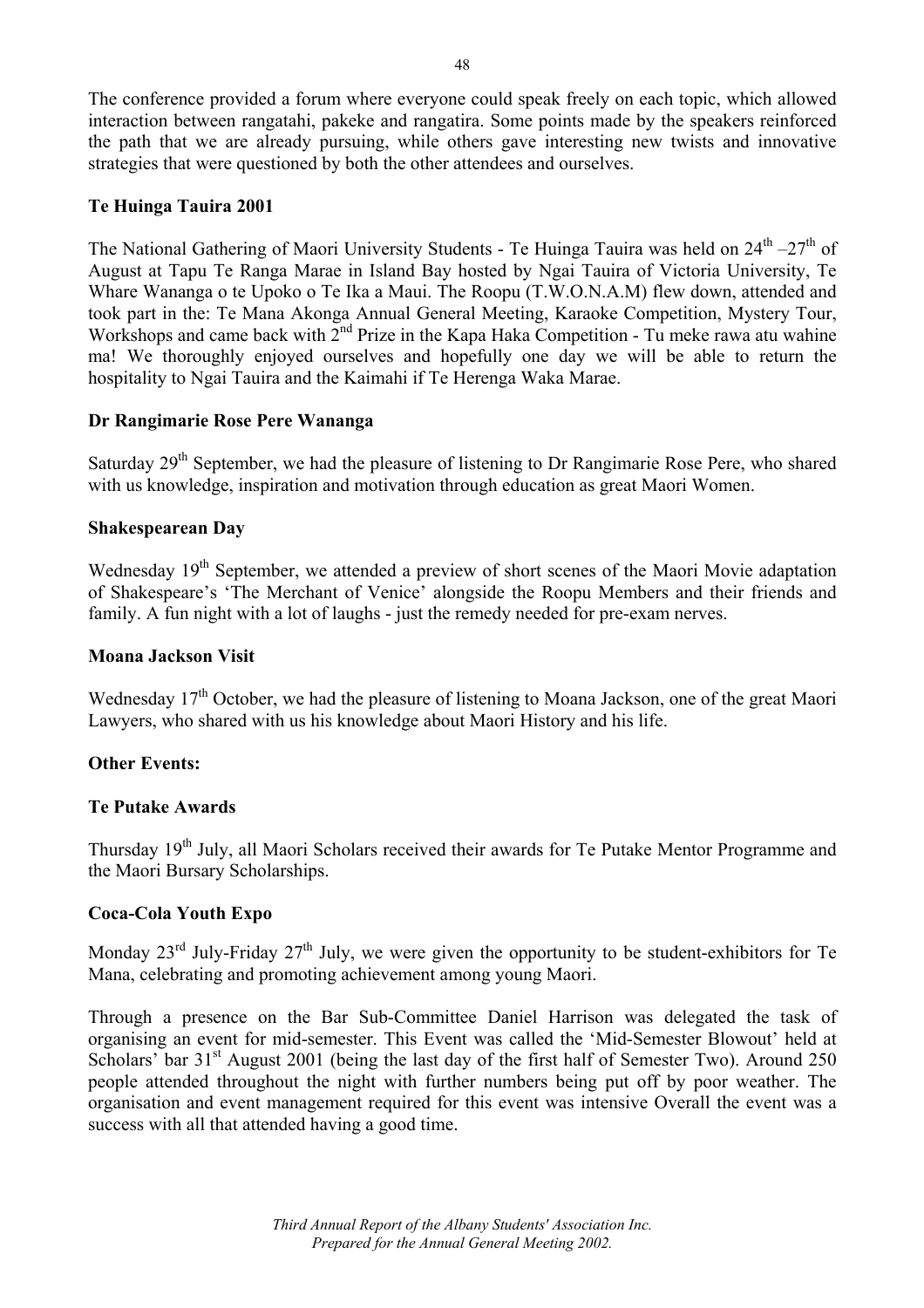#### **Conclusion**

We have been honoured to represent Maori Students at Albany this year. 2001 has been long, challenging but also very rewarding. 2002 looks positive with the new Executive team being inducted on the weekend of the 16<sup>th</sup> of December. Have a safe and Merry Christmas and have a Happy New Year.

Ma te Atua koutou hei manaaki. Tena ra koutou katoa. Na Nga Mangai Maori

**Daniel Harrison and Anita Elers Co-Maori Students' Representatives 2001**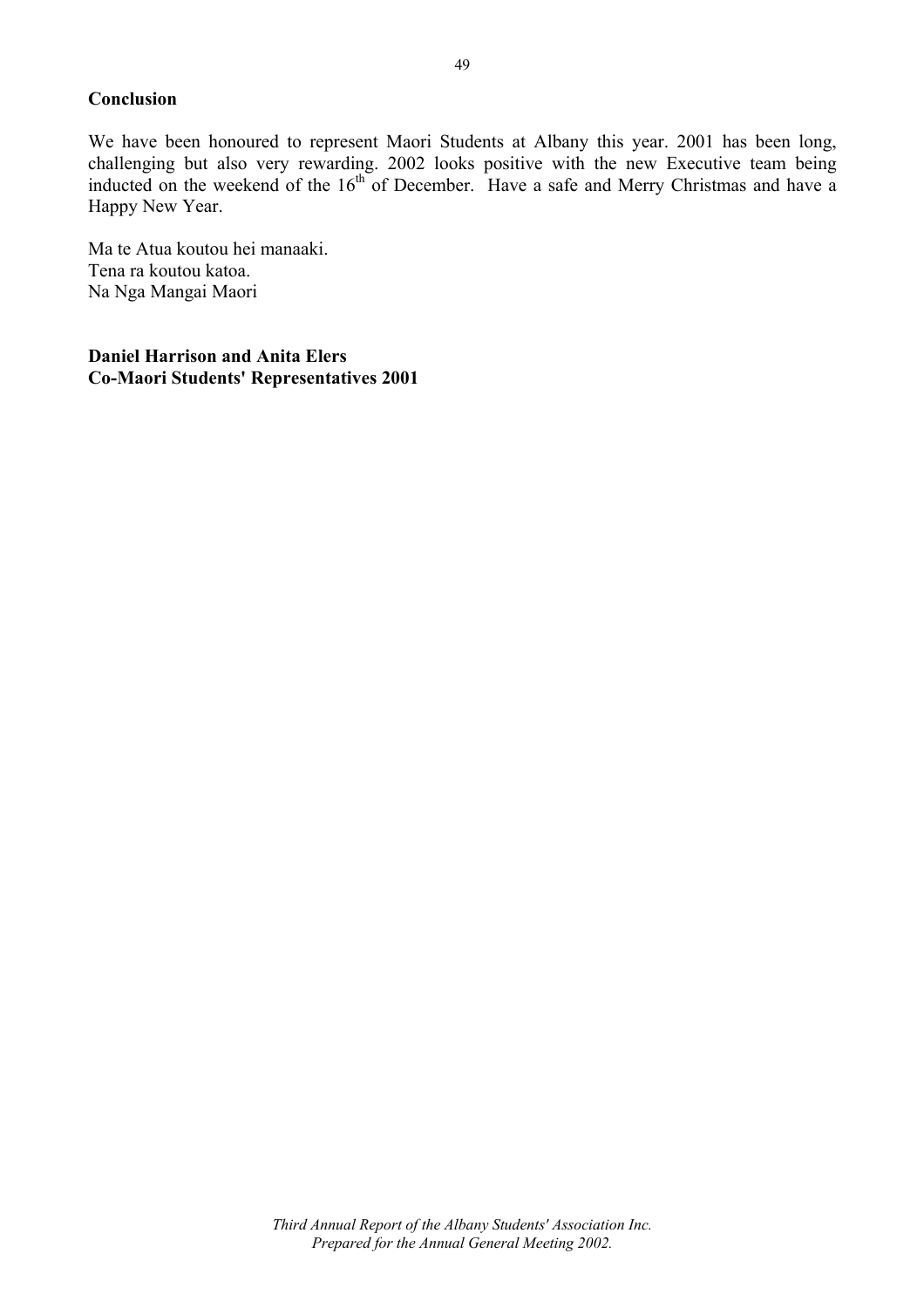#### 50

### **MATURE STUDENTS' REPRESENTATIVE REPORT**

#### **Elected as a Student Representative**

It was quite an experience to cross the first hurdle of the election process to get elected as a representative of the students in the Association's Executive committee. My agenda from the very beginning has been and will remain, as long as I am in the Executive, to be the "STUDENTS' VOICE". Concern for the students' benefits and rights has been the prime issue of my entering into student politics. Moreover, value for money, quality service, staff-student liaison and overall congenial environment for the appropriate development of academic as well as professional and social life was on my agenda. Having been elected, after a row over the whole election process, I shot off to achieve what I set myself up for into student politics.

#### **NZUSA Conference - February 2001**

Attended the Conference as Chief Delegate of Albany Students' Association. The New Zealand University Students' Association Conference in February 2001 at Wellington was the starting point for most of us in the Executive committee of the Association. Prior to that, a training session was held at the Round Room in Atrium that almost all of us attended. The training set us up for the year ahead and suggested the ways to plan a goal and achieve them.

The travel to Wellington was a good experience and the events that followed there was an enlightening phase into student politics locally as well as nationally. I must admit that driving down to Wellington was better than flying as we could also enjoy the scintillating scenery and natural beauty of picturesque New Zealand. Besides having fun, serious business was the core of the Conference. Attended workshops and seminars. As my focus was the issues related to mature and graduate students, I was more involved in workshops related to them. However, where opportunity arose, I also took part in general student issues as well as administrative matters relating to the operation of Students' Associations. An interaction with Executive members from other Universities and discussion regarding the functioning modes of various Associations across the country was also enlightening.

National level political discussion involved active participation by the Executive members in raising issues of their respective representative branches and raising their voice in achieving the best for the students. The future students will enjoy what we achieve today. And as today's students are the diplomats, bureaucrats, administrators or leaders of tomorrow, it is incumbent on us to make sure that they get the best training possible in the best of environments.

One of the highlights of the Conference, was putting a senior Minister, who attended as a speaker, in a tight spot when I questioned him about the government policy related to graduate research funding and facilities as well as overall policy on the welfare of students across the country. My concern in raising these issues was whether students are getting value for their money and if government was active in providing support for their welfare. The loud applause in the hall reflected agreement of my concerns by students' representatives from all over the country. I also raised number of students' concerns with our meeting with the Chairperson of the TEAC (Tertiary Education Advisory Commission). There were serious issues that need to be addressed and I continued to pursue them more vigorously throughout the year.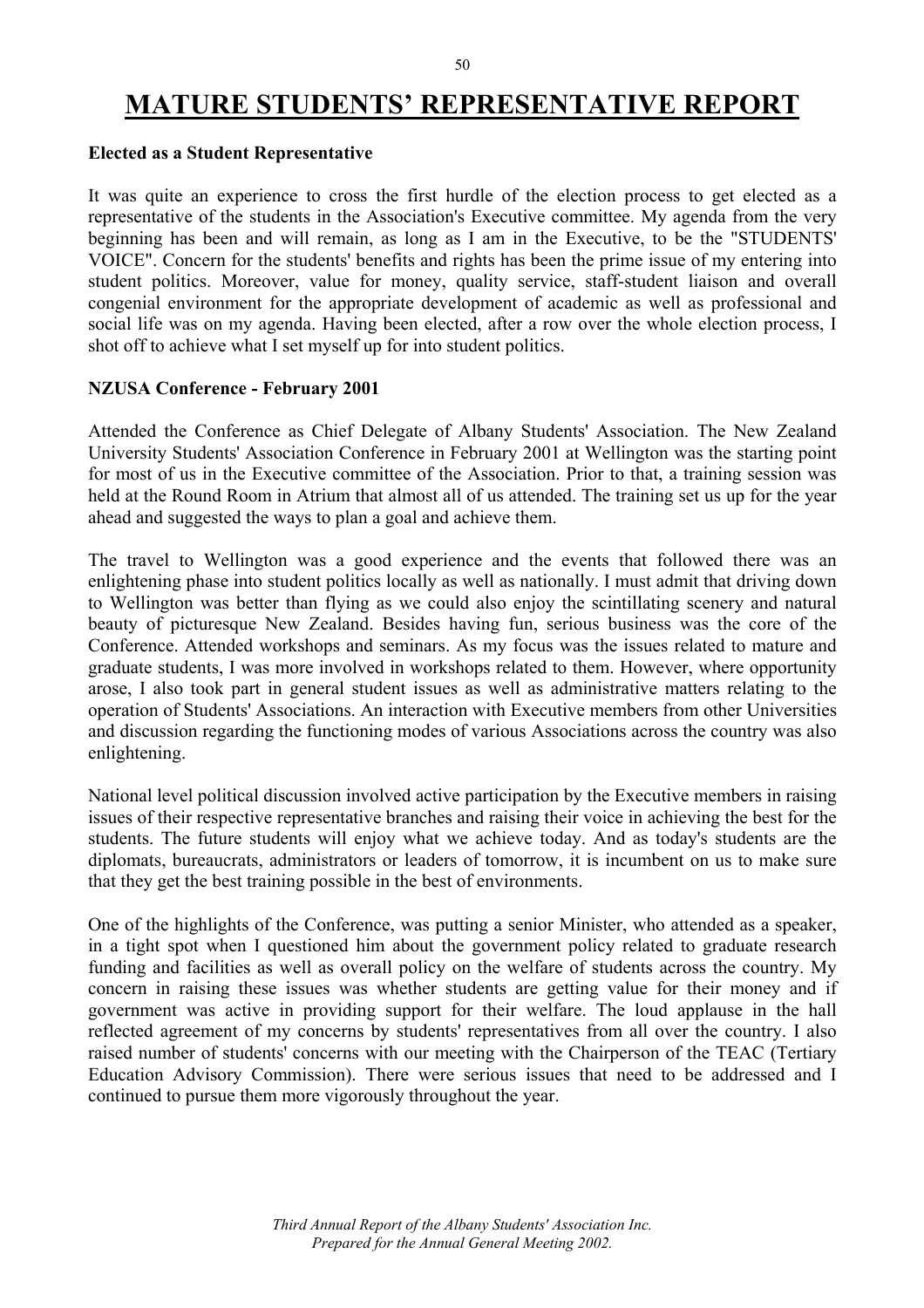#### **Academic Audit**

In March 2001, I traveled to Palmerston North to attend the Academic Audit of the University. During my meeting with the Auditors, I raised several issues related to the postgraduates as well as mature students. A better library facility was one of them. One point of note, the Academic Audit is focussed on 'process' as opposed to 'content'; the University administration want to know that they have in place adequate processes to deal with situations rather than attempt to redress past inequities in the system.

#### **University Committees**

I represented the students in the University Committees that discussed and decided on various policies and overall administration of the University. As mentioned earlier, my agenda has been to raise student concerns wherever and whenever possible.

#### **Massey University Academic Board & Albany Academic Committee**

One of the important University Committees I am a member of is the Academic Committee. The meetings are held monthly and chaired by Professor Graham Fraser, the Asst. Vice Chancellor (academic). During my attendance at the Committee, I raised concerns relating to students. Issues relating to grants and funds available for the International students in emergency circumstances and I tabled their problems in various meetings. Further, better facilities for the postgraduate students have been a demand on my side, which I was assured, would be looked into by the Committee. I am glad to state that the University has addressed most of the issues I raised.

The campus has developed extensive facilities for postgraduate students this year. Every building has a postgraduate room equipped with necessary amenities. A locker room has also been provided for the postgraduates in the Atrium Building. Better liaising between staff and students has been achieved. I am working closely with the Learning Centre, which provides seminars and guidance on postgraduate research.

Several students approached me for guidance and support with their matters. I advised them and guided them to the best of my capability. I personally also attended to one of the academic grievances of a postgraduate student. He was harassed and failed twice in the same paper and only required that paper to complete his course. After knocking on all the possible doors he could, he was denied justice. I took up his issue and advised him accordingly. I even guided him to the proper channel. I am glad to state that my support was fruitful and the guidance I provided resulted positively. The student was finally given justice. He passed the paper and completed his course. Similarly, I guided a number of postgraduate students in their problems and always tried to be their "VOICE".

#### **Graduate Advisory Committee**

I attended Graduate Advisory Committee meetings and raised issues related to graduate students. One of the outcomes of the meeting was my suggestion for including doctoral students with their profiles in their respective departments' WebPages. I am once again glad that this has been fulfilled. This enables better networking among the graduate students.

I am also working on building a network of doctoral students in the Albany campus. I have been working on this for a while and am in contact with the Doctoral Research Committee to provide the required information. The network of doctoral students in the Department of Management and International Business is already in place.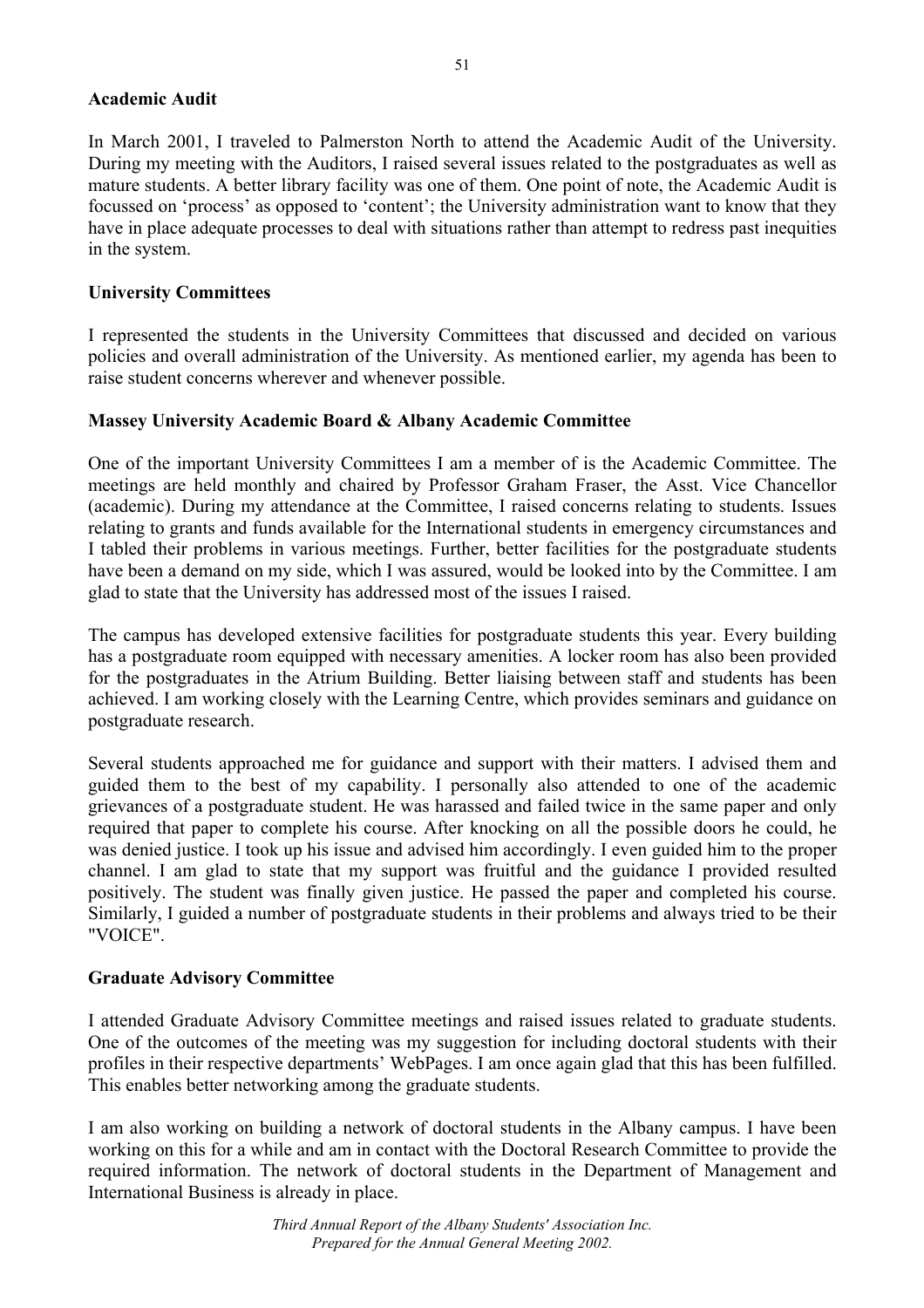Another issue that is on my agenda, which I intend to pursue, are the employment opportunities for the postgraduate students in the University. I am holding discussions with various University authorities and will table this in the Academic Board as well as Graduate Advisory Board meetings.

#### **Albany Management Board**

Attended meetings of the management board that are crucial to the administration of the Association. Participated actively and, through my experience, tried to contribute to the decisionmaking in the running of the Association.

#### **Executive Committee Meetings**

Attended almost all the Executive meetings, barring a couple of them. I have been quite vocal and active, as my colleagues would agree, whenever issues relating to postgraduate students arose. I have participated in the meetings and at times mediated in solving disputes. Coordination between the Executive members has been exhilarating.

#### **Jawed Mohammed Mature Students' Representatives 2001**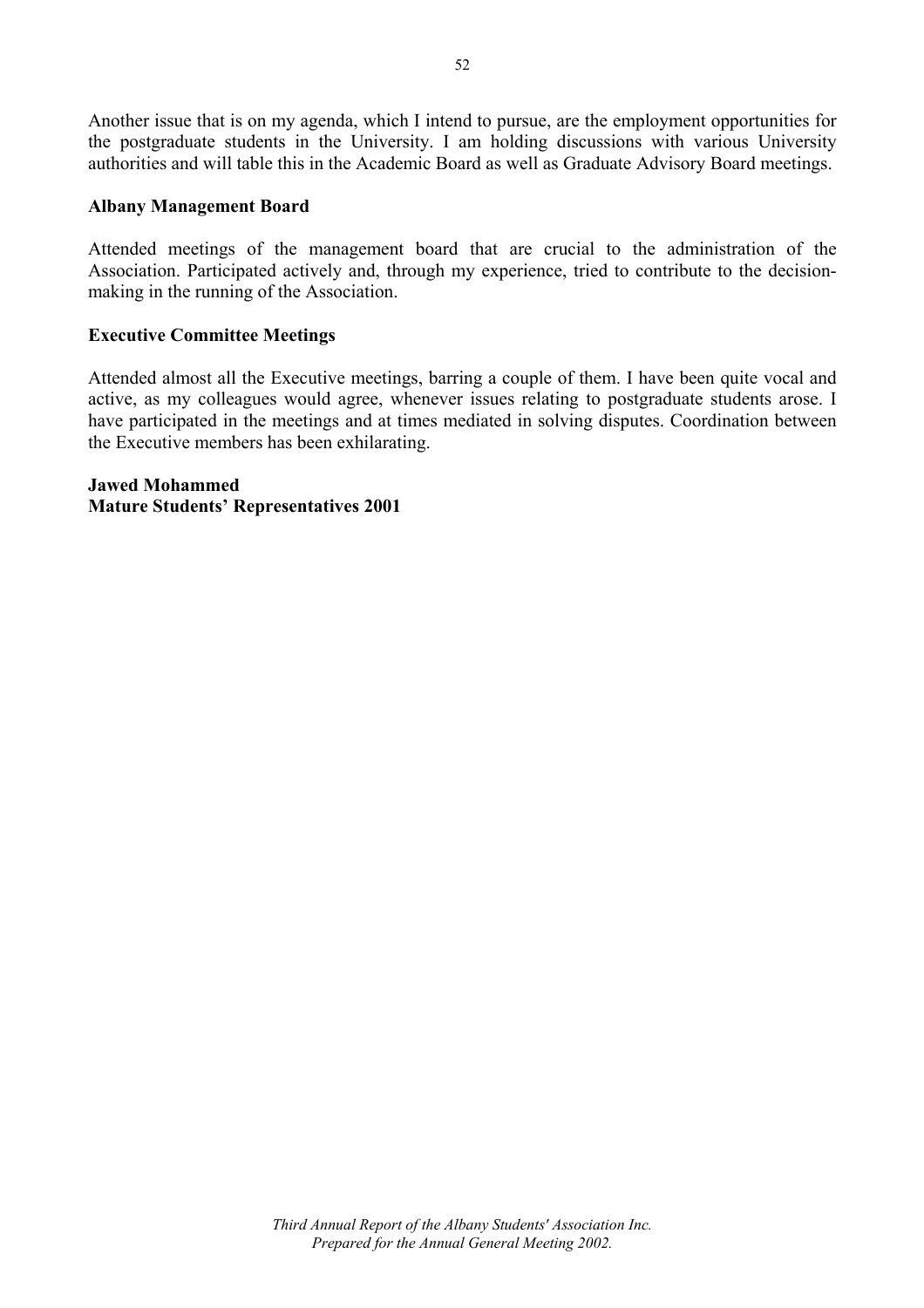### **PACIFIC ISLANDS STUDENTS' REPRESENTATIVE'S REPORT**

#### **Executive Summary**

In the Executive Staff Induction Manual it states *'the Pacific Island Student's Representative is responsible for working with and representing the needs of Albany's Pacific Island Students They are there to provide support, facilitate forums for discussion of PI issues and work with a variety of special interest groups representing the mews of a significant section of the campus community*.'

This has been an enjoyable yet time-consuming position. There are 150 Pacific Island internal students here at Albany, and Pacific Island students are quite active in University Life. There is a P.I Club on Campus (MAPISA) that caters for the 40 members. For my position, I have felt that it is necessary, with our cultural views, to make all these students aware of the support networks that are available here at Albany.

In this position, I have worked with the Executive, worked with staff concerning Pacific Island Student affairs, and I have liaised, supported and facilitated forums for P.I students. I have liaised with students either directly through the Pacific Islands Students' Club or I have sent P.I Newsletters bi-monthly to all internally enrolled Pacific Islands' students.

Outlined below is a short explanation of what I have been involved in.

#### **Executive**

My attendance at Executive Committee meetings was affected by my going on placement for my degree in the second half of the year. However, I attempted to ensured that I still obtained copies of the agenda and when PI issues arose, made sure I had the opportunity for appropriate input.

The Executive has provided useful resources for Pacific Islands students, through support networks such as the Student Assistance Programmes, and for funding of the highly successful Pacific Islands Graduation which took place in April.

Special mention must be made of Michael Veukiso who has been an important key Executive member who has assisted me greatly in this role.

#### **Staff**

I have liaised closely with Mr Sione Tui'tahi, the Pacific Islands' Learning and Support Coordinator at the Student Learning Centre. We have worked closely on particular issues such as the Pasifika Festival 2001. Pasifika 2001 was held on 3<sup>rd</sup> March at Western Springs in Auckland. This was achieved through an arrangement between the Pacific Islands' Club (MAPISA) and the Liaison and Recruitment Unit of Massey University. Sione Tu'itahi kindly represented our club along with the University. This was Massey University's FIRST stall at Pasifika. Billed as the biggest showcase of Pacific Cultures in New Zealand, this was an opportunity for Massey University - Albany to publicise and market directly to the Pacific Island communities.

I have also spoken with Mr Tafa Mulitalo, the Pacific Island Lecturer in the Dept. of Social and Cultural studies, who has also been advocating in his own line of work, the needs of Pacific Islands Students.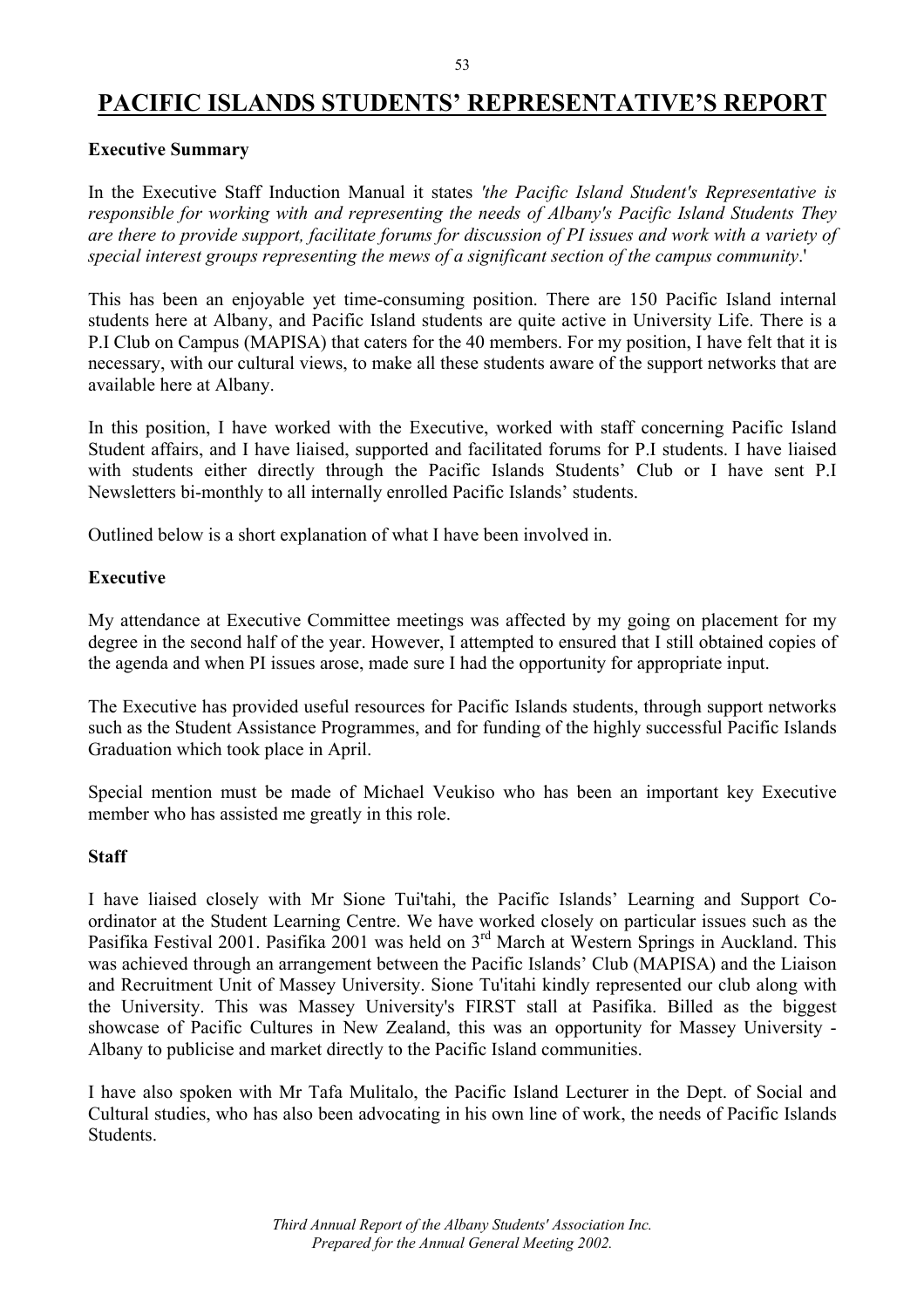Massey University, alongside with the Pacific Peoples Consultancy Group, appointed the following people as part of the Tagata Atu Motu Mentor Awards. Peer Mentors; Fiona Machett and Lui Poe are both fourth year students and active members of the Pacific Islands' Club.

#### **Students**

In serving the Pacific Islands students at Massey University - Albany, there were two avenues: the Pacific Islands' Club and the Pacific Islands Newsletter, that existed in reaching out to these students, and finding out their needs.

#### **Massey Albany Pacific Islands Students' Association (MAPISA)**

The Pacific Islands' Club has been running for four years now. The first activity that needed to be co-ordinated was the first semester Clubs' Day (28<sup>th</sup> February). I was part of the organising group that had members from last year organise the stall. This year the club has been involved in planning, preparing and presenting the second Pacific Islands Students' Graduation Ceremony.

#### **Pacific Islands' Newsletter**

The Pacific Islands' Newsletter is the only way that information can be passed to all the Pacific Islands Students on Campus. Throughout the year I have sent out issues that have outlined the following:

#### **Pacific Islands' Club Positions**

The Newsletter enabled students to be aware that there was a club on Campus for them, and outlined the positions President, Secretary and Treasurer. The first meeting was held on Wednesday  $7<sup>th</sup>$  March that I chaired until these positions were filled.

#### **Resignation of Maria Cavanagh as Co-representative**

Earlier in the year, Maria Cavanagh tendered her resignation as Co-P.I Representative, leaving me on my own in this position. Although Maria has been a constant support and guide in this position.

#### **Come-along-And-Have-A-Feed Lunch**

I organised a lunch for new students to University life which was a great success. This was a chance for new students to mix and mingle with those of us who have been around for a while. This took place on Friday 23rd February in the P.I Space

#### **Student Executive**

I submitted reports to the Student Executive Committee throughout this year and outlined to Pacific Island students how we had other Pacific Islands members in Executive Committee positions in the presence of Michael Veukiso and Helen Van Asch. I also outlined when Exec. Meetings were, and invited them to come along to find out what is happening on our Campus. One of the issues sent out outlined the NZUSA Feb. Conference and the Pacific Islands' workshop that was on the agenda.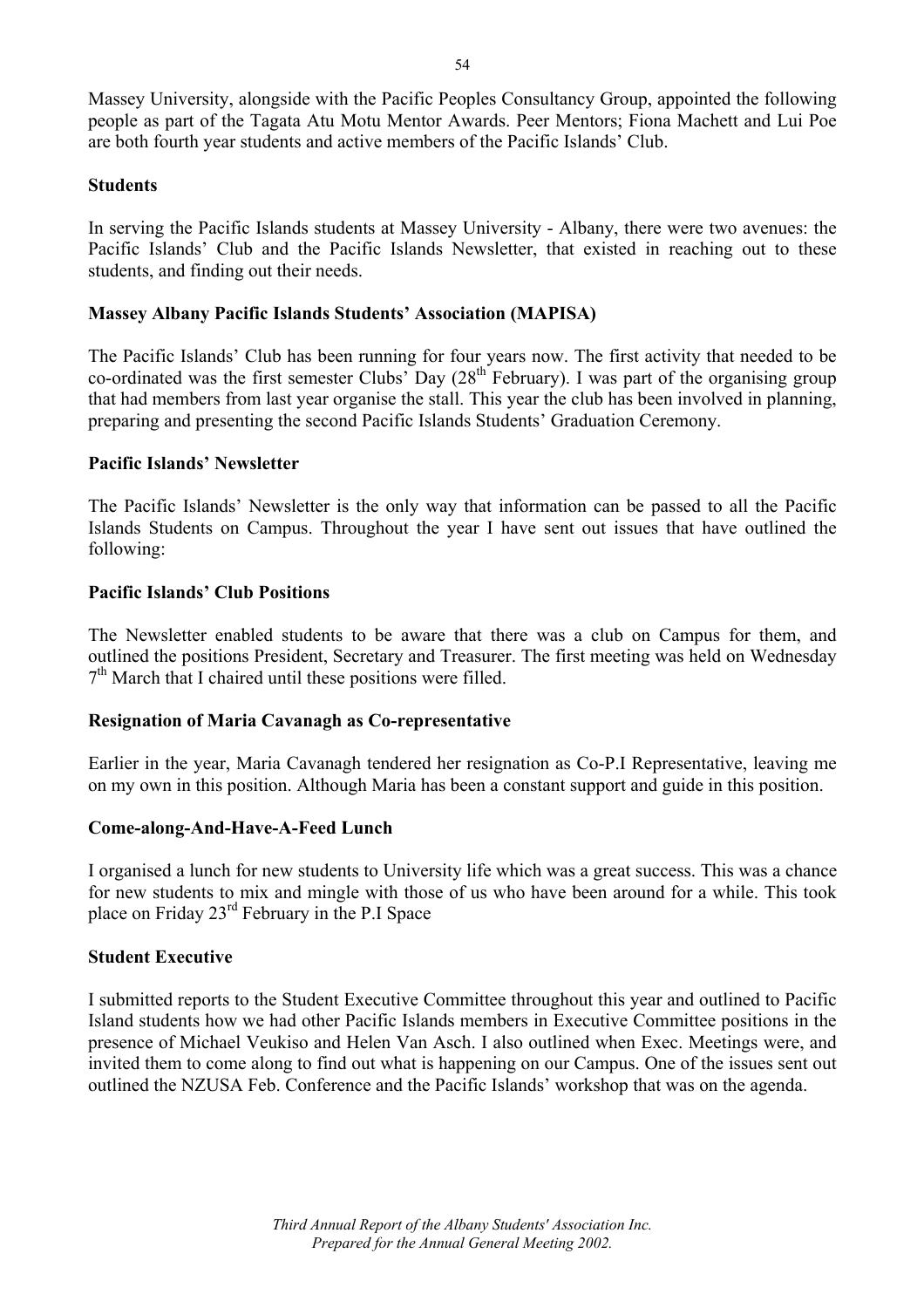#### **Pacific Islands' Space**

Students were also made aware that there is a room that has been set aside for Pacific Island students. This room is a hangout area, where they could come and chill out in-between lectures. In the room is a phone, stereo, couches and textbooks that can be of use to students.

#### **Special Supplementary Grants**

I received a memo from Professor Graeme S Fraser, Assistant Vice-Chancellor (Academic) concerning the proposed Grant from the Government for Pacific Island Students. In consultation with our P.I unit (Pacific Staff, Students and Community Representatives) we discussed the these issues and a report was submitted by Sione Tui'tahi on behalf of our Pacific Island Students, that recommended strengthening the existing structures for the learning and support of P.I Students at Albany.

#### **Student Assistance Programme (SAP)**

In the job description for this role found in the A.S.A. Induction Manual, one responsibility of the P.I Rep. is to provide support for students. In PI newsletter I included a piece on the Student Assistance Programme here at Albany, and how it caters for students facing significant financial hardship, and students were made aware on whom to contact for this assistance.

#### **Input From Other Sources**

I also invited other members of the Association, or those organising things, to plug their events through the Newsletter, which saw input from Jolene Rodley and Simon Kelly, the Orientation Coordinators, Nick Shand (President of A.S.A), Helen Van Asch (Women's Rep), and Sam Huggard (President NZUSA). It also included plugs about the University Games and MADSODS Wyrd Sisters' production earlier this year, as well as other events such as the Big Night Out 2, Women's Festival and the P.I Social.

#### **Pacific Island Graduation**

The Pacific Islands' Graduation Celebration Night has been a big event for the Pacific Island students here at Albany. This celebration was the second ever at Albany, and it was an important event for our cultures, because it recognised the success of our Graduates in a way that reflected and honoured our cultures. Those who have been behind this project, which included the P.I Club and P.I Staff, had a vision that the celebration to become an annual event recognised by the University. Recognition also means that the University will in future fund this event, in the past it has been through the hard work of the students, often at the expense of their studies. This year we were fortunate to get funding from the Albany Students' Association Inc, which helped this event become reality.

#### **Review**

This position is vital within the Albany Students' Association, as Pacific Islands' Students are very actively involved in University life. It is pleasing to see the direction in which we are headed and the future can only look brighter. The Association needs to share in this vision and recognise that the struggles faced by Pacific Islands' Students need to continue to be addressed by the University.

#### **Analosa Ulugia Pacific Islands Students' Representative 2001**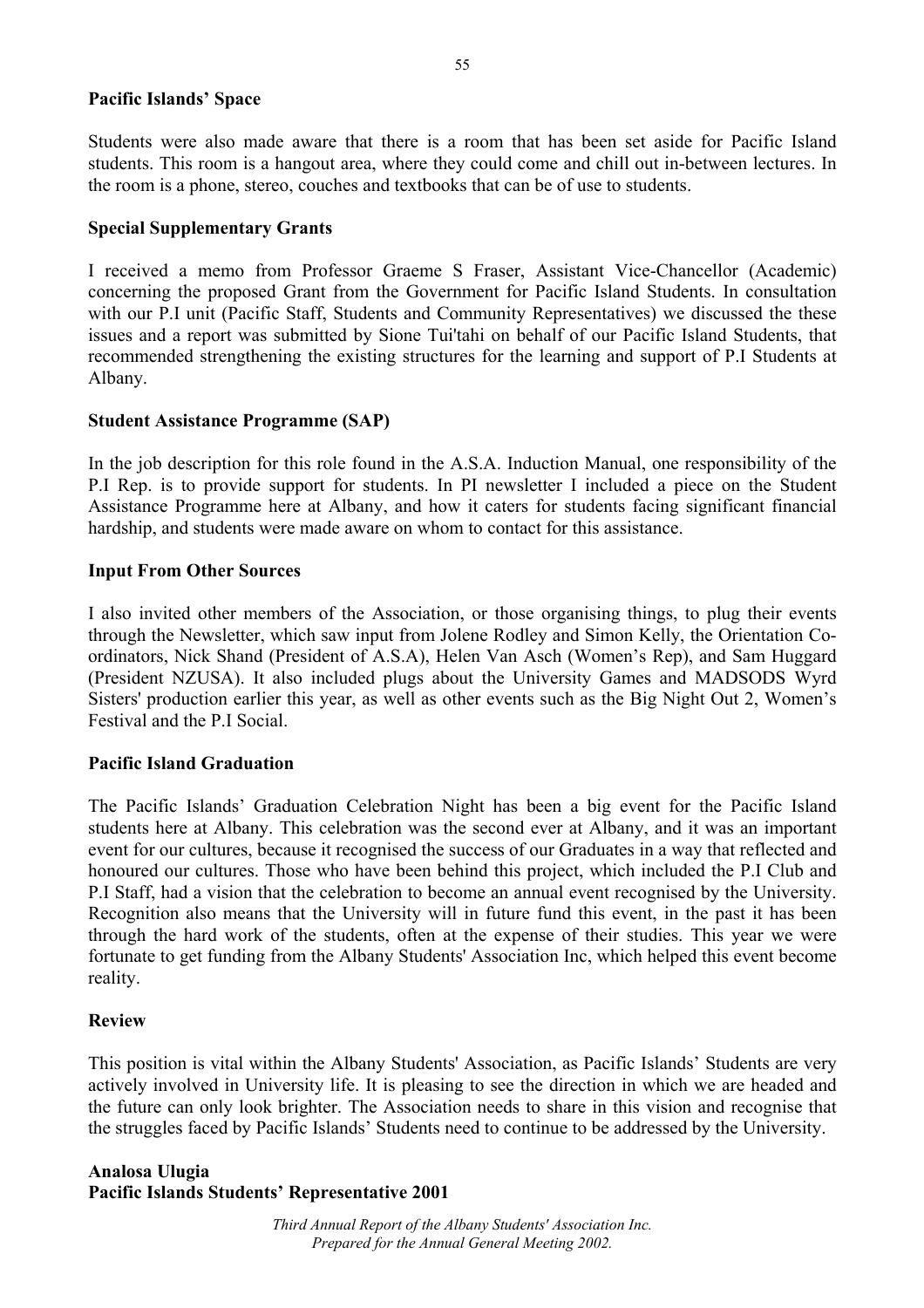### **RECREATION AND LEISURE REPRESENTATIVE'S REPORT**

We took over the position of Recreation and Leisure representatives in the second week of August. During our short term at office we have achieved the following goals.

We affiliated six new clubs including the Dragon Boating club, Fishing club, Chinese Culture club, Anthropology Not Students Club, the Millennium Village and the Soccer Club.

We attended two Sport, Leisure, Cultural Services Board meetings, where we discussed present plans and looked at new opportunities for the future, mainly in the area of building better student life on campus.

We attended two meetings for the allocation of Clubs' Grant alongside the Recreation Officer, Craig Hunter. These went well and saw many clubs benefit from the grants. It has been brought to our attention that certain areas of wording in the A.S.A. Clubs' Manual are unclear and can be interpreted in different ways. Fiona is looking into clarifying this matter with a view to releasing an updated version for 2002.

The Students' Life Committee was set up and consisted of the Recreation Officer, the Recreation and Leisure rep and the A.S.A. President. It was formed so students could approach A.S.A. for funding to help with activities that would improve student life on campus. At present only an outline of the Terms of Reference and application process and funding rounds to gain the grant have been organised. This documentation should be completed over summer in time for next year.

The appointment of Kylee Daniel as team manager was made for the 2002 NZ University Games, which is being held in Hamilton.

The Recreation centre and a list of 2001 affiliated clubs have set up a web site and contacts have been put on it.

We have attended many functions and competitions set up by the Recreation centre. These included the Blues Awards dinner, the 'Fashion show' (where a few of the Exec. got to strut there stuff on the cat walk wearing Massey apparel), the 'Bachelor of the Year' contest, the mixed Social Netball (which had six teams enter and MVX were the winners), and finally, September conference where Nick had one of his ideas taken and used for promotional purposes. Massey was host to this year's Tertiary Challenge. Unfortunately problems arose in trying to secure grounds, but the Recreation Centre staff did manage to find other grounds, and all those that attended had an enjoyable time.

As Fiona is continuing in this position next year, she has been trying to gain interest for clubs and societies for next year. She has managed to put up sign up sheets and talk to current club members about taking on key roles in their clubs for next year. We also attended the A.S.A. dinner where we had an enjoyable time. Thank you to those that organised it.

From what we have done so far this year, we have realised that to improve clubs and societies on campus we need to act early and get people's interest from the start of the year. It has been suggested that we join in the Induction seminars given at the start of each semester for all new students, as well as organising Clubs' Day.

#### **Michael Veukiso, Fiona Page and Nick van Beek Recreation and Leisure Representatives 2001**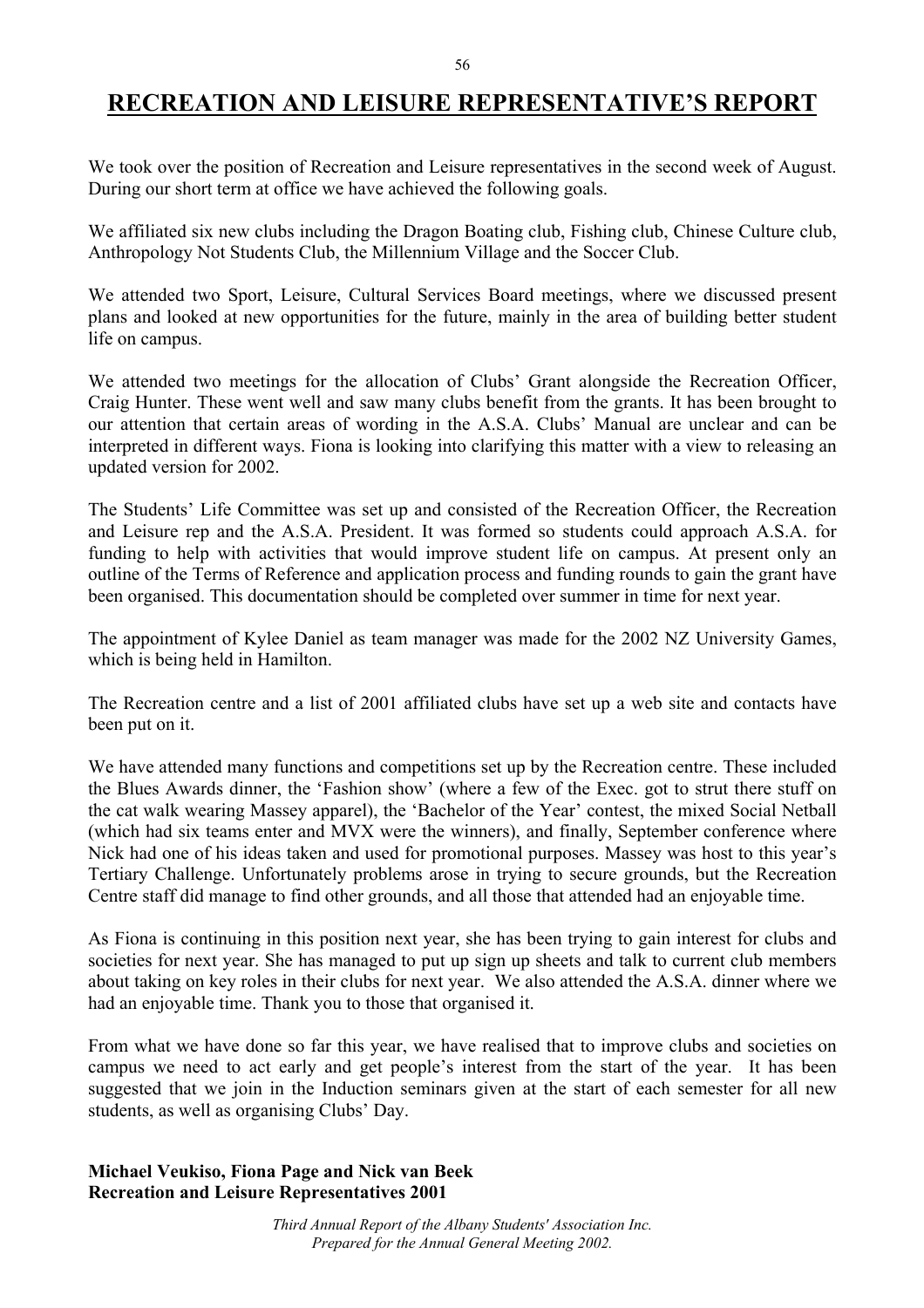# **WOMEN'S REPRESENTATIVES' REPORT**

#### **July Conference**

I attended the NZUSA Conference in Christchurch during the Winter break this year, and found the workshops to be interesting and very resource filled.

Women's Conference, hosted by The National Women's Co-ordinator, Dayna Bergham, occupied the first two days of conference week. One workshop taught us how to become politically active using non-violent techniques and ideas. I was inspired by this session and applied these techniques such as chalking and placards for promoting my upcoming Women's Festival at that time. Women's Conference also allowed us to recap on this year's events and achievements as well as planning for future campaign plans such as 'Who is not in your Classroom?' It was a great couple of days that allowed me to catch up with women I had met at February Conference this year whilst meeting new women from different campuses and sharing ideas and information with everyone.

In the remaining days of Conference, I attended the Pacific Island Workshop as well as a Seminar on Student Debt, how it is approaching 4 billion dollars in the next 10 years and how it is affecting students today, along with any possible plans to avoid this. The Pacific Island workshop taught me about the many schemes and grants that are available to Pacific Island students as well as the different issues P.I students face whilst studying at tertiary institutions today. Being a Pacific Island student myself, I attended this workshop on behalf of our P.I representative, which was vacant at that moment and organised for the workshop notes to be sent to the P.I club.

These were the major highlights of July Conference this year. I was very grateful to have attended this, but it may have been more effective if a few more representatives from A.S.A. had attended it as well so we could promoted those ideas and campaigns on the Albany campus more efficiently.

#### **Women's Festival**

In the first week back of Semester Two, I organised and co-ordinated my first ever Women's Festival at Massey University. Most of my efforts within my portfolio were dedicated to this project, and this was a valuable experience in which I had learnt a few lessons!

The festival had run from that Tuesday until the Thursday and featured a collection of events, which were of the student's choice. In response to a questionnaire I had designed at the beginning of the year, a proportion of female students wished to experience female entertainers along with talks and workshops discussing women's issues. Therefore I organised firebreathers, fortune tellers, impersonators, massage and meditation workshops, and discussion groups along with a special appearance by female comedienne, Jan Maree during those days in which those who participated thoroughly enjoyed.

There were a few hiccups experienced in which I took responsibility, including the 'washable' chalk that didn't quite come of the nice big white walls of the Atrium and the disappearing act of the microphone which commenced after the comic routines, (which wasn't very funny at the time). These sort of things were quite expected when undertaking something one has not had any experience in, and with the feedback I had received, it wasn't such a bad Women's Festival I held after all.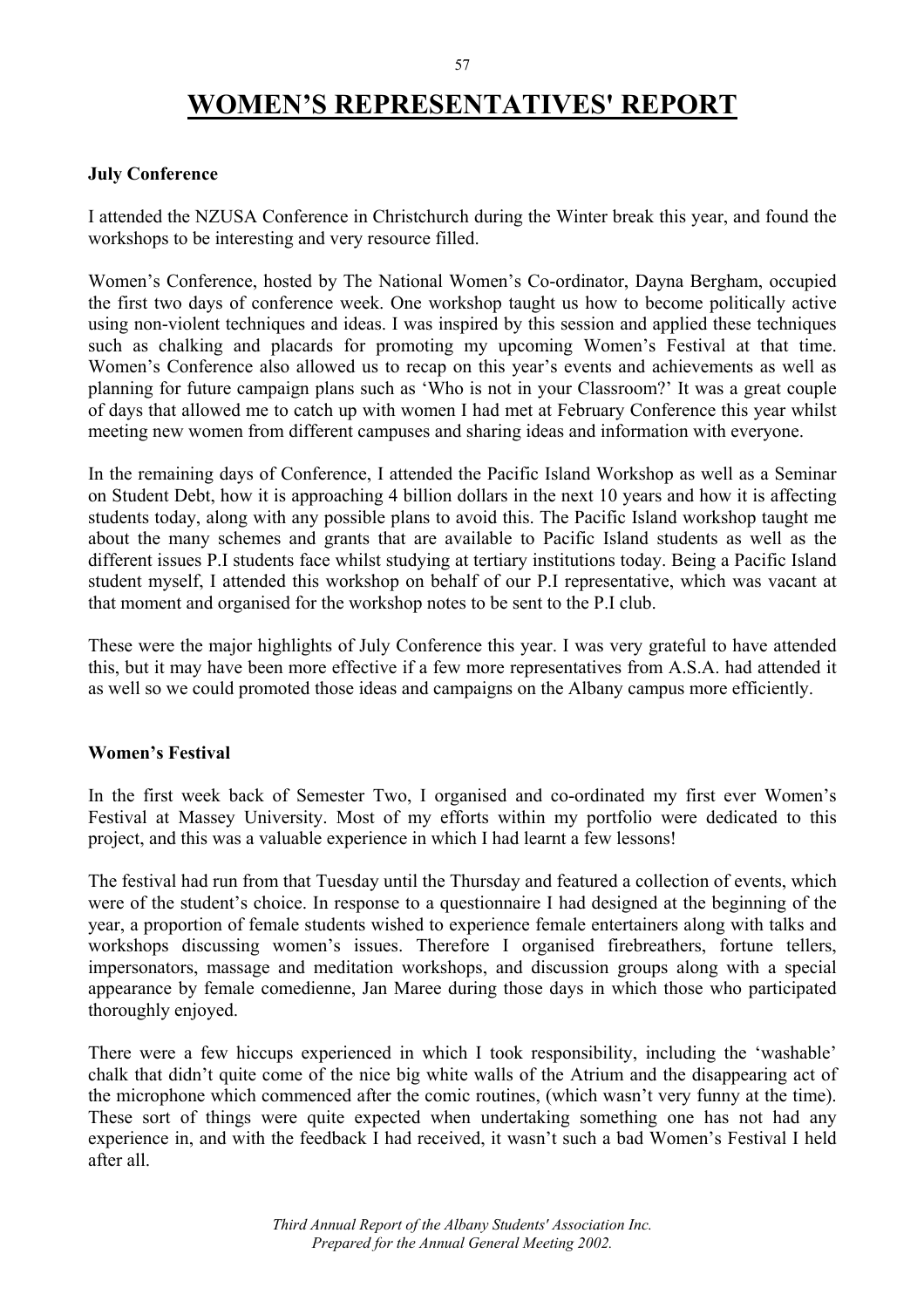#### **September Conference**

A.S.A. hosted NZUSA September Conference for the first time this year. It was the last time members of NZUSA 2001 were to meet together again; so much was planned on the agenda.

Women's Conference, as always, occupied the first day of conference. Debbie Jackson kindly hosted Dayna Bergham during the conference days and I did the general running around with Dayna helping organise the final food preparations and bits and pieces for Women's Conference. Women's Conference was quite full on because it was only one day and being the last one we had to discuss a lot of things. This included possible candidates for next year's National Women's Rights Officer (NWRO a.k.a Dayna's job) as well as a final restructure and amendment of the TWFG constitution and next years budget. It was a long day, but it ended nicely with the Mid Semester Blow out at Scholars' Bar.

The remaining days of conference was mainly about the election for NZUSA's Co-presidents, in which A.S.A fully-participated. Andrew Campbell and Charlie Chambers were fully voted in with no votes for no confidence. Other issues discussed were about upcoming campaigns and next year's budget along with a much-anticipated seminar featuring Associate Education Minister, Steve Maharey, which was unfulfilled due to technical problems before his flight to Auckland.

Unfortunately, I was moving house during the September conference, so I was unable to attend all the workshops and talks, but I did manage to make it to the P.I workshop and the final caucusing. It was a sad final goodbye to those who were not returning as members for NZUSA 2002, but a great opportunity to look back on this year's achievements with a positive focus for next year.

#### **In General**

I believed I had made up my hours in this position with time dedicated to writing articles in the Satellite which were mostly promoting my festival along with a feedback for those who were interested in how it went. I have also attended the majority of A.S.A. meetings as well as the Special General Meetings and any additional AGMs that had sprung up. More recently, I was involved in the final election for the NZUSA position of NWRO, and put forward my votes whilst keeping in touch with Dayna.

I have thoroughly enjoyed performing in this position and being part of A.S.A. during all its ups and downs. I look forward for another year of fulfilling this position with the experience gained and the knowledge learnt with my friend Natasha, and to see A.S.A continue to provide for its members.

**Helen Van Asch Women's Students' Representative 2000**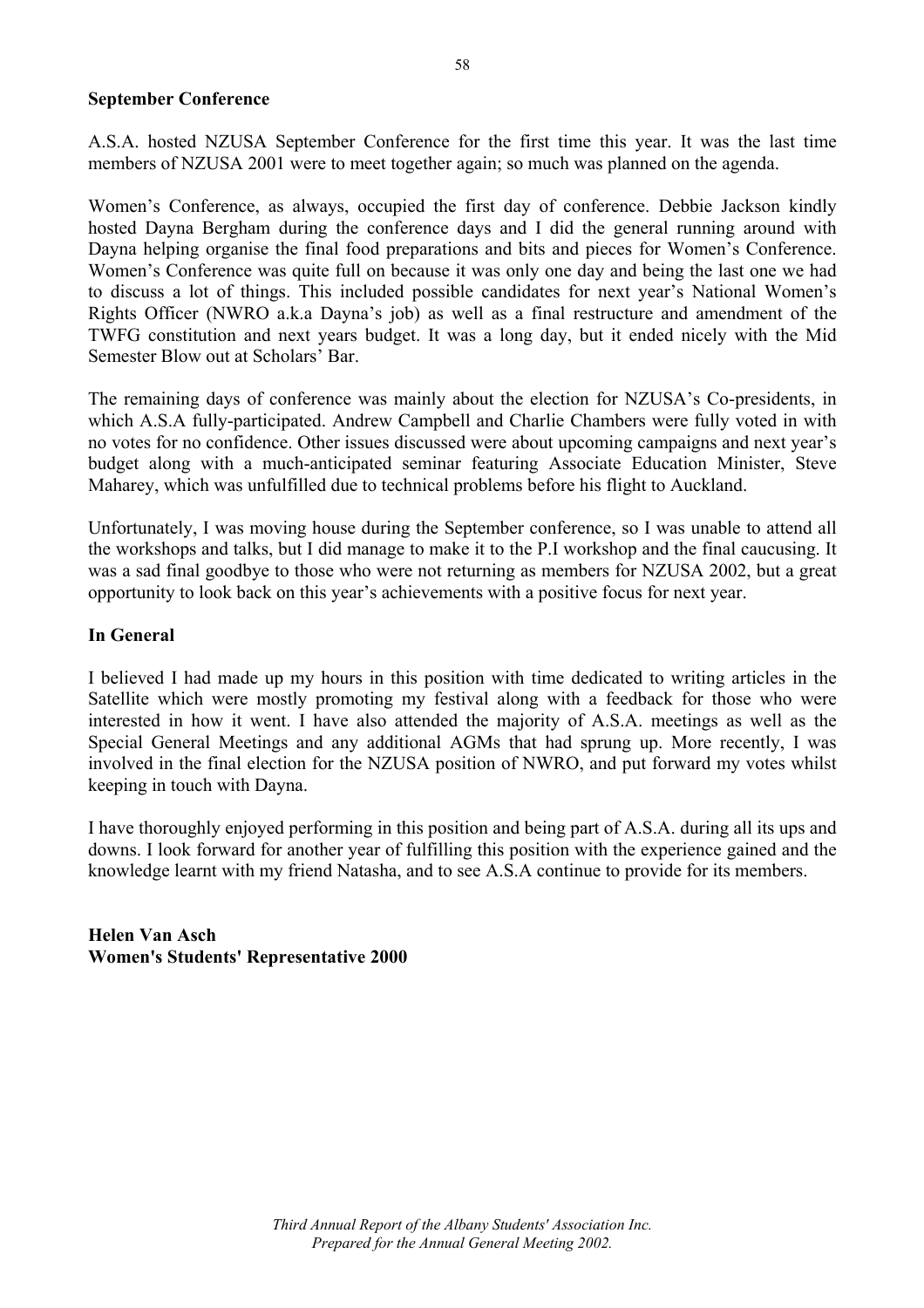### **MULTINATIONAL REPRESENTATIVES' REPORT**

#### **Executive Summary**

In this position I have worked with all the Executive members, as well as other people concerning the multinational students in our Albany Campus. I have had a very good time in this position, and I would like to say, "Thank you" to all the members who giving me support. This position plays a vital role in our Massey University at Albany. It enhances the relationship with all the overseas students and ethnic groups and ensures there is adequate national liaison on overseas students and ethnic issues. It is pleasing to see the direction in which we are headed and I believe that the future will be brighter for all of us.

#### **Executive Meetings**

I have attended all the Executive committee meetings since I was elected in March. I have brought the issues from the multinational students to the meeting, such as provision of a microwave, a Study Room for undergraduates, the development of a Basketball Team and a Court extension and a Tai Chi Club. I always participated in discussions with other Executive members, and I think it is a very effective way to exchange ideas and thoughts among all the Executive members through the Executive meetings. From my personal view, I believe I really generated valuable information for my job.

#### **Tai Chi Club**

The Tai Chi Club, which was organised by our Information Officer and me, runs very well. We have more than 25 club members, and I think that club really can facilitate student groups and ethnic groups in our Albany Campus.

#### **International Students' Speech Competition**

On 12th of September I attended the International Students Speech Competition. I met more than 30 international students and other people from our Albany Campus. They were quite happy to meet with others during the competition. With seven competing students, I got the first prize for that competition. All of those international students who did not participate in the competition also contributed their recommendation to our international office. During the break time, I talked with some other university staff, most of them are very happy to interact with students. They said that such events could enhance the relationship between students and university staff.

#### **Meetings with Student Support Services, Dianne Bailey**

I had several short meetings with Dianne Bailey. We exchanged ideas about the International Students' concerns. We discussed ways to improve communication with international students. I presented most international students' concerns about Graduation Ceremony. Most international students suggested that our Albany Campus should offer a Graduation Ceremony twice a year. The reason is that some of the international students are planning to graduate in June. However, Our Albany Campus does not offer such a function until the following April, then some of them want to work in their own countries, of course nobody wants to wait for half year or fly back for one ceremony.